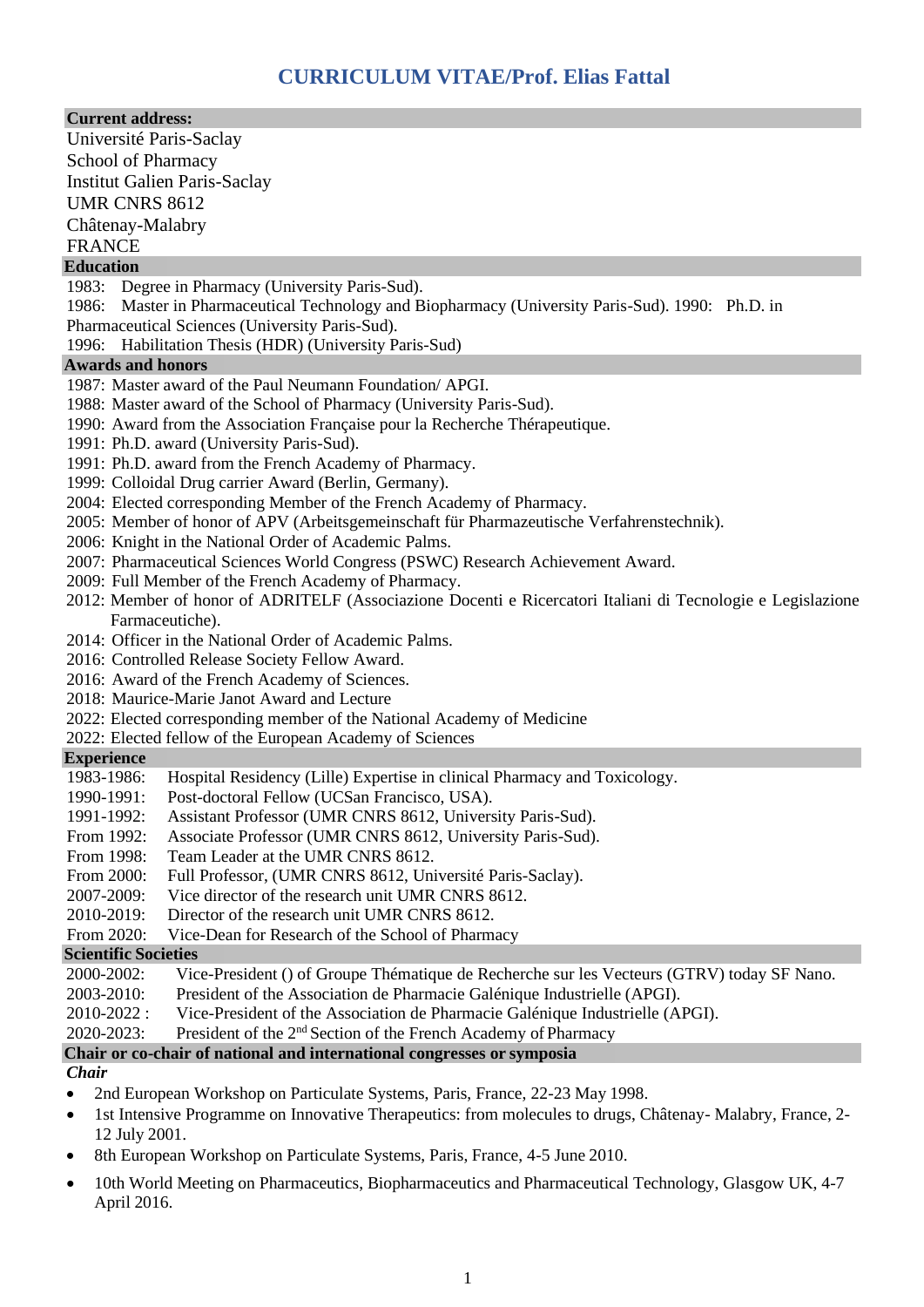# *Co-chair*

- GTRV Summer school Therapeutic application of nucleic acids. Aussois, France, 27-29 September, 1999.
- 1st EUFEPS Conference on Optimising Drug Delivery and Formulation: New Challenges in Drug Delivery, Versailles, France, 29 September-1er October 2003.
- European Conference on Drug Delivery and Pharmaceutical Technology, Sevilla, Spain, 10-12 May 2004.
- 12th International Cyclodextrin Symposium, Montpellier, France, 16-19 May 2004.
- 2nd EUFEPS Conference on Optimising Drug Delivery and Formulation: Evaluation of Drug Delivery Systems Issues and Perspectives, Versailles, France, 20-23 November 2005.
- 5th World Meeting on Pharmaceutics Biopharmaceutics Pharmaceutical Technology, Geneva, Switzerland, 27-30 March 2006.
- 2nd Symposium Skin and Formulation, Versailles, France, 9-10 October 2006.
- 1st Conference on Innovation in Drug Delivery: From Biomaterials to Devices, Naples, Italy, 30 September-3 October 2007.
- 6th World Meeting on Pharmaceutics, Biopharmaceutics and Pharmaceutical Technology, Barcelone, Spain, 7-10 April 2008.
- 2nd Conference Innovation in Drug Delivery: From preformulation to development through innovative evaluation process, Aix-en-Provence, France, 3-6 October 2010.
- 7th World Meeting on Pharmaceutics, Biopharmaceutics and Pharmaceutical Technology, La Valette, Malta, 8- 11 March 2010.
- 4th Conference on Innovation in Drug Delivery Antibes-Juan Les Pins, France, 25-28 September 2016.
- 12th France-Japan DDS Symposium, Abbaye des Vaux de Cernay, France. 9-12 October 2016.

# **Teaching activities**

# *Pharmacy Bachelor Degree*

Responsible for the course to the third grade in Pharmacy entitled "Drug formulation, manufacturing, and biopharmaceutical aspects. " In charge of the "Advanced Drug Delivery" course.

# *Master degree*

Responsibility until 2010 for the master program "Pharmaceutical Technology and Biopharmacy." Since 2010, I am performing several courses within this program but also others (Microbiology, Biotechnology) (15 EPT) *Doctoral School*

Within the doctoral school "Therapeutic innovation: from fundamentals to applications". I am responsible for the "Pharmaceutical Technology and Physical Pharmacy" section, which hosts more than 50 doctoral students. I am also responsible for the " Nanomedicines " teaching unit (10 EPT).

# *In other institutions*

I have been teaching in different Master Programs in different universities (Université de Marseille, Université de Bordeaux, Université de Cergy Pontoise, Université de Paris).

# *In other countries*

I have been a coordinator and partner of different Socrates Intensive Programmes. As coordinator from 1997 to 2000 responsible for the course "New dosage forms and routes of administration" (ICP 96-F- 4003/12) from 2001 to 2003 "Therapeutic innovation from the molecules to drugs" (27963-IC-1999). From 1998 to 2003, I was a partner in the program Erasmus -IC-1 -97-1-DE-ERASMUS-IP- « Cell Culture and ex-vivo models for Drug Delivery Research » Coordinated by Pr. Claus Michael Lehr (University of Saarbrucken, Germany). I have been giving more than 30 lectures in European summer schools.

I have been invited as a Professor to different universities and institutions: University Federal of Rio Grande do Sul, (BRAZIL) (1992, 1994, and 2006) at the National Research Institute, Osaka (JAPAN), University of Navarra (SPAIN) (2005), University of Santiago de Compostella (SPAIN) (2006),

University of Cagliari (ITALY) (2006 and 2008), University of Naples (ITALY) (1998 and 2004), University of Parma (ITALY), (2000).

# **Expertise**

# *International*

- Natural Sciences and Engineering Research Council of Canada (NSERC) (2000-2004).
- Italian Ministry of Universities and Research (MIUR) (2001-2005).
- Luxembourg National Research Fund (FNR) (2009).
- Academy of Finland (2011 & 2017).
- Austrian NANO Initiative (2007).
- European Union
	- $\checkmark$  Member of the working group on nanotechnology risks of the Scientific Committee on Emerging and Newly Identified Health Risks (SCENIHR) (2005).
	- ✓ Member of the working group "Nanosubstances in Cosmetics" of the Scientific Committee on Consumer Products (SCCP) (2006).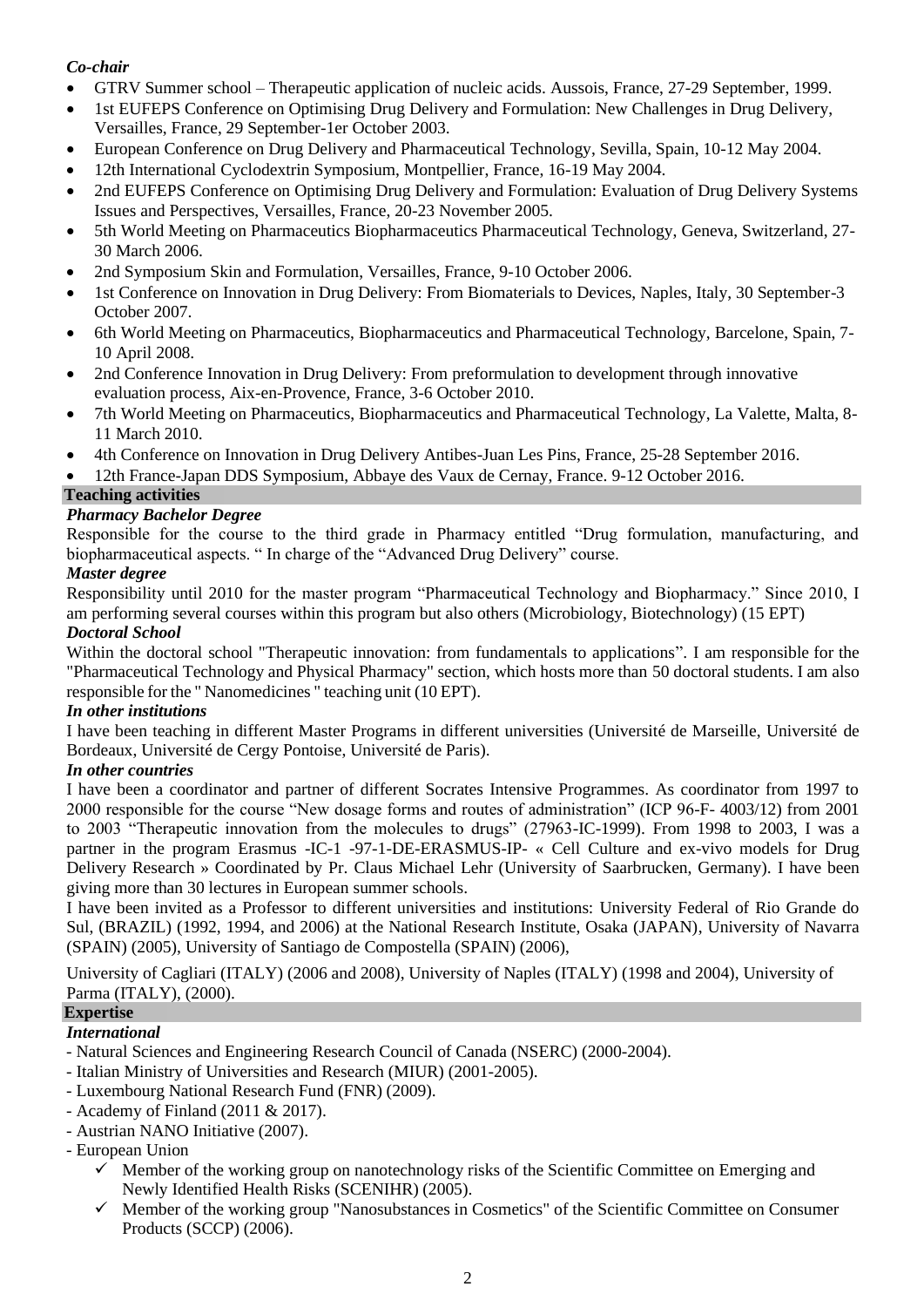- $\checkmark$  Evaluator of the European "Meditrans" Program (2008-2009).
- $\checkmark$  Reviewer for the ERC consolidator program (2014).
- $\checkmark$  Member of the Euronanomed Program Panel (ERA-NET) (2013 and 2019).
- $\checkmark$  Member of the ERC consolidator grant panel (2022-).
- Member of the scientific council of the Helmholtz Institute for Pharmaceutical Research Saarland (2010-2015).

- Member of the Board of Pharmaceutical Sciences (FIP) representing the Association de Pharmacie Galénique Industrielle (APGI) since 2003.

# *National*

- Member of the scientific council of the French Agency Against Myopathy (AFM) (2008-2009).
- National Research Agency (ANR) since its creation.
- High Council for the Evaluation of Research and Higher Education (HCERES) since its creation.
- Expert for the Parliament office for evaluating scientific and technological choices (2004).
- AFSSAPS, Non-Clinical Innovation Working Group (2008-2010).
- ANSES, Evaluation of projects of the National Environment-Health-Work Research Program (2019)
- Advisor to ITMO Health Technology in Aviesan (2015-2019).
- Member of the working group on chemical imaging agents in the France Life Imaging infrastructure (FLI). *Companies*

Dompe, Nanobiotix, O'boticario, Pierre Fabre, Virsol, Sanofi, Santen, Zambon…

# **Ph.D. supervision**

- 1. FERNANDEZ Rocio Evaluation of liver toxicity of polymer nanoparticles 22 November1995.
- 2. BLANCO Maria José Formulation and characterization of poly(lactide-co-glycolide) microspheres prepared by the multiple emulsion solvent evaporation method for the encapsulation of peptides – 22 March1996.
- 3. RAMALDES Gilson Study of the potential of liposomes to stimulate the intestinal mucosal immune response – 18 September1996.
- 4. BOCHOT Amélie Development of a dispersion of liposomes in a temperature-sensitive gel for intra ocular delivery of oligonucleotides – 29 January1998.
- 5. DE OLIVEIRA Monica Cristina Design of pH-sensitive liposomes for the administration of antisense oligonucleotides: physico-chemical and biopharmaceutical aspects – 15 March 1999.
- 6. LEVISAGE Catherine Development of poly(methylidene malonate 2.1.2) microparticles. Application to the induction of immune tolerance by the oral route – 07 September 1999.
- 7. LAMBERT Grégory Design and biological evaluation of nanospheres and nanocapsules with aqueous content for the administration of antisense oligonucleotides – 14 November 2000.
- 8. NICOLI Sara Design of Triptorelin nanoparticles for skin delivery 25 January 2001 Cosupervision University of Parma, Italy (P. COLOMBO).
- 9. BOURGEOIS Sandrine Design of a prototype drug based on pectin particles containing B lactamases 13 December 2004.
- 10. BOULMEDARAT Laila Design of a bioadhesive system based on liposomes dispersed in gels for the buccal administration of peptides. – 14 January 2005.
- 11. PHAN Guillaume Pharmacokinetic and delivery approaches to actinide decorporation by a complexing agent – 24 May 2005.
- 12. GOMES DOS SANTOS Anna Characterization and evaluation of poly(D,L-lactic-co-glycolic acid) microspheres encapsulating an antisense oligonucleotide/cationic polymer complex for intraocular administration – 03 October 2005.
- 13. SHAKWEH Monjed Contribution to the study of the parameters controlling the fate of biodegradable particles after oral administration – 27 October 2005.
- 14. PISANI Emilia Perfluorocarbon nanocapsules for ultrasound imaging 03 February 2006 Cosupervision University of Turin, Italy (Pr. L. CATTEL).
- 15. GOMES GAETE Carolina Trojan microparticles for the intraocular administration of corticosteroids 11 December 2007.
- 16. SURACE Claude Design of hyaluronic acid-conjugated cationic lipoplexes for DNA targeting to cells expressing the CD44 receptor – 12 December 2008 - Cosupervision University of Turin, Italy (Pr. S. ARPICCO).
- 17. ROQUES Caroline Development and evaluation of synthetic carriers for the administration of nucleic acids in muscle tissue 24 September 2008.
- 18. SPAGNUL Aurélie Development of a pharmaceutical form carrying a calixarene intended to treat healthy or injured skin contaminated with uranium – 16 November 2009.
- 19. DIAZ LOPEZ Raquel Micro and nanocapsules of perfluorooctyl bromide for ultrasonography: modifications of surface properties and fate in vivo – 10 December 2009.
- 20. KHODER Mouhammad Pectin beads for colonic administration of absorbent products 11 October 2010.
- 21. MENARD Nathalie Surfactants of natural origin for the solubilization of active principles: synthesis, physical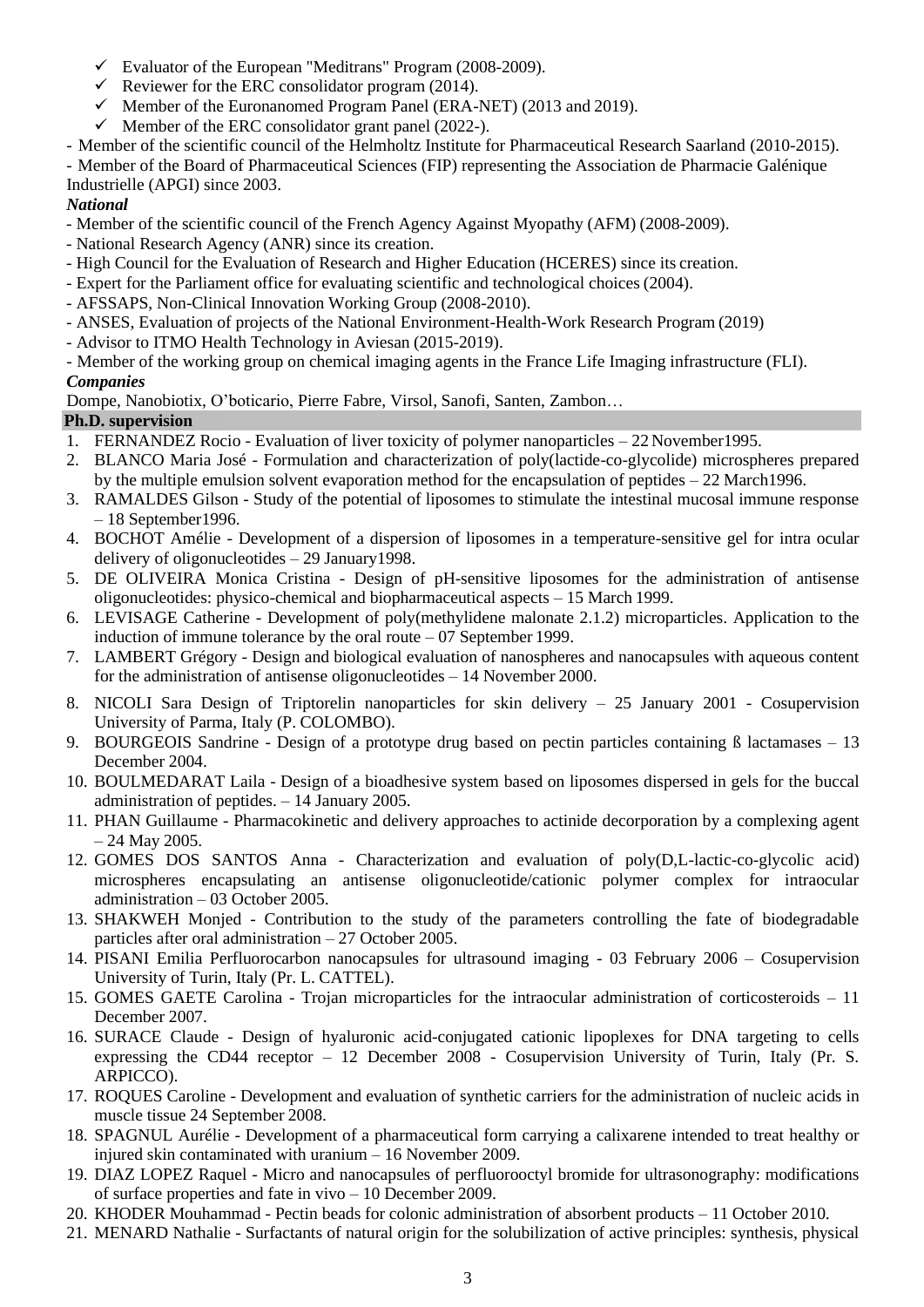chemistry, and toxicity – 02 December 2011.

- 22. DIOU Odile 21. Synthesis of polymer nanocapsules for detecting solid tumors by ultrasound and fluorine MRI – 20 November 2012.
- 23. BRUXEL FernandaDélivrance d'oligonucléotides anti-topoisomérase II de Plasmodium falciparum à partir de nanoémulsions – 01 February 2012 – Cosupervision with UFRGS, Porto Alegre, Brasil (Pr. H. TEIXEIRA).
- 24. GRABOWSKI Nadege Pulmonary toxicology of biodegradable nanoparticles 23. Cytotoxic and inflammatory effects on epithelial cells and macrophages – 13 December 2013.
- 25. AL SABBAGH Chantal Stealth thermosensitive liposomes for ultrasound-triggered delivery of 5- Fluorouracil  $-26$  September 2014.
- 26. GIACCALONE Giovanna Implant loaded with nanoparticles for the controlled release and lymphatic targeting of nucleotides and nucleotide analogs – 28 November 2014.
- 27. GRIVES Sophie Study of the in vitro toxicity and the ex vivo and in vivo efficacy of galenic forms of calixarene developed to treat skin contamination due to uranium compounds – 13 March 2015.
- 28. LEITE NASCIMENTO Thais Lipoplexes coated with hyaluronic acid to target interfering RNA to tumor cells overexpressing the CD44 receptor – 17 September 2015.
- 29. EL SHAIR Walhan Functionalization of liposomes against aptamers for the active targeting of cancer cells 21 March 2016.
- 30. LORSCHEIDER Mathilde Dexamethasone palmitate nanoparticles for passive targeting in treating rheumatoid arthritis - 26/10/2017.
- 31. QUAILLET Marion Nanoformulation of an antiretroviral molecule for targeting HIV-1 reservoirs – 30 November 2018.
- 32. NASCIMENTO Ludmila Alveolar macrophage targeting strategies for glucocorticoid delivery 15 July 2019
- 33. TWAROG Caroline Comparaison des promoteurs d'absorption intestinaux, SNAC et C10 pour la délivrance orale de peptides : études biophysiques, in vitro et ex vivo – 03 July 2020 - Cosupervision with University College Dublin (Pr. D. BRAYDEN)
- 34. YU Zhibo Dendriplexes for anti-TNF siRNA delivery as an anti-inflammatory strategy in treating rheumatoid arthritis – 27 October 2020.
- 35. TESSIER Barbara Trojan microparticles based on polymeric prodrugs of Budesonide for the treatment of COPD – 18 December 2020.
- 36. TOUSSAINT Balthazar Plasma stability and biodistribution of an EPAC1 inhibitor, (R)-CE3F4, and modifications brought about by lipid nanovectors – 08 September 2021.
- 37. MATHIEU Clélia Cellular and intracellular targeting of the TRAP-1 protein as a new therapeutic approach for cancer – 15 December 2021

# **Post-Doctoral Fellows**

- 1 NAKADA Yiuchiro 1994-1995
- 2 2 LEO Eliana 1995-1996
- 3 QUAGLIA Fabiana 1996-1997
- 4 ROJAS Judith 1996-1998
- 5 PASSIRANI Catherine 1997-1998
- 6 CUTRIGNELLLI Anna-Lisa- 1998-1999
- 7 MONTISCI Marie-Jeanne 1998-2000
- 8 BONNAFOUS David 1998-2000
- 9 SAHLI Hamid 1999-2000
- 10 GIANNAVOLA Claudia 2000-2001
- 11 PIETZONKA Peter 2000-2001
- 12 DESIRE Laurent 2001-2002
- 13 DE ROSA Giuseppe 2000-2002
- 14 HARRAGA Said 2000-2002
- 15 HARVEY Richard 2002-2003
- 16 HUGUET Hélène 2004-2005
- 17 GERVELAS Claudia -2004-2005
- 18 PISANI Emilia 2006 -2007
- 19 MINARINI Paolo 2007-2008
- 20 MURA Simona 2008-2011
- 21 REUL Regina 2009-2010
- 22 REYNAUD Franceline 2010-2011
- 23 CANIONI Romain 2011-2012
- 24 SKANJI Rym 2012
- 25 SANTIAGO Leticia 2011-2012
- 26 RUGE Christian 2013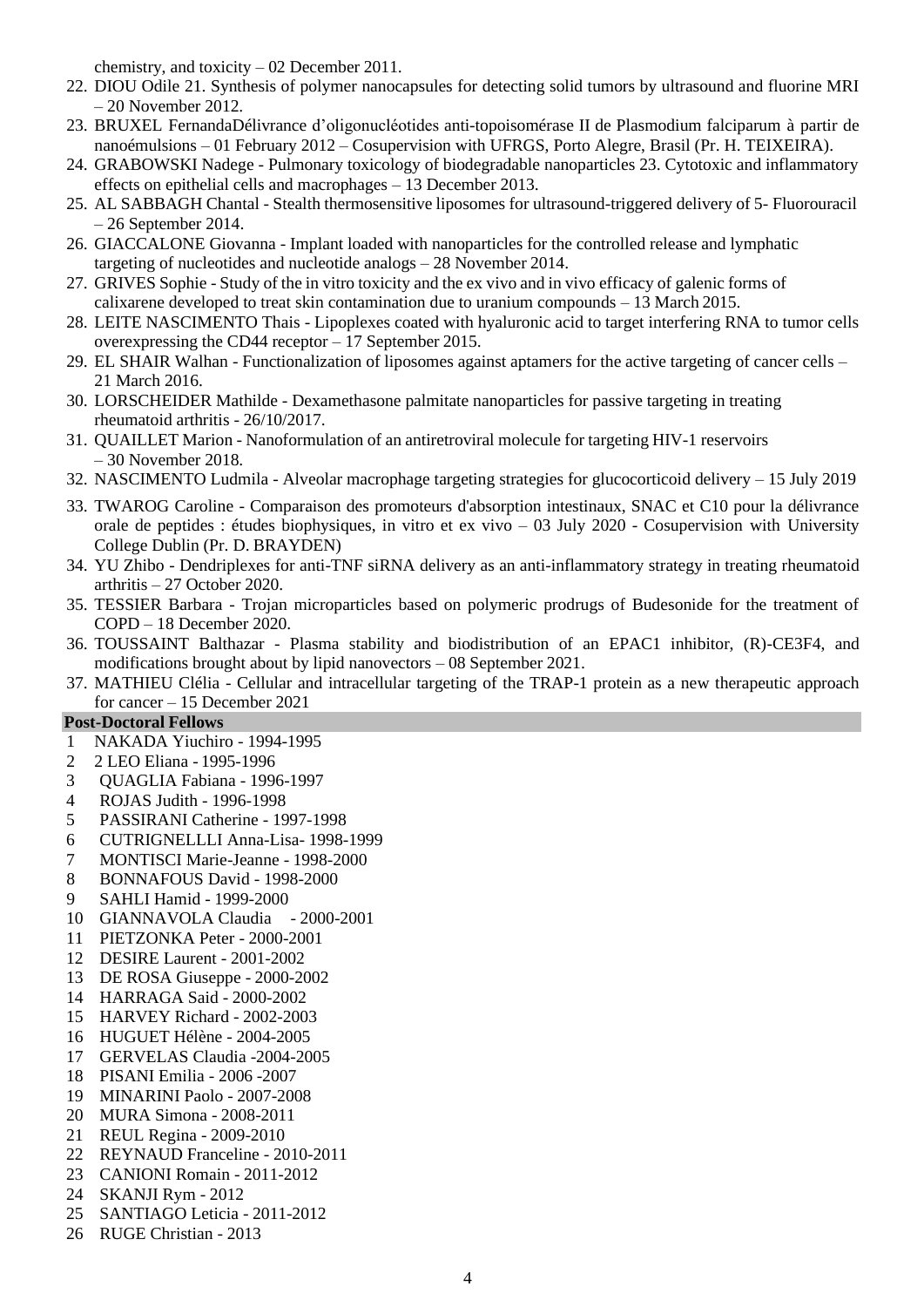- 27 CALLEJA Patricia 2013
- 28 BOHR Adam 2013
- 29 GRABOWSKI Nadege 2014
- 
- 30 SIMON Rosana 2014-2016 Ur REHMAN Mujeeb - 2018
- 32 REYNAUD Franceline 2018-2019
- 33 MARENGO Alessandro 2018-2020
- 34 EVEN Benjamin 2019-2020

#### **Invited speaker and plenary lecturer in Scientific meetings and Universities**

### *National invitations*

- 1. Vecteurs colloïdaux lipidiques et polymériques : aspects technologiques. Galenika 89, Les journées pratiques des préparateurs en Pharmacie, La Défense, France, 7-8 october, 1989.
- 2. Liposomes. Il congresso de Farmácia e Análisas Clínicas, Ponta Grossa, Brasil, 8-12 October, 1992.
- 3. Les liposomes, préparation, caractérisation et utilisation en Dermatologie. Journées Chevreuil 1992 - Applications des corps gras en Cosmétologie, Hygiène corporelle et Pharmacie, Dijon, France, 26- 27 November, 1992.
- 4. Vectorisation de principes actifs à l'aide de liposomes. Réunion Echange et coordination Recherche- Industrie (ECRIN), Thiais, France, 28 January, 1993.
- 5. Interaction des liposomes avec des structures cutanées. 4ème Journées de Pharmacologie cutanée, Paris, France, 25-26 March, 1993.
- 6. Encapsulation par les liposomes. Applications cosmétiques. Club libération modifiée, Strasbourg, France, 2 December, 1993.
- 7. Les liposomes : applications thérapeutiques. Réunion ARCHIMEX, Vannes, France, 20-21 April, 1994.
- 8. Applications par voie orale des vecteurs polymères. Ecole d'été du GTRV, Oléron, France, 19-21 September, 1994.
- 9. Les vecteurs colloïdaux : une alternative nouvelle pour le traitement des infections opportunistes. INTERMED 95, Bordeaux, France, 28-29 September, 1995.
- 10. Les liposomes. Premières Journées de Formation Dermatologiques en Cosmétologie, Paris, France, 12-13 January, 1996.
- 11. Microencapsulation de peptides et de protéines : application à la vaccination par voie orale. Réunion Echange et coordination Recherche-Industrie (ECRIN), Thiais, France, 23 October, 1997.
- 12. Microencapsulation de peptides et de protéines : application à la vaccination par voie orale. Journées de la SFC « Polymères et Santé Rouen », Mont Saint Aignan, France, 25 May, 1998.
- 13. Place de Biotechnologies dans le développement de nouveaux systèmes d'administration. Chimie Santé Innovation, Rouen, France, 20-21 December, 2000.
- 14. Induction de la tolérance orale chez la souris par administration des microsphères de poly (lactide- coglycolide) contenant la β lactoglobuline chez la souris. Aadémie Nationale de Pharmacie, Paris, France, 28 March, 2001.
- 15. Systèmes particulaires pour l'administration d'oligonucléotides antisens. 17èmes Journées du GTRV, Paris, France, 12-13 December, 2002.
- 16. Nouveaux systèmes d'administration des médicaments. Cycle de conférences « conception, développement, recherche » Ecole centrale de Paris - Châtenay-Malabry, France, 6 February, 2003.
- 17. Nanotechnologies pour la vectorisation des médicaments. INSERM Séminaire de sensibilisation en Nanobiotechnologies, Paris, France, 13 May, 2003.
- 18. Nano et Microtechnologies pour l'administration d'acides nucléiques. Séminaire NanoBio. Grenoble, France, 21 May, 2003.
- 19. Les nanosciences pour mieux soigner : la vectorisation des médicaments. Colloque Nanosciences et Médecine au 21°Siècle organisé par l'office parlementaire d'évaluation des choix scientifiques et technologiques Sénat, Palais du Luxembourg, Paris, France, 6 February, 2004.
- 20. Systèmes d'administration pour les peptides et protéines. Atelier INSERM du peptide naturel au médicament, La Grande Motte, France, 26-28 February, 2004.
- 21. L'innovation par la vectorisation des médicaments. Réunion Pharmaceutique SCHERING PLOUGH, L'innovation pharmaceutique et sa prise en charge à l'hopital, Marakech, Morroco, 9 October, 2004.
- 22. Microencapsulation et libération contrôlée des molécules fragiles. Colloque CPE lyon, Stabilité des principes actifs et produits formulés. Lyon, France, 16-18 March, 2005.
- 23. Vectorisation de Médicaments Vers le colon. 2<sup>ème</sup> congrès de la faculté de Pharmacie de l'université Saint Joseph, Beirut, Lebanon, 12-13 May, 2006.
- 24. Des vaccins par voie orale : nouvelles formes galéniques. 2ème congrès de la faculté de Pharmacie de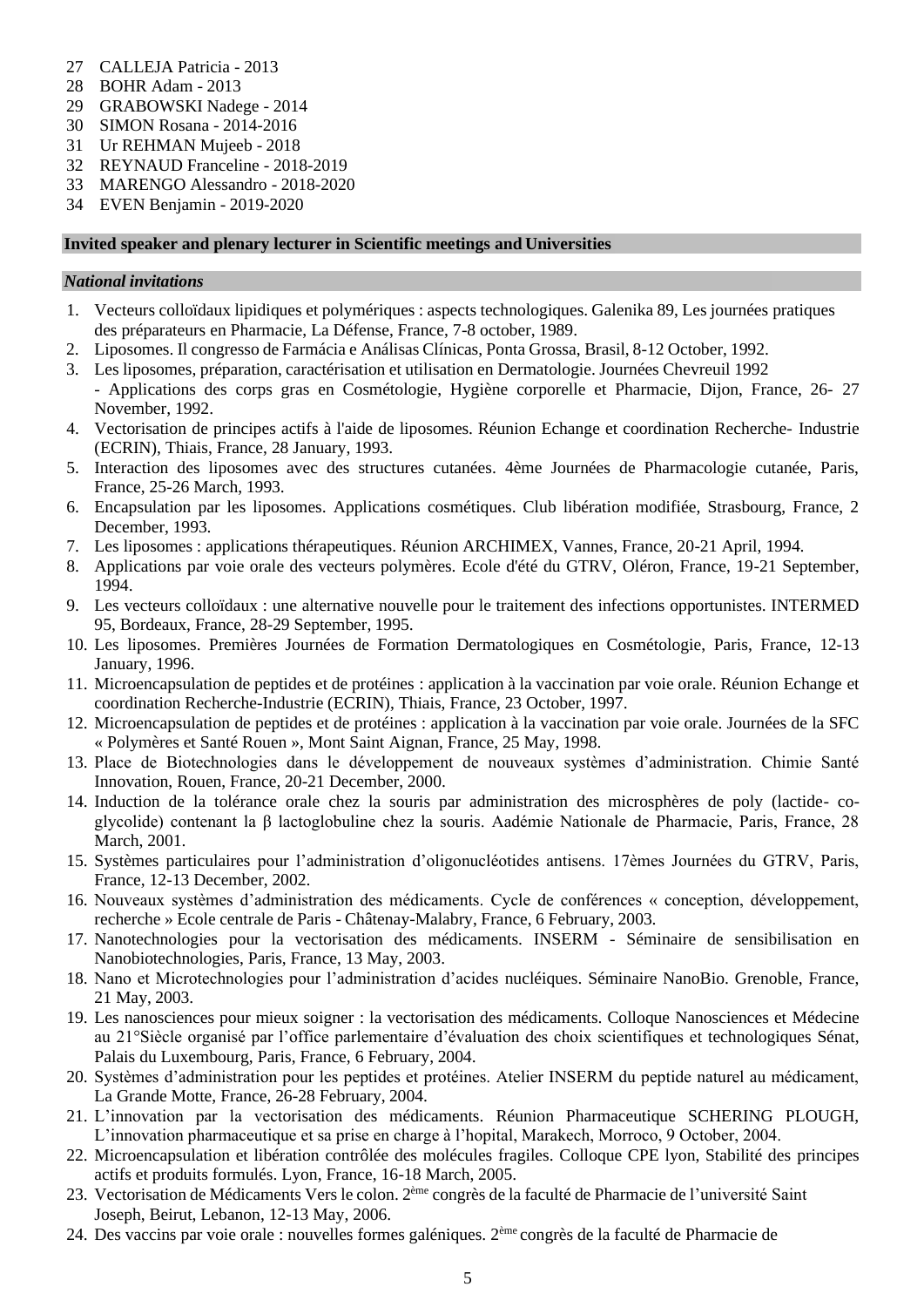l'université Saint Joseph, Beirut, Lebanon, 12-13 May, 2006.

- 25. Local Gene and oligonucleotide delivery**,** Primer simposio internacional de medicina genomica y nuvevos sistemas de liberacion de medicamento, Mexico city, Mexico, 20-21 February, 2008.
- 26. Site specfic delivery of proteins, Primer simposio internacional de medicina genomica y nuvevos sistemas de liberacion de medicamentos, Mexico city, Mexico, 20-21 February, 2008.
- 27. Modèle de distribution des nanoparticules. Congrès de la Société de Pharmaco-Toxicologie Cellulaire Paris, France, 29-30 May, 2008.
- 28. Lipid-based nano and microtechnologies for intraocular and lung delivery of poorly stable and/or poorly absorbed active drugs. Gattefossé St Remy de Provence Meeting on Nanotechnology for Improving Drug Delivery, France, 27-29 June, 2008.
- 29. Nanotechnologies for the Delivery of Nucleic Acids and Contrast Agents. Wissenschaftliche Tagung der Österreichischen Pharmazeutischen Gesellschaft, Vienne, Austria, 16-18. April, 2009 .
- 30. Nanotechnologies for the delivery of nucleic acids. Conférence au séminaire de l'IFR141 : Innovation thérapeutique du fondamental au médicament. Châtenay-Malabry, France, 6 April, 2009.
- 31. Nanomédicaments : spécificités et recommandations règlementaires. Séminaire dans le cadre du cancéropole de Lyon, France, 30 November, 2009.
- 32. Les nanotechnologies pour l'administration ciblée du médicament 38ème Séminaire du club Français des radiopharmaceutiques, Vichy, France, 20-21 May, 2010.
- 33. Les nanotechnologies pour l'administration ciblées d'acides nucléiques. 3° journées Tunisiennes des nanoscieces et nanotechnologies, Sousse, Tunisia, 29-31 July, 2010.
- 34. Nanotechnologies for drug delivery: are they safe and efficient? Workshop Novel Structures and Delivery Systems: Application to food stabilisation and controlled release of bioactives, Massy, France, 28-29 October, 2010.
- 35. Nanotechnologies pour l'administration ciblée de médicaments. Conférence Plénière d'ouverture 4èmes rencontres Normande en Chimie-Biologie-Santé - De Galien à la nanovectorisation des médicaments, Caen, France, 25 November, 2010.
- 36. Micro- et nanovecteurs pour l'ultrasonographie et l'échographie Collège de France Séminaire du 29 March 2010 dans le cadre de la Chaire d'Innovation technologique Liliane Bettencourt.
- 37. Nanotechnologies et Peau Congrès de la Société de Pharmaco-Toxicologie Cellulaire (SPTC) "La peau et ses alternatives" Toulouse, France, 19-20 May, 2011.
- 38. Médicaments nanoparticulaires pour l'administration ciblée des molécules actives. Journée de la nanomédecine, Faculté de Médecine, Pierre et Marie Curie, Paris, France, 25 November, 2011.
- 39. Les médicaments à l'échelle du nanomètre pour atteindre plus efficacement les tissus malades Institut Français de Jordanie, Amman, Jordan, 26 September, 2012.
- 40. Biodistribution & nanotoxicité des médicaments nanoparticulaires. Quand l'Imagerie rencontre les Nanotechnologies Colloque organisé par le Cancéropôle, Grand Ouest, Bordeaux, France, 3-4 December, 2014.
- 41. Nanotechnologies : opportunités pour l'environnement et la santé. OFI ASSET MANAGEMENT, Les nanotechnologies : un nouvel engeu de RSE ? Paris, France, 30 September, 2014.
- 42. Administration locale de médicaments nanoparticulaires : efficacité et sécurité. CIMATH2 Colloque final, Nantes, France, 22-23 September, 2014.
- 43. Nanoparticules et agents d'imagerie. La Rochelle, Club des Radiopharmaceutiques, Atelier de Réflexion Stratégique Académiques-Industriels, La Rochelle, France, 22-23 May, 2014.
- 44. Toxicocinétique des nanoparticules : passage des barrières, distribution, élimination Colloque conjoint ARET STG : Eco-Géno-Toxicologie des nanomatériaux : bilan et perspectives, Paris, France, 3- 5 June, 2014.
- 45. Les nanoparticules médicamenteuses inhalées. Aerosolstorming, 6ème Journées Scientifique du Groupe Aerosol Thérapie, Paris, France, 15 June, 2015.
- 46. Nanomédicaments pour l'administration ciblée d'acides nucléiques, Colloque Interfaces chimie des matériaux Biologie – Médecine, Collège de France, Paris, France, 18 February, 2016
- 47. Nanomédicaments pour l'administration ciblée d'acides nucléiques. Conférence Culture/Sciences Sanofi Chilly Mazarin/Longjumeau, France, 7 March, 2017.
- 48. Conception de nanomédicaments à partir de liposomes. 50ème anniversaire du centre de Biophysique Moléculaire. Orléans, France, 15 September, 2017.
- 49. Vers des nanomédicaments anti-VIH. 10ème rencontres Janssen Une nouvelle dimension en infectiologie, Paris, France,
- 50. 17 au 18 November 2017.
- 51. Nanomedicines for targeted drug delivery IDMIT AND DIM1HEALTH SYMPOSIUM -, Fontenay-aux-Roses, France, 27 - 28, June 2018.
- 52. Nanotechnologies pour la nanomédecine : Questions sur la toxicité et aspects règlementaires, Colloque Chimie, Nanomatériaux, Nanotechnologies, Mayson de la Chimie, Paris, France, 7 November, 2018.
- 53. Nanoparticules pour l'adressage spécifique de petites molécules et d'acides nucléiques Colloque Recherche et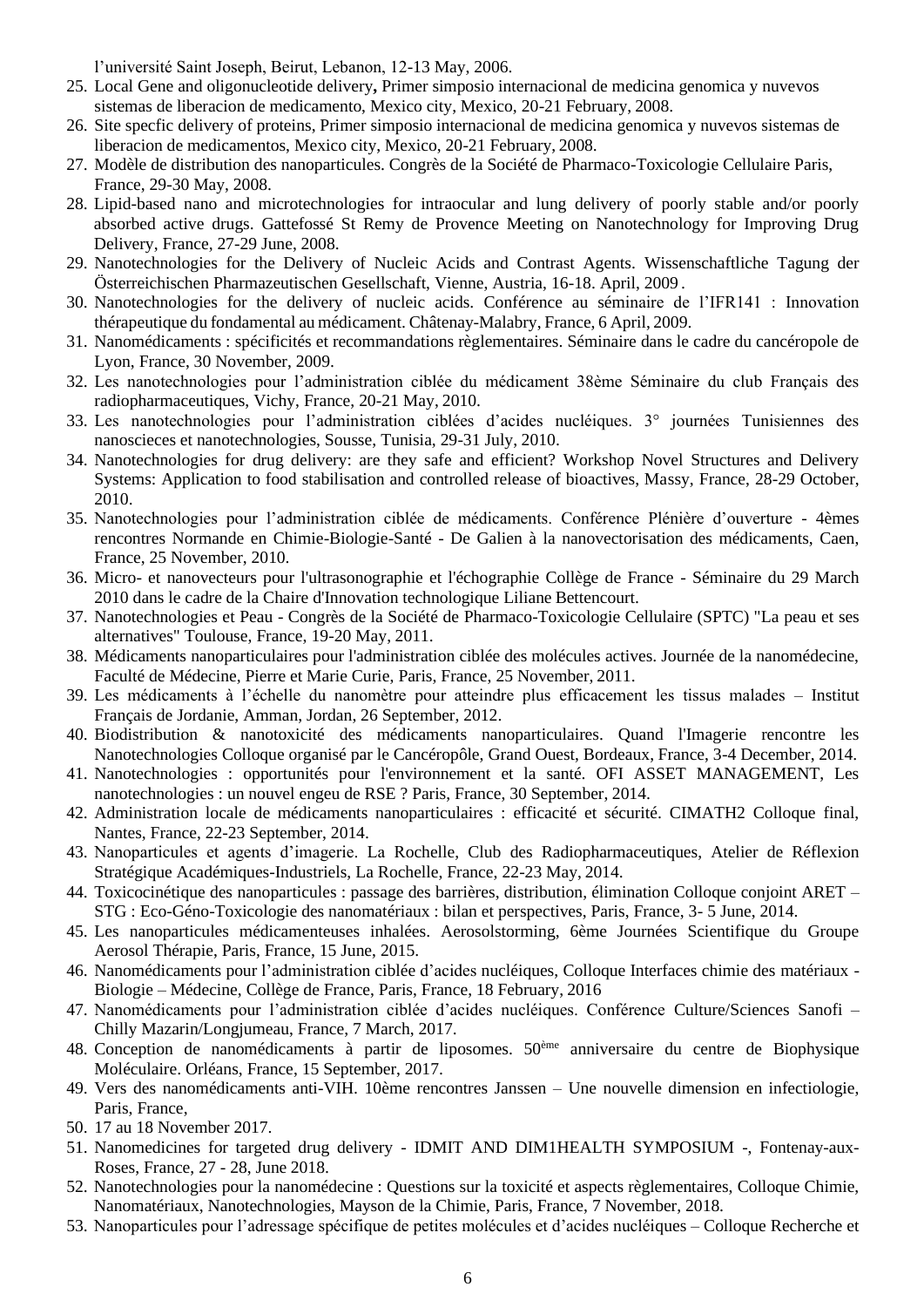Maladies Rares à Paris Sud, Le Kremlin-Bicêtre, France, 19 November 2019.

- 54. Nanomedicines : solutions for better delivery of nucleic acids Mini-Symposium for PhD Students in Pharmaceutical Sciences Nanotechnologies in pharmaceutical sciences, Organisé par l'université de Milan, Milano, Italy, 21-23 May, 2018.
- 55. De la nanobiologie aux nanotechnologies : panorama global 4e édition du Colloque Innovations technologiques De la nanobiologie aux nanotechnologies, Paris, France, 24 January, 2019.
- 56. Prospettive nell'utilizzo delle nanoparticelle per via inalatoria Patologie interstiziali polmonari in corso di malattie del collagene: incontro multidisciplinare pneumo-reumatologico, Pavia, Italy, 29 March, 2019.
- 57. Local and targeted delivery of nucleic acids Innovative Researches in Pharmaceutical and Environmental Sciences, Pisa Italy, 27 November, 2019.
- 58. Stratégies thérapeutiques pour l'application clinique des ARN interférents. Communication à l'académie nationale de médecine, Paris, France (virtual), 1<sup>er</sup> December 2020.
- 59. Lipid-based nanomedicines for drug delivery in cancer and inflammatory diseases 20th Annual Meeting of the Graduate Program in Pharmaceutical Sciences at the Federal University of Rio Grande do Sul (PPGCF-UFRGS) (virtual), 9-11 December, 2020.
- 60. Driving nanoparticles to macrophages Webinar Nanotechnology and chronic lung diseases Pavia, Italy (virtual), 22 January 2021.
- 61. Nanomedicines for the treatment of rheumatoid arthritis. NetwOArk Webseminar, 28 september, 2021.
- 62. Lipid and dendrimer-based nanomedicines as a therapeutic strategy in cancer and inflammatory diseases, 10ème Journée scientifique du Médicament, Grenoble, France, 10 June, 2021.

### *Internationals*

- 1. Infected cells to study the efficacy of new drug delivery systems. European Symposium of *in vivo* and *ex vivo*  test systems to rationalize drug design and delivery, APGI/FIP, Paris, France, 13-14 December, 1993.
- 2. Polyalkylcyanoacrylate nanoparticles state of the art. Colloidal drug carriers/ 1st expert meeting in Berlin, Berlin, Germany, 15-17 June, 1995.
- 3. Delivery of antisense oligonucleotides by means of colloidal systems. 2nd France/Japan Drug Delivery System Symposium, Orléans, France, 13-14 September, 1996.
- 4. Design of liposomes formulations for systemic and local delivery of antisense oligonucleotides. Liposomes advances: progress in drug and vaccine delivery, London, United-Kingdom, 16-20 December, 1996.
- 5. How can new drug delivery systems improve the treatment of HIV patients: Are time-released techniques an option? European Aids Treatment Group Symposium, Rotterdam, Holland, 29 August, 1997.
- 6. Design of liposomes for nucleic acid delivery, The second annual meeting of the association of College of Pharmacy in the Arab world, Byblos, Lebanon, 16-18 October, 1998.
- 7. Biodegradable microspheres for the mucosal delivery of vaccines. 3rd France/Japan Drug Delivery System Symposium, Kisarazu, Japan, 8-11 November, 1998.
- 8. Systemic and local delivery of oligonucleotides by liposomes 27th International Symposium on controlled release of bioactive materials, Paris, France, 7-13 July, 2000.
- 9. Biodegradable particles for oral immunisation and tolerance. CRS Greek Chapter workshop. CR Systems New developments, Patras, Greece, 9 September, 2000.
- 10. Particles transport across the GI tract: a pathway to induce oral vaccination and tolerance. 6th Pharmatech International conference on pharmaceutics and pharmaceutical technology, Symposium membrane transport, Recife, Brasil, 5-8 August, 2001.
- 11. Biodegradable microparticles for the mucosal delivery of antibacterial and dietary antigens. The 13th International Symposium on Microencapsulation, Angers, France, 5-7 September, 2001.
- 12. Gel and solid matrix systems for the controlled delivery of drug carrier-associated nucleic acids. 11th International Pharmaceutical Technology Symposium, Istanbul, Turkey, 9-11 September, 2002.
- 13. Peptides, Proteins and Vaccine Delivery: A biopharmaceutical Approach VI Congreso de la Sociedad Española de Farmacia Industrial y Galénica. 3ª Jornadas de Tecnología Farmacéutica Industrial. Grenada, Spain, 9-11 February, 2003.
- 14. Nanotechnologies made of amphiphilic molecules for drug targeting. Symposium of the World Academy of Biomedical Technologies on Nanotechnologies, Paris, France, 26-27 May, 2003.
- 15. Interfering with Gene expression: to deliver or not? 1<sup>st</sup> EUFEPS Conference on Optimising Drug Delivery and Formulation: New Challenges in Drug Delivery, Versailles, France, 29 September, 2003-1er October, 2003.
- 16. Smart and controlled delivery of proteins and vaccines. From Structural Genomics to Drug Discovery, Parma, Italy, 27-28 September, 2004.
- 17. Biodegradable particles for the delivery of antisense oligonucleotides. XIII Congress Italian-latin American of ethnomedical science. Salerno, Italy, 22-25 September, 2004.
- 18. Site-specific delivery of proteins in the GI tract. EUFEPS 2004 New Safe Medecine Towards mechanistic prediction, Bruxelles, Belgium, 17-20 October, 2004.
- 19. New polymeric systems for the delivery of Biomimetic products X International Macromolecular Colloquium,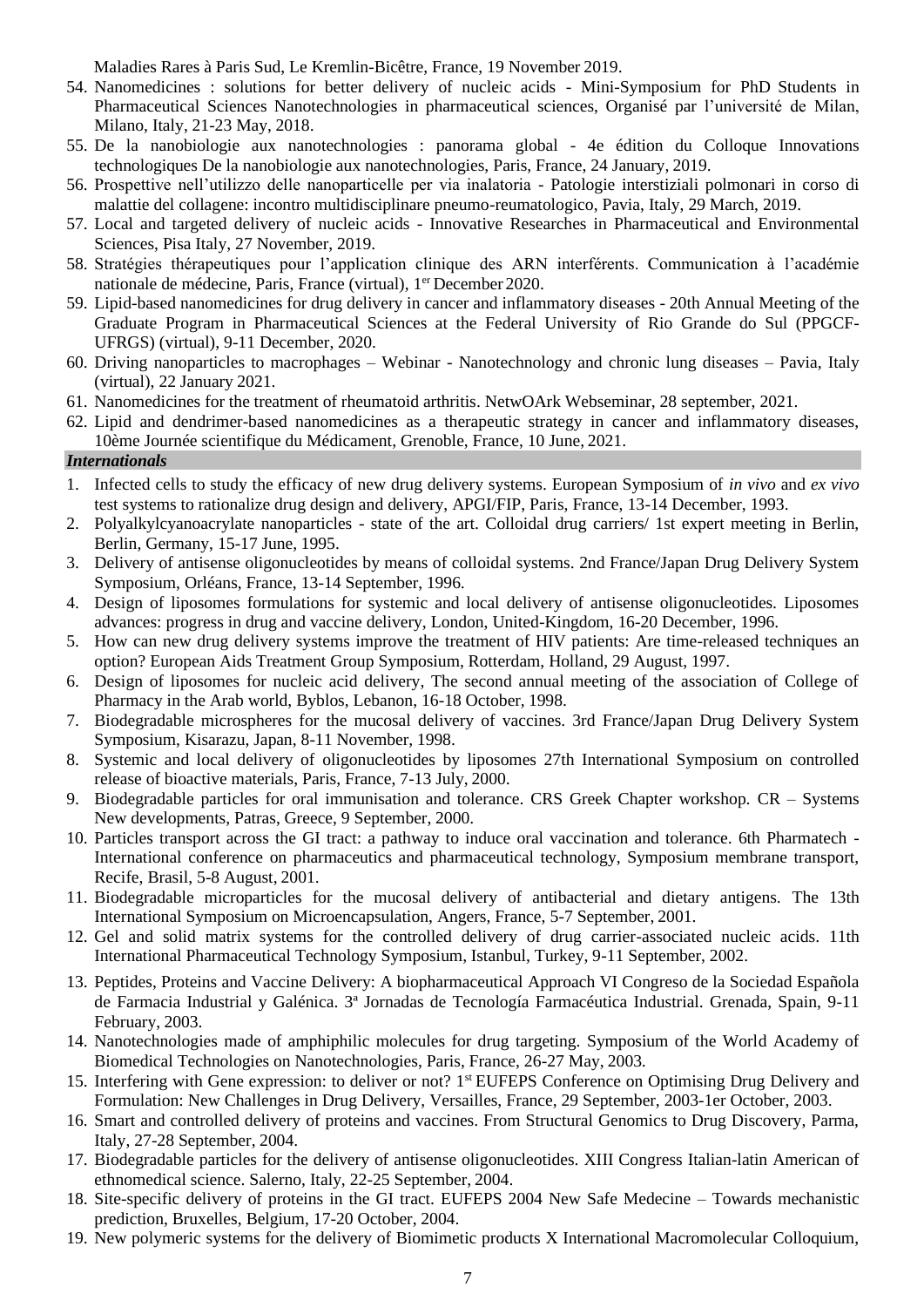Gramado, Brasil, 10-13 April, 2005.

- 20. Site-specific delivery of peptides/proteins to the colon. Debio-GTRV 2005 Summer School on "Formulation and Delivery of Macromolecular Drugs" Martigny, Switzerland, 7-9 September, 2005.
- 21. Trojan particles for the ocular delivery of oligonucleotides, International Symposium of Advanced Therapies Rio de Janeiro, Brasil, 29 -30 août, 2005.
- 22. Polysaccharide beads for colon delivery of antibiotic degrading enzymes, 15th International Symposium on microencapsulation Parma, Italy, 18-21 September, 2005.
- 23. Biodegradable Polymers for stimulation or inhibition of cell proliferation, CRS Workshop, Protein drugs and drug delivery systems Pula, Cagliari, Italy, 13-14 October, 2005.
- 24. Passive Targeting by Nanoparticles: Benefits and Risks? APS Pharmaceutical Nantotechnology: Nanoscale toxicology: lessons from drug delivery, London, United-Kingdom, 27 February, 2006.
- 25. Trojan Implantable Systems for the Delivery of Nanotechnologies Carrying Nucleic Acids 6th International Conference and Workshop on Cell Culture and in-vitro Model for Drug Absorption and Delivery, Saarbrucken, Germany, 1-10 March, 2006.
- 26. Nano and microtechnologies for the intracocular delivery of nucleic acids. 7th France-Japan DDS Symposium, Otsu, Japan, 24-27 September, 2006.
- 27. Intraocular delivery of oligonucleotides by means of polymeric systems XX symposium of ADRITELF, Catania, Italy, 4-7 October 2006.
- 28. Particle design for nucleic acids and contrast agents. 3rd Pharmaceutical Sciences World Congress Amsterdam, Holland, 22-25 April, 2007.
- 29. Colon delivery of bacterial enzymes by polysaccharide beads. XI International Symposium on "Technological advances in controlled release systems" Argentina Controlled Release Society Local Chapter, Buenos Aires, Argentina, 28-29 August, 2007.
- 30. Nanotechnologies for the delivery of ultrasound contrast agents. XI International Symposium on "Technological advances in controlled release systems" Argentina Controlled Release Society Local Chapter, Buenos Aires, Argentina, 28-29 August, 2007.
- 31. Biodegradable particles for the intraocular delivery of nucleic acids. XI Congress of Industrial Pharmacy and Biochemistry (SAFYBI), Buenos Aires, Argentina, 27-30 August, 2007.
- 32. Biodegradable particles for the intraocular delivery of nucleic acids. Keynote Presentation at the 6th annual meeting of the Israel Controlled Release Society Local Chapter, Advances in drug delivery: new carriers, devices and therapies, Caesarea, Israel, 5-6 September, 2007.
- 33. Nanotechnologies for targeting ultrasound contrast agents. 6th annual meeting of the Israel Controlled Release Society Local Chapter, Advances in drug delivery: new carriers, devices and therapies, Caesarea, Israel, 5-6 September, 2007.
- 34. Intraocular delivery of nucleic acids using Trojan delivery systems. The 7th International Symposium on Ocular Pharmacology & Therapeutics, Budapest, Hungary 28February-3 March, 2008.
- 35. Nanotechnologies for the delivery of nucleic acids. Cell Course 2008. 7th Conference and Workshop. Saarbrücken, Germany, 20-29 February, 2008.
- 36. Nanotechnologies for dual ultrasound and 19F MRI imaging. 14th International Pharmaceutical Technology Symposium, Antalya, Turkey, 8-10 September, 2008.
- 37. Particle engineering for local drug delivery and contrast agents. 2nd PharmSciFair, Nice, France, 8- 12 June, 2009.
- 38. Nanotechnologies for the delivery of nucleic acids. Nanobio-Europe 2009 Grenoble, France, 16-18 June, 2009.
- 39. Delivery Systems for the Removal of Colonic Residual Antibiotic to Reduce the Emergence of Resistances. 36th Annual Meeting & Exposition of the Controlled Release Society. Copenhagen, Denmark, 18-22 July, 2009.
- 40. Nanotechnologies for the delivery of nucleic acids delivery and ultrasound imaging. French- Norwegian Interdisciplinary Symposium on Nano and Micro Frontiers in Biology and Medicine. Bergen, Norway, 31 August-2 September 2009.
- 41. Fate of nanotechnologies after their intravenous and oral administration. French-Norwegian Interdisciplinary Symposium on Nano and Micro Frontiers in Biology and Medicine. Bergen, Norway, 31 August-2 September, 2009.
- 42. Nanosized ultrasound contrast agents : towards a theranostic approach. XXI Simposium ADRITELF Cagliari, Italy, 10 -13 September, 2009.
- 43. Nanotechnologies for nucleic acid delivery and ultrasound imaging. EuroNanoMedicine 2009, Bled, Slovenia, 28-30 September, 2009.
- 44. Nanodevices as new contrast agents for ultrasound imaging. 7th World Meeting on Pharmaceutics, Biopharmaceutics and Pharmaceutical Technology, Valetta, Malta, 8-11 March, 2010.
- 45. Nanotechnologies for ultrasound imaging and nucleic acid delivery. Pharmatech 2010. International Conference and Exhibition on Pharmaceutical Nutraceutical and Cosmetical Technology. Kuala Lumpur, Malasia, 25-27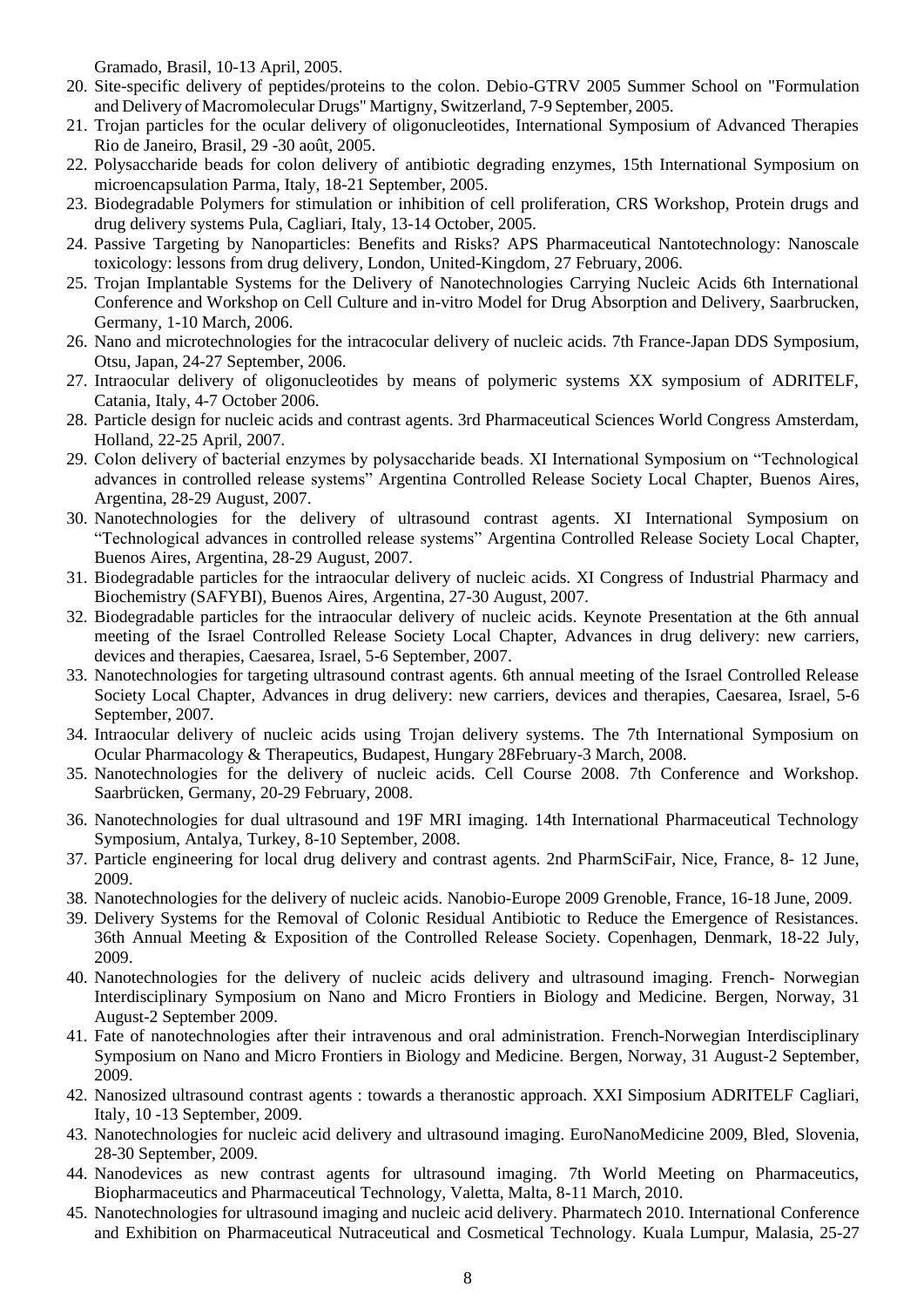May, 2010

- 46. Nanotechnologies for drug delivery: are they safe and efficient? International Postgraduate Student Meeting on Pharmaceutical Sciences. Cesme-Izmir, Turkey, 24-27 June, 2010.
- 47. Nanotechnologies as a platform for theragnostic applications. 9th France Japan DDS Symposium. Kumamoto, Japan, 26-29 September, 2010.
- 48. Targeting Delivery of nucleic Acids AAPS short course "nanotechnology from A Z: Achievement in Drug Delivery and Tissue engineering" - 2010 PSWC/AAPS Annual Meeting – New Orleans, USA, 14-18 November, 2010.
- 49. Lung and nanotoxicology of biodegradable nanoparticles. 3rd Pharmaceutical Sciences Fair and Exhibition, Prague, Czech Republic, 13-17 June, 2011.
- 50. Nanotechnologies for multimodalities imaging and triggered drug release. COST TD1004 Meeting "theragnostics", Turin, Italy, 17-18 February, 2012.
- 51. PLGA nanoparticles meet the bronchial airways: how surface properties affect their interaction with mucus and epithelial cells. 6th AITUN Annual Meeting, Parme, Italy, 8-9 March, 2012.
- 52. The in vivo fate of nanomedicines and nanotoxicity In vitro testing industrial platform, Spring Meeting 2012, "Safety assessment of nanomaterials : current status and challenges ahead", Bilbao, Spain, 19 April, 2012.
- 53. Testing lung toxicity of nanoparticles European Summit for Clinical Nanomedicine Basel, Switzeland, 7-9 May, 2012.
- 54. Formulations of Nanotechnologies for Skin Application : Structure and Fate/Efficacy and safety of nanotechnologies designed for skin application, International Meeting "The Fundamental Pillars of Nanotechnology in Cosmetics Industry.", Sao Paolo, Brasil, 17 & 18 May, 2012.
- 55. Polymer nanocapsules as a new platform for theranostics Helmholtz Institute for Pharmaceutical Research Saarland, 2nd Symposium, Saarbrucken, Germany, 28 June, 2012.
- 56. CD44-targeted nanotechnologies, 10thDDS France-Japan Symposium, Bordeaux, France, 11-13 October, 2012.
- 57. Physico-chemical characterization of nanoparticles in regards to fate and toxicityLondres, "COST Action TD1004 Meeting "Theranostics Imaging and Therapy: An Action to Develop Novel Nanosized Systems for Imaging-Guided Drug Delivery", London, United-Kingdom, 28-30 October, 2012.
- 58. Nanotechnologies for local and systemic delivery of active drugs" EuroNanoForum2013, Dublin, Irland, 18-20 June, 2013.
- 59. Perfluorocarbon nanocapsules for multimodal imaging and drug delivery19th International Symposium on Microencapsulation Pamplona, Spain, 9-11 September, 2013.
- 60. CD 44 targeted nanotechnologies 3rd Conference Innovation in Drug Delivery: Advances in Local Drug Delivery, Pisa, Italy, 22-25 September, 2013.
- 61. Nanotoxicology: what should be relevant for nanomedecine and regulatory agencies? International Conference on Nanosciences and Healthcare, Paris, France, 8 November, 2013.
- 62. Nanotechnologies for drug delivery: are they safe and efficient? Conference AMPTEC 2014 Advanced Materials and Pharmaceuticals Technologies. Villeneuve d'Ascq, France, 9-11 July, 2014.
- 63. Nanotechnologies for lung delivery: efficacy and safety. 7th International Pharmaceutical Technology Symposium-IPTS 2014 Antalya, Turkey, 8-10 September, 2014.
- 64. Tailoring nanomaterials for personalized drug delivery: safety and efficacy. 10th Central European Symposium on Pharmaceutical Technology, Portoroz, Slovénie, 18-20 September, 2014.
- 65. Nanotechnologies for Lung Delivery: Efficacy and Safety. 11th France-Japan DDS Symposium, Recent Achievements and Further Challenges in Drug Delivery Research, Awaji Yumebutai International Conference Center, Hyogo, Japan, 5-8 October, 2014.
- 66. Inhaled nanomedicine: safety and efficacy. CLINAM The European Summit for Clinical Nanomedicine and Targeted Medicine - The Translation to Knowledge-Based Nanomedicine Eighth Conference and Exhibition, Basel, Switzeland, 28 June-1st July, 2015.
- 67. CD44 Nanotechnologies, 5th HIPS Symposium on Pharmaceutical Sciences devoted to Infection Research. Saarebruck, Germany, 2 juillet, 2015.
- 68. Inhalable targeted nanomedicine : safety and efficacy. 3rd International TB-Meeting Inhaled therapies for tuberculosis and other infectious diseases Parma, Italy, 14-16 October, 2015.
- 69. Tailoring nanomaterials for personalized drug delivery: safety and efficacy, Nanoparticles: Advances in nanoparticulate carriers: Applications in diseases and infections. Paris, France, 19-21 October, 2015.
- 70. Lipoplexes coated with hyaluronic acid for targeted delivery to CD44 receptor expressing cells. Workshop on Polysaccharides in Drug Delivery, Turin, Italy, 27 October, 2015.
- 71. Safety of inhalable biodegradable nanoparticles. SFNano: European Nanomedicine Meeting. Grenoble, France, 7-9 December, 2015.
- 72. Nanoemulsions for skin decontamination of uranium. Perspectives in Percutaneous Penetration 2016, La Grande Motte, 29 March – 1er April, 2016.
- 73. Targeted delivery of nucleic acids, Nano2016.pt, Lisbon, Portugal, 15 April 2016.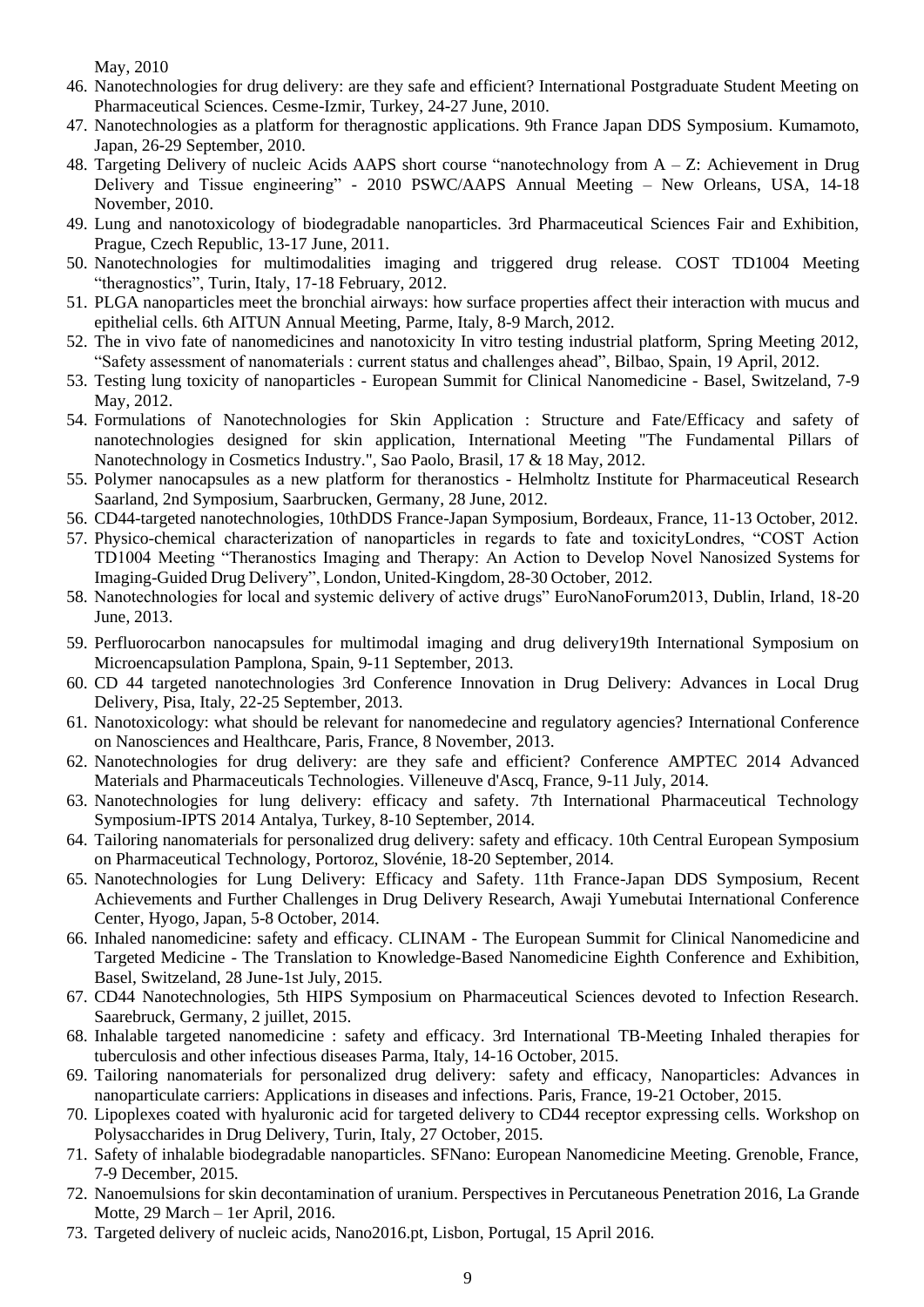- 74. Nanomedicines for nucleic acid delivery. 22nd EAFP (European Association of Faculties of Pharmacy annual conference, Châtenay-Malabry, France, 12-14 May 2016.
- 75. Targeted nanomedicines for local and systemic delivery of nucleic acids 11th Central European Symposium on Pharmaceutical Technologie, Belgrade, Serbia, 22-24 September 2016.
- 76. Nanotechnologies for targeted delivery of nucleic acids. International Conference On Nanomedicine And Nanobiotechnology – ICONAN 2016, Paris, France, 28-30 September 2016.
- 77. Lung toxicology of biodegradable nanoparticles. Emerging Device and Particle Engineering Technologies for Optimal Pulmonary Drug Delivery- Meeting Cost Siminhale Valetta, Malta, 20-22 February, 2017
- 78. Nanomedicines for the treatment of cancer and inflammatory diseases. Advanced School in Nanomedicine Pula, Sardinia, Italy 25-28 September 2017
- 79. Designing particles for pulmonary nucleic acids delivery Workshop from COST Siminhale Particle Engineering and Device Development for Pulmonary Drug Delivery: What is new? Belgrade - Serbia, 27-28 February 2018
- 80. Tackling physiological resistances to drug delivery, Maurice-Marie Janot Lecture, 11th World Meeting on Pharmaceutics, Biopharmaceutics and Pharmaceutical Technology - Grenade, Spain - 19- 22 March 2018
- 81. Nanomedicines and inflammation: triggering or treating? 11th World Meeting on Pharmaceutics, Biopharmaceutics and Pharmaceutical Technology - Grenade, Spain - 19 - 22 March 2018
- 82. Glucocorticoids in nanopharmaceuticals for the treatment of inflammatory diseases. 19th International Pharmaceutical Technology Symposium-IPTS 2018 – Antalya, Turquie – 17- 19 September, 2018
- 83. Novel approaches in formulating nanomedicine in the treatment of inflammatory diseases 13th France-Japan DDS Symposium, Ise-Shima, Mie, Japan, 21-24 October 2018
- 84. Tailoring Nanomaterial for drug and contrast agent delivery Sino-France Healthcare Theranostic Forum, Shanghai, DHU, China, 11-13 November 2018.
- 85. Nanotoxicology a crucial step in order to bring nanomedicines to the market Formulation days 2019 - Advances in Formulation of Active Ingredients, Lyon, France, 10-11 January 2019.
- 86. Aptamer-Guided Nanomedicines for Nucleic Acid Delivery 10th International Congress Nanotechnology in Biology & Medicine 15 - 17 April 2019, Graz / Austria
- 87. CD44-targeted delivery of siRNA Keystone Symposia on Delivering Therapeutics Across Biological Barriers, Dublin, Irland, 6– 9 May, 2019.
- 88. Lipid and Phospholipid-Based Nanomedicines for Drug Delivery in Cancer and Inflammatory Diseases 6th International Symposium on Phospholipids in Pharmaceutical Research 9-10 September 2019, Heidelberg, Allemagne
- 89. Emerging inhaled nanomedicines and associated excipient technologies International Conference on Current Challenges and Future Opportunities for Inhalation Therapies - Athens, Greece, 30 September – 2 October 2019.
- 90. Lipid and dendrimer-based nanomedicines for drug delivery in cancer and inflammatory diseases Seminar Series, University of Yale, (USA), 9 December, 2020 (virtual).
- 91. Novel Approaches for Targeted & Lung Delivery of RNAi. 2<sup>nd</sup> Annual RNAi-based therapeutics summit, 15-17 June 2021 (virtual).
- 92. Tackling physiological resistances to drug delivery by mean of nanomedicines. Micro- and nanotechnologies for medicine and life sciences organized by the European Academy of Sciences EURASC – 14 April, 2021 (virtual)
- 93. Nanomedecine and inflammatory disease. 1st EUGLOH Symposium on Nanomedicines. 28 June 2021 (virtual)
- 94. Lipid and dendrimer-based nanomedicines for siRNA6 28<sup>th</sup> congress of the Italian Chemical Society. 14-23 September 2021 (virtual)

# **Editorial Board**

Member of the Editorial Board of:

- Journal of Controlled Release (IF= 9.776)
- Expert Opinion on Drug Delivery (IF=  $6.648$ )
- European Journal of Pharmaceutics and Biopharmaceutics (IF=  $5.571$ )
- International Journal of Pharmaceutics (IF=  $5.875$ )
- Drug delivery and translational research (4.617)
- Journal of Drug Delivery Sciences and Technology (IF= 3.981)
- Precision nanomedicine (no IF).

#### **Grants**

I have received eight grants from the National Research Agency founded in 2005, among which projects were coordinated by myself. I have also received other grants (ARC, AFM, ANSES…). I have been a member of one European Consortium Marie Curie « Galenos » and obtained two Euronanomed projects and a member of the management committee of the COST Siminhale Action - Action MP1404. Finally, I have received three bilateral Grants: two with Italy and one with Brazil.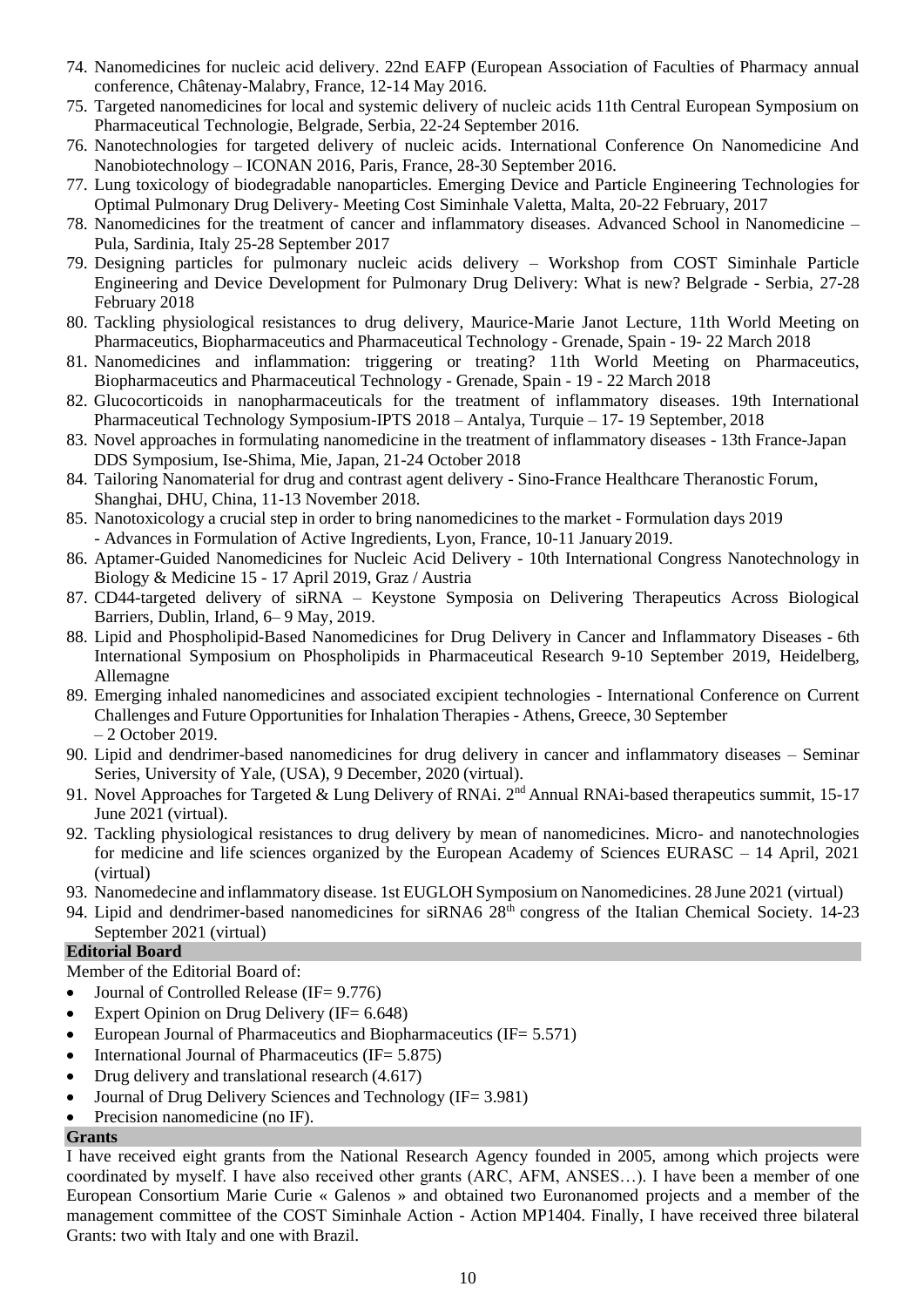### **Citations in press media**

I have regularly been cited in newspapers and magazines (Le Temps, Le Figaro, La Tribune, Les Echos,

Le Quotidien du Médecin, L'usine Nouvelle, Le Monde, La Croix, Biologiste Infos, What's Up Doc, Industrie Pharma…). I have also contributed to different articles in press media. I also gave interviews on radios such as Radio Canada, Europe I, Radio France Internationale France Info, BFM, and RCJ.

### **Private contract**

Since 1990, I have got many collaboration agreements with companies (>20 000 euros/year) (Negma,

Procter & Gamble, Nestlé, Virsol, Lavipharm, Ceva Santé Animale, Pierre Fabre Dermopharmaceutique, Servier, Novagali Guerbet, Sanofi). I have also filed 14 families of patents. One patent was licensed to SANOFI. 4 Patents were licensed to DA VOLTERRA which is producing a medical device that is now in a clinical trial (phase II). One patent was licensed to CEVIDRA, leading to a medical device currently on the market (Calixarene Cevidra®).

### **Patents and licensing**

- 1. Bru-Magniez N., C. Le Visage, E. Fattal, P. Couvreur, P. Breton Novel Poly(methylidene) malonate microspheres, preparation method and pharmaceutical compositions containing them. Patent n° WO 99/55309 published on 4 November, 1999 from PCT/FR1999/001005.
- 2. Bru-Magniez N., E. Mysiakine, E. Fattal, P. Couvreur, P. Breton Pharmaceutical form comprising a cell regulating factor and/or a cell proliferation promoter. Patent n° ° WO 02/11779 published on 14 February, 2002 from PCT/FR2001/002554.
- 3. Limal D., Breton P., Couvreur P., Fattal E., Bonnafous D. Novel cationic copolymers, use thereof for the vectorisation of biomolecules and synthetic intermediates for the same. Patent n° WO/2004/074336.
- 4. Bourgeois S., E. Fattal, P. Couvreur, A. Andremont Galenic formulation for colon targeted delivery of active principles. Patent n° WO/2004/016248 published on 26 February, 2004 from PCT/FR2003/002474.
- 5. Bochot, A., Alphandary, H., Duchene, D. & Fattal, E. Systèmes pour microencapsulation et leurs applications. Patent n° WO 2004/066906 published on August 12, 2004 from PCT/FR2004/000119.
- 6. Bru-Magniez N., V. Larras, D. Bonnafous, S. Sagodira, P. Breton, E. Fattal, P. Couvreur, G. Riess Novel cationic copolymers, use thereof for the vectorisation of biomolecules and synthetic intermediates for the same. Patent n° WO/2004/074336 published on 2 September, 2004 from PCT/FR2003/003937.
- 7. Huguet H., N. Tsapis, A. Andremont, E. Fattal, Colonic Delivery of Adsorbents Patent n° WO 2006/122835 published on 23 November, 2006 from PCT/EP2006/005629.
- 8. Huguet H., N. Tsapis, A. Andremont, E. Fattal, Colonic Delivery of active agents. Patent n° WO/2006/122835 published on 17 August, 2006 from PCT/GB2006/000448.
- 9. Spagnul A., C. Bouvier-Capely, G. Phan, F. Rebière, E. Fattal cosmetic and pharmaceutical formulations of calixarene molecules Patent n° WO/2010/070049 published on 24 June, 2010from PCT/EP2009/067416.
- 10. Fattal E., N. Tsapis, F. Reynaud Galenic form suitable for absorbing, in a specific manner, the undesirable molecules in the digestive tract Patent n° WO/2011/036400 published on 31 March, 2011 from PCT/FR2010/051976 from PCT/FR2010/051976.
- 11. Huguet H., N. Tsapis, A. Andremont, E. Fattal, Site-Specific Intestinal Delivery of Adsorbents, Alone or in Combination with Degrading Molecules. Patent n° WO/2012/0107367 published on 5 March, 2012 from PCT/EP2007/054831.
- 12. Fattal E., Tsapis N., Reynaud F., Lorscheider M., Canioni R., Nanoparticulate prodrugs, EP 16 189 635.2.
- 13. Deschamps F., De Baere T., Tselikas L., Moine L., Isoardo T., Huang N., Fattal E., Tsapis N. Emulsions eau−dans−huile injectables et leurs utilisations. FR17 56773
- 14. Hillaireau H., Fattal E., Giacalone G., Quaillet M., Saidi H., Pallara S., Gougeon M.L., Novel nanoparticles of antiretroviral drugs, their preparation, and their use for the treatment of viral infections EP18306506.9

# **Invited editor**

- 1. International Journal of Pharmaceutics Papers from the 2nd European Workshop on Particulate Systems, 183 (1), 1999.
- 2. International Journal of Pharmaceutics Papers from the 8th European Workshop on Particulate Systems, 416, (2) 2011.
- 3. European Journal of Pharmaceutical Sciences- A special issue dedicated to COST Action SimInhale: crossdisciplinary perspective on the current state of the art and challenges in pulmonary drug delivery, 113, 1-192, 2018.
- 4. Advanced Drug Delivery Reviews– Aptamers in drug delivery, 2018
- 5. Journal of Drug Targeting's Life-time Achievement Award issue for Patrick Couvreur, 2019.

# **Publications in international peer-reviewed journals**

- 1. Laham, A., Claperon, N., Durussel, J.J., Fattal, E., Delattre, J., Puisieux, F., Couvreur, P., Rossignol, P., Liposomally-entrapped ATP: improved efficiency against experimental brain ischemia in the rat. Life Sciences, 40(20), 2011-2016, 1987.
- 2. Laham, A., Claperon, N., Durussel, J.J., Fattal, E., Delattre, J., Puisieux, F., Couvreur, P., Rossignol, P., Intracarotidal administration of liposomally-entrapped ATP: improved efficiency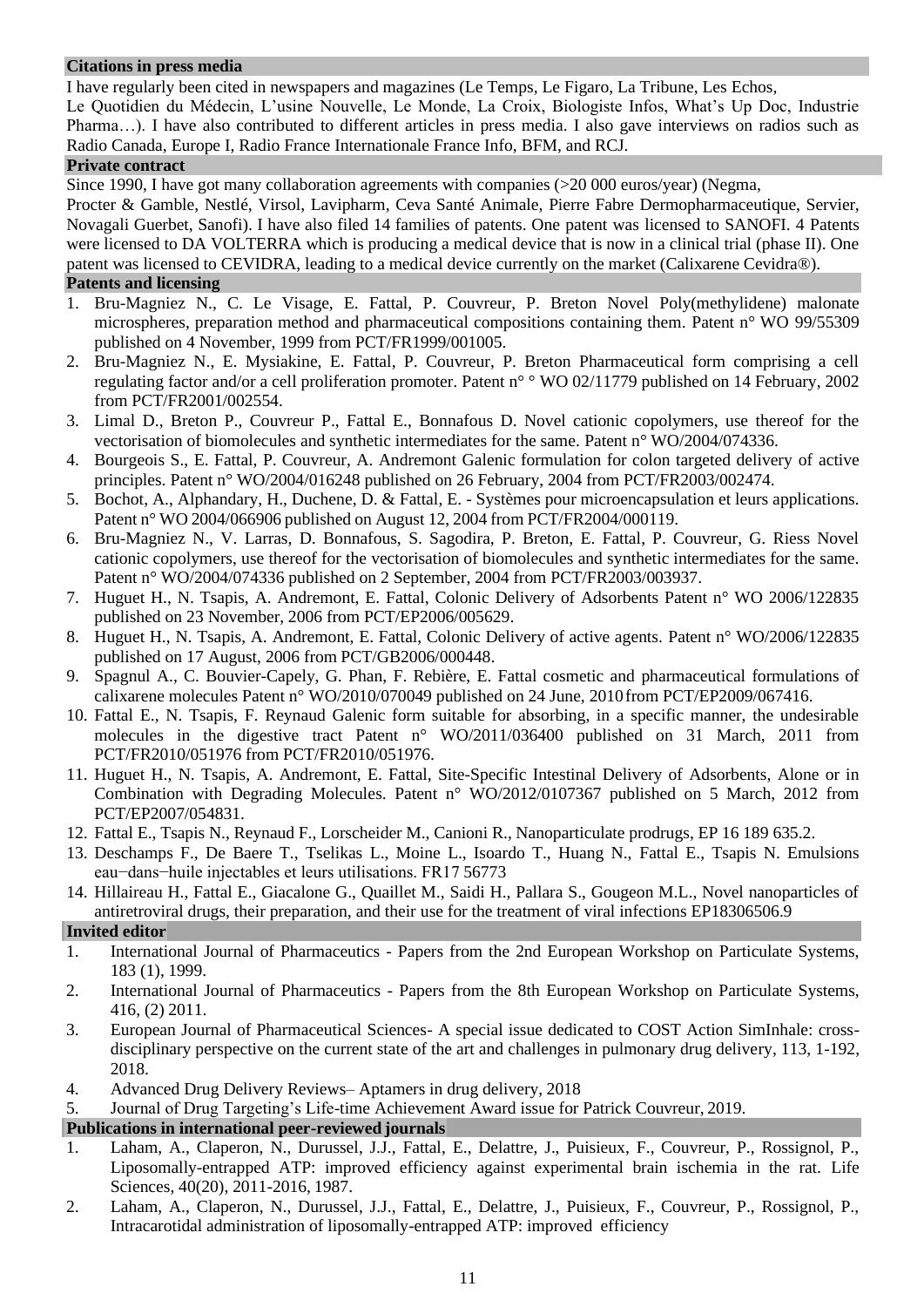against experimental brain ischemia. Pharmacological Research Communications, 20(8), 699- 705, 1988.

- 3. Youssef, M., Fattal, E., Alonso, M.J., Roblot-Treupel, L., Sauzieres, J., Tancrede, C., Omnes, A., Couvreur, P., Andremont, A., Effectiveness of nanoparticle-bound ampicillin in the treatment of Listeria monocytogenes infection in athymic nude mice. Antimicrobial Agents and Chemotherapy, 32(8), 1204-1207, 1988.
- 4. Laham, A., Claperon, N., Durussel, J.J., Fattal, E., Delattre, J., Puisieux, F., Couvreur, P., Rossignol, P., Liposomally entrapped adenosine triphosphate. Improved efficiency against experimental brain ischaemia in the rat. Journal of Chromatography, 440455-458, 1988.
- 5. Fattal, E., Youssef, M., Couvreur, P., Andremont, A., Treatment of experimental salmonellosis in mice with ampicillin-bound nanoparticles. Antimicrobial Agents and Chemotherapy, 33(9), 1540-1543, 1989.
- 6. Seijo, B., Fattal, E., Roblot-Treupel, L., Couvreur, P., Design of nanoparticles sizing less than 50 nm: preparation, characterization and drug loading. InternationalJournal of Pharmaceutics, 62(1), 1-7, 1990.
- 7. Couvreur, P., Fattal, E., Andremont, A., Liposomes and nanoparticles in the treatment of intracellular bacterial infections. Pharmaceutical Research, 8(9), 1079-1086, 1991.
- 8. Fattal, E., Rojas, J., Youssef, M., Couvreur, P., Andremont, A., Liposome-entrapped ampicillin in the treatment of experimental murine listeriosis and salmonellosis. Antimicrobial Agents and Chemotherapy, 35(4), 770-772, 1991.
- 9. Fattal, E., Rojas, J., Roblot-Treupel, L., Andremont, A., Couvreur, P., Ampicillin-loaded liposomes and nanoparticles: comparison of drug loading, drug release and in vitro antimicrobial activity. Journal of Microencapsulation, 8(1), 29-36, 1991.
- 10. Couvreur, P., Fattal, E., Alphandary, H.P., F., Andremont, A., Intracelllular targeting of antibiotics by means of biodegradable nanoparticles. Journal of Controlled Release, 19F259-268, 1992.
- 11. Puisieux, F., Fattal, E., Couvreur, P., Rossignol, P., Delattre, J., Liposomes their fate in-vivo and their possible therapeutic use (iv route) - efficiency of liposome-entrapped ATP in cerebral- ischemia. Phosphorus Sulfur and Silicon and the Related Elements, 77(1-4), 661-664, 1993.
- 12. Maaßen, S., Fattal, E., Muller, R.H., Couvreur, P., Cell cultures for the assessment of toxicity and uptake of polymeric particulate drug carriers. STP Pharma Science, 3(1), 11-22, 1993.
- 13. Blanco-Prieto, M.J., Delie, F., Fattal, E., Tartar, A., Puisieux, F., Gulik, A., Couvreur, P., Characterization of V3 BRU peptide-loaded small PLGA microspheres prepared by a (W(1)/O)W(2) emulsion solvent evaporation method. International Journal of Pharmaceutics, 111(2), 137-145, 1994.
- 14. Fattal, E., Nir, S., Parente, R.A., Szoka, F.C., Jr., Pore-forming peptides induce rapid phospholipid flip-flop in membranes. Biochemistry, 33(21), 6721-6731, 1994.
- 15. Puisieux, F., Fattal, E., Lahiani, M., Auger, J., Jouannet, P., Couvreur, P., Delattre, J., Liposomes, an interesting tool to deliver a bioenergetic substrate (ATP). in vitro and in vivo studies. Journal of Drug Targeting, 2(5), 443-448, 1994.
- 16. Skiba-Lahiani, M., Auger, J., Terribile, J., Fattal, E., Delattre, J., Puisieux, F., Jouannet, P., Stimulation of movement and acrosome reaction of human spermatozoa by PC12 liposomes encapsulating ATP. International Journal of Andrology, 18(6), 287-294, 1995.
- 17. Fernandez-Urrusuno, R., Fattal, E., Porquet, D., Feger, J., Couvreur, P., Influence of surface properties on the inflammatory response to polymeric nanoparticles. Pharmaceutical Research, 12(9), 1385-1387, 1995.
- 18. Fernandez-Urrusuno, R., Fattal, E., Porquet, D., Feger, J., Couvreur, P., Evaluation of liver toxicological effects induced by polyalkylcyanoacrylate nanoparticles. Toxicology and Applied Pharmacology, 130(2), 272-279, 1995.
- 19. Aynie, I., Vauthier, C., Foulquier, M., Malvy, C., Fattal, E., Couvreur, P., Development of a quantitative polyacrylamide gel electrophoresis analysis using a multichannel radioactivity counter for the evaluation of oligonucleotide-bound drug carrier. Analytical Biochemistry, 240(2), 202-209, 1996.
- 20. Blanco-Prieto, M.J., Durieux, C., Dauge, V., Fattal, E., Couvreur, P., Roques, B.P., Slow delivery of the selective cholecystokinin agonist pBC 264 into the rat nucleus accumbens using microspheres. Journal of Neurochemistry, 67(6), 2417-2424, 1996.
- 21. Blanco-Prieto, M.J., Leo, E., Delie, F., Gulik, A., Couvreur, P., Fattal, E., Study of the influence of several stabilizing agents on the entrapment and in vitro release of pBC 264 from poly(lactide- co-glycolide) microspheres prepared by a W/O/W solvent evaporation method. Pharmaceutical Research, 13(7), 1127- 1129, 1996.
- 22. Fernandez-Urrusuno, R., Fattal, E., Rodrigues, J.M., Feger, J., Bedossa, P., Couvreur, P., Effect of polymeric nanoparticle administration on the clearance activity of the mononuclear phagocyte system in mice. Journal of Biomedical Materials Research, 31(3), 401-408, 1996.
- 23. Nakada, Y., Fattal, E., Foulquier, M., Couvreur, P., Pharmacokinetics and biodistribution of oligonucleotide adsorbed onto poly(isobutylcyanoacrylate) nanoparticles after intravenous administration in mice. Pharmaceutical Research, 13(1), 38-43, 1996.
- 24. Ramaldes, G.A., Deverre, J.R., Grognet, J.M., Puisieux, F., Fattal, E., Use of an enzyme immunoassay for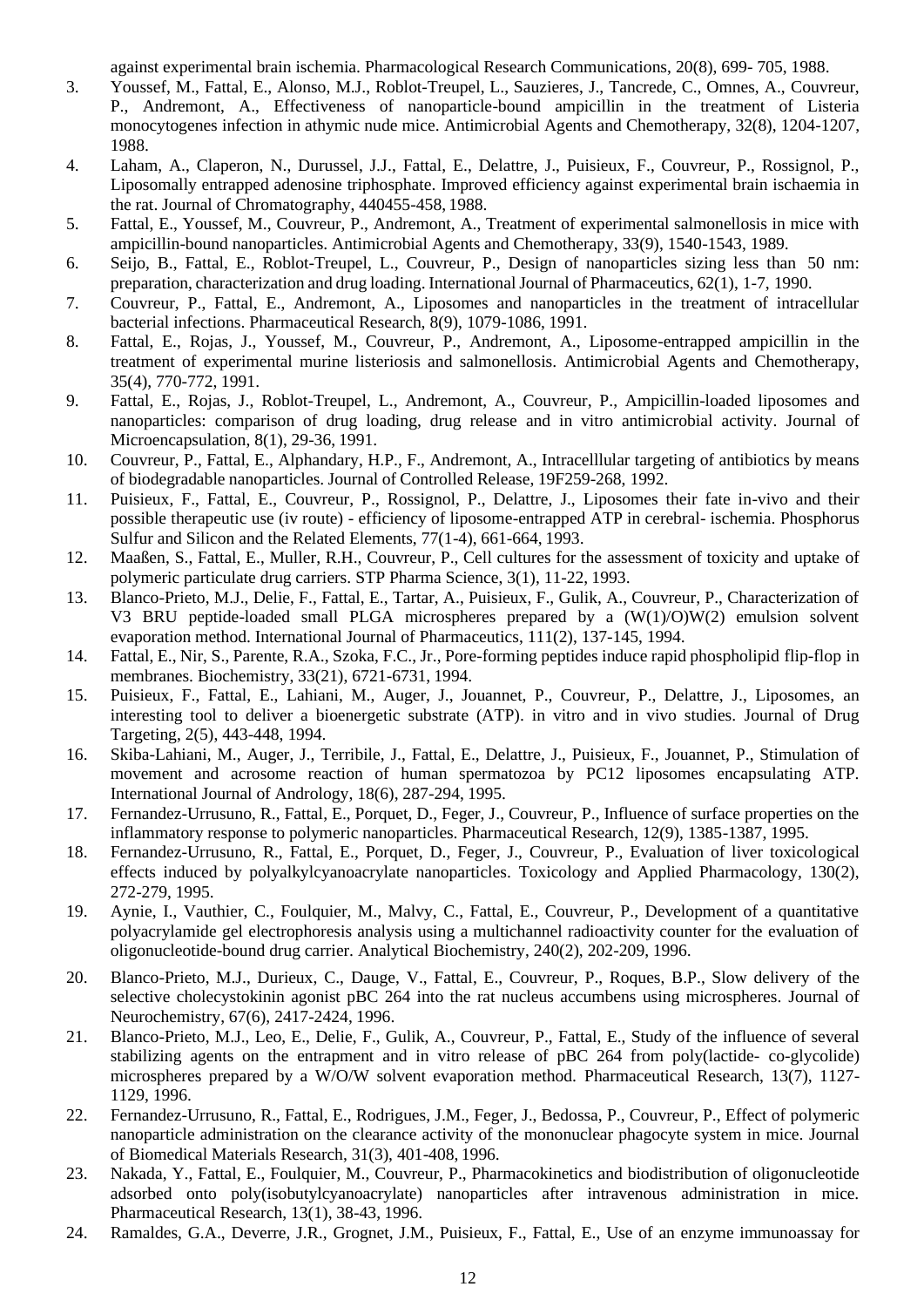the evaluation of entrapment efficiency and in vitro stability in intestinal fluids of liposomal bovine serum albumin. International Journal of Pharmaceutics, 143(1), 1-11, 1996.

- 25. Ramaldes, G.A., Fattal, E., Puisieux, F., Ollivon, M., Solubilization kinetics of phospholipid vesicles by sodium taurocholate. Colloids and Surfaces B-Biointerfaces, 6(6), 363-371, 1996.
- 26. Brazeau, G.A., Sciame, M., al-Suwayeh, S.A., Fattal, E., Evaluation of PLGA microsphere size effect on myotoxicity using the isolated rodent skeletal muscle model. Pharmaceutical Development and Technology, 1(3), 279-283, 1996.
- 27. Allaoui-Attarki, K., Pecquet, S., Fattal, E., Trolle, S., Chachaty, E., Couvreur, P., Andremont, A., Protective immunity against Salmonella typhimurium elicited in mice by oral vaccination with phosphorylcholine encapsulated in poly(DL-lactide-co-glycolide) microspheres. Infection and Immunity, 65(3), 853-857, 1997.
- 28. Blanco-Prieto, M.J., Fattal, E., Gulik, A., Dedieu, J.C., Roques, B.P., Couvreur, P., Characterization and morphological analysis of a cholecystokinin derivative peptide-loaded poly(lactide-co-glycolide) microspheres prepared by a water-in-oil-in-water emulsion solvent evaporation method. Journal of Controlled Release, 43(1), 81-87, 1997.
- 29. Couvreur, P., BlancoPrieto, M.J., Puisieux, F., Roques, B., Fattal, E., Multiple emulsion technology for the design of microspheres containing peptides and oligopeptides. Advanced Drug Delivery Reviews, 28(1), 85- 96, 1997.
- 30. De Oliveira, M.C., Fattal, E., Ropert, C., Malvy, C., Couvreur, P., Delivery of antisense oligonucleotides by means of pH-sensitive liposomes. Journal of Controlled Release, 48(2-3), 179-184, 1997.
- 31. Quintilio, W., Sato, R.A., Da Silveira, A.M., Barratt, G., Fattal, E., BuenodaCosta, M.H., Microquantification of proteins with low chromophore content. Biotechnology Techniques, 11(9), 697-700, 1997.
- 32. Fernandez-Urrusuno, R., Fattal, E., Feger, J., Couvreur, P., Therond, P., Evaluation of hepatic antioxidant systems after intravenous administration of polymeric nanoparticles. Biomaterials, 18(6), 511-517, 1997.
- 33. Couvreur, P., Fattal, E., Malvy, C., Dubernet, C., pH-sensitive liposomes: an intelligent system for the delivery of antisense oligonucleotides. Journal of Liposome Research, 7(1), 1-18, 1997.
- 34. Allaoui-Attarki, K., Fattal, E., Pecquet, S., Trolle, S., Chachaty, E., Couvreur, P., Andremont, A., Mucosal immunogenicity elicited in mice by oral vaccination with phosphorylcholine encapsulated in poly (D,Llactide-co-glycolide) microspheres. Vaccine, 16(7), 685-691, 1998.
- 35. Bochot, A., Fattal, E., Grossiord, J.L., Puisieux, F., Couvreur, P., Characterization of a new ocular delivery system based on a dispersion of liposomes in a thermosensitive gel. International Journal of Pharmaceutics, 162(1-2), 119-127, 1998.
- 36. Bochot, A., Fattal, E., Gulik, A., Couarraze, G., Couvreur, P., Liposomes dispersed within a thermosensitive gel: A new dosage form for ocular delivery of oligonucleotides. Pharmaceutical Research, 15(9), 1364-1369, 1998.
- 37. Bochot, A., Mashhour, B., Puisieux, F., Couvreur, P., Fattal, E., Comparison of the ocular distribution of a model oligonucleotide after topical instillation in rabbits of conventional and new dosage forms. Journal of Drug Targeting, 6(4), 309-313, 1998.
- 38. De Oliveira, M.C., Fattal, E., Couvreur, P., Lesieur, P., Bourgaux, C., Ollivon, M., Dubernet, C., pH-Sensitive liposomes as a carrier for oligonucleotides: a physico-chemical study of the interaction between DOPE and a 15-mer oligonucleotide in quasi-anhydrous samples. Biochimica et Biophysica Acta-Biomembranes, 1372(2), 301-310, 1998.
- 39. Fattal, E., Vauthier, C., Aynie, I., Nakada, Y., Lambert, G., Malvy, C., Couvreur, P., Biodegradable polyalkylcyanoacrylate nanoparticles for the delivery of oligonucleotides. Journal of Controlled Release, 53(1-3), 137-143, 1998.
- 40. Lambert, G., Fattal, E., Brehier, A., Feger, J., Couvreur, P., Effect of polyisobutylcyanoacrylate nanoparticles and Lipofectin (R) loaded with oligonucleotides on cell viability and PKC alpha neosynthesis in HepG2 cells. Biochimie, 80(12), 969-976, 1998.
- 41. Leo, E., Pecquet, S., Rojas, J., Couvreur, P., Fattal, E., Changing the pH of the external aqueous phase may modulate protein entrapment and delivery from poly(lactide-co-glycolide) microspheres prepared by a w/o/w solvent evaporation method. Journal of Microencapsulation, 15(4), 421-430, 1998.
- 42. Skiba-Lahiani, M., Skiba, M., Nikas, G., Auger, J., Fattal, E., Delattre, J., Courtot, A.M., Interaction between PC12 liposomes encapsulating ATP and human spermatozoa. International Journal of Pharmaceutics, 172(1- 2), 147-159, 1998.
- 43. Trolle, S., Andremont, A., Fattal, E., Towards a multipurpose mucosal vaccination using phosphorylcholine as a unique antigen? STP Pharma Sciences, 8(1), 19-30, 1998.
- 44. Aynie, I., Vauthier, C., Chacun, H., Fattal, E., Couvreur, P., Spongelike alginate nanoparticles as a new potential system for the delivery of antisense oligonucleotides. Antisense & Nucleic Acid Drug Development, 9(3), 301-312, 1999.
- 45. Fattal, E., Delattre, J., Dubernet, C., Couvreur, P., Liposomes for the delivery of nucleotides and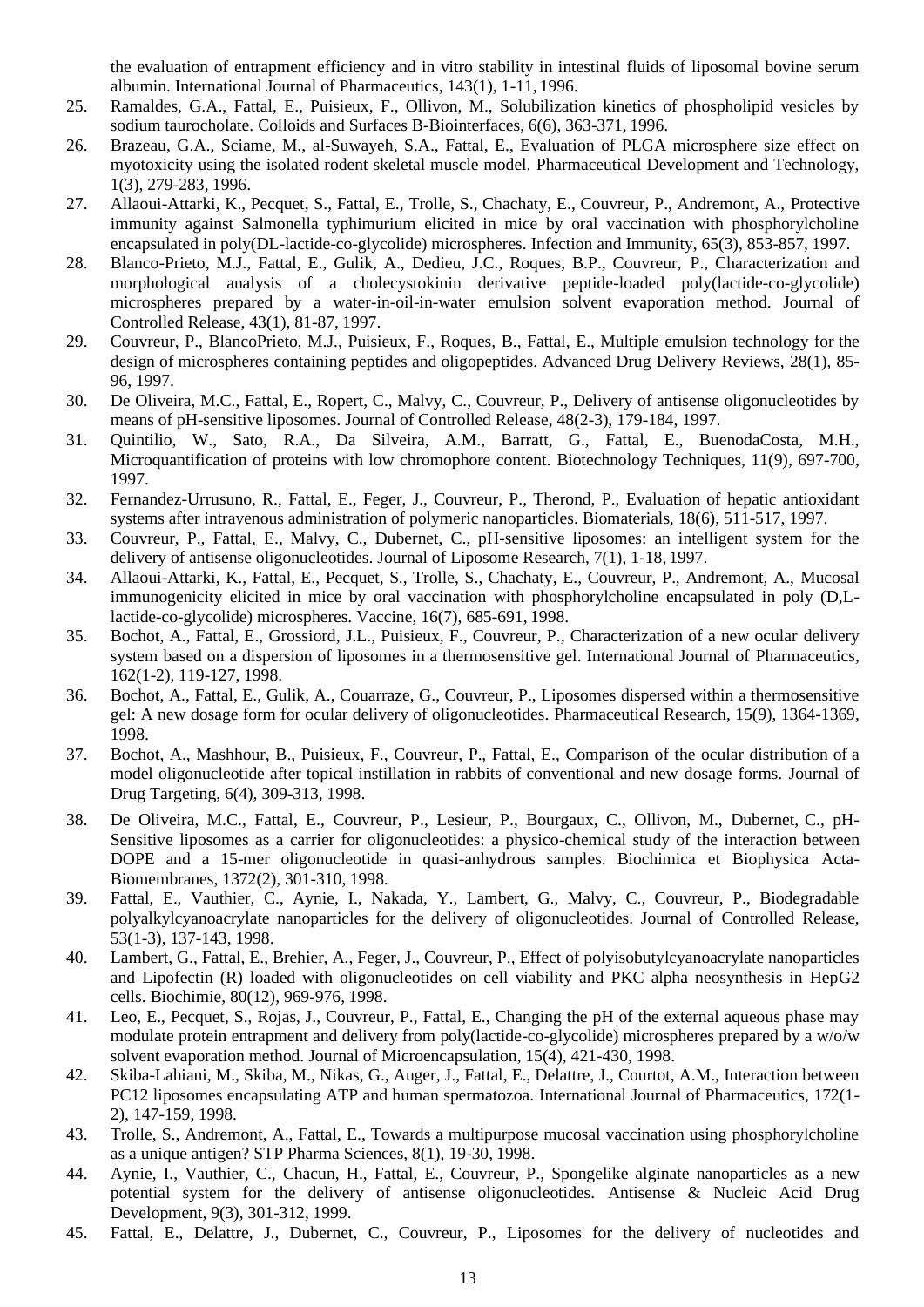oligonucleotides. STP Pharma Science, 9(5), 383-390, 1999.

- 46. Peracchia, M.T., Fattal, E., Desmaele, D., Besnard, M., Noel, J.P., Gomis, J.M., Appel, M., d'Angelo, J., Couvreur, P., Stealth (R) PEGylated polycyanoacrylate nanoparticles for intravenous administration and splenic targeting. Journal of Controlled Release, 60(1), 121-128, 1999.
- 47. Rojas, J., Pinto-Alphandary, H., Leo, E., Pecquet, S., Couvreur, P., Fattal, E., Optimization of the encapsulation and release of beta-lactoglobulin entrapped poly(DL-lactide-co-glycolide) microspheres. International Journal of Pharmaceutics, 183(1), 67-71, 1999.
- 48. Rojas, J., Pinto-Alphandary, H., Leo, E., Pecquet, S., Couvreur, P., Gulik, A., Fattal, E., A polysorbate-based non-ionic surfactant can modulate loading and release of beta-lactoglobulin entrapped in multiphase poly(DL-lactide-co-glycolide) microspheres. Pharmaceutical Research, 16(2), 255-260, 1999.
- 49. Trolle, S., Caudron, E., Leo, E., Couvreur, P., Andremont, A., Fattal, E., In vivo fate and immune pulmonary response after nasal administration of microspheres loaded with phosphorylcholine- thyroglobulin. International Journal of Pharmaceutics, 183(1), 73-79, 1999.
- 50. Bochot, A., Couvreur, P., Fattal, E., Intravitreal administration of antisense oligonucleotides: Potential of liposomal delivery. Progress in Retinal and Eye Research, 19(2), 131-147, 2000.
- 51. De Oliveira, M.C., Boutet, V., Fattal, E., Boquet, D., Grognet, J.M., Couvreur, P., Deverre, J.R., Improvement of in vivo stability of phosphodiester oligonucleotide using anionic liposomes in mice. Life Sciences, 67(13), 1625-1637, 2000.
- 52. Lambert, G., Bertrand, J.R., Fattal, E., Subra, F., Pinto-Alphandary, H., Malvy, C., Auclair, C., Couvreur, P., EWS Fli-1 antisense nanocapsules inhibits Ewing sarcoma-related tumor in mice. Biochemical and Biophysical Research Communications, 279(2), 401-406, 2000.
- 53. Lambert, G., Fattal, E., Pinto-Alphandary, H., Gulik, A., Couvreur, P., Polyisobutylcyanoacrylate nanocapsules containing an aqueous core as a novel colloidal carrier for the delivery of oligonucleotides. Pharmaceutical Research, 17(6), 707-714, 2000.
- 54. Neveux, N., De Bandt, J.P., Fattal, E., Hannoun, L., Poupon, R., Chaumeil, J.C., Delattre, J., Cynober, L.A., Cold preservation injury in rat liver: effect of liposomally-entrapped adenosine triphosphate. Journal of Hepatology, 33(1), 68-75, 2000.
- 55. Pecquet, S., Leo, E., Fritsche, R., Pfeifer, A., Couvreur, P., Fattal, E., Oral tolerance elicited in mice by betalactoglobulin entrapped in biodegradable microspheres. Vaccine, 18(13), 1196- 1202, 2000.
- 56. Trolle, S., Chachaty, E., Kassis-Chikhani, N., Wang, C., Fattal, E., Couvreur, P., Diamond, B., Alonso, J., Andremont, A., Intranasal immunization with protein-linked phosphorylcholine protects mice against a lethal intranasal challenge with streptococcus pneumoniae. Vaccine, 18(26), 2991-2998, 2000.
- 57. Calvo, P., Gouritin, B., Chacun, H., Desmaele, D., D'Angelo, J., Noel, J.P., Georgin, D., Fattal, E., Andreux, J.P., Couvreur, P., Long-circulating PEGylated polycyanoacrylate nanoparticles as new drug carrier for brain delivery. Pharmaceutical Research, 18(8), 1157-1166, 2001.
- 58. De Oliveira, M.C., Dubernet, C., Paternostre, M., Fattal, E., Couvreur, P., Ollivon, M., pH- sensitive liposomes as a carrier for oligonucleotides (ODN): development of a new methodology to follow physicochemical changes along with pH of native and ODN loaded liposomes. STP Pharma Science, 11(1), 103-107, 2001.
- 59. Fattal, E., Dubernet, C., Couvreur, P., Liposome-based formulations for the delivery of oligonucleotides. STP Pharma Science, 11(1), 31-44, 2001.
- 60. Lambert, G., Fattal, E., Couvreur, P., Nanoparticulate systems for the delivery of antisense oligonucleotides. Advanced Drug Delivery Reviews, 47(1), 99-112, 2001.
- 61. Lambert, G., Fattal, E., Pinto-Alphandary, H., Gulik, A., Couvreur, P., Polyisobutylcyanoacrylate nanocapsules containing an aqueous core for the delivery of oligonucleotides. International Journal of Pharmaceutics, 214(1-2), 13-16, 2001.
- 62. Le Potier, I., Taverna, M., Fattal, E., Benzaki, J., Chevalier, M., Ferrier, D., Performance evaluation of capillary surface treatments for peptide mapping by capillary zone electrophoresis. Chromatographia, 53(9- 10), 563-570, 2001.
- 63. Le Visage, C., Couvreur, P., Mysiakine, E., Breton, P., Bru, N., Fattal, E., In vitro and in vivo evaluation of poly(methylidene malonate 2.1.2) microparticles behavior for oral administration. Journal of Drug Targeting, 9(2), 141-153, 2001.
- 64. Le Visage, C., Couvreur, P., Passirani, C., Breton, P., Bru, N., Fattal, E., Influence of a non-ionic poloxamer surfactant, Pluronic F68, on protein release from poly(methylidene malonate 2.1.2) microparticles in simulated gastric and intestinal media. STP Pharma Sciences, 11(5), 377-383, 2001.
- 65. Le Visage, C., Quaglia, F., Dreux, M., Ounnar, S., Breton, P., Bru, N., Couvreur, P., Fattal, E., Novel microparticulate system made of poly(methylidene malonate 2.1.2). Biomaterials, 22(16), 2229-2238, 2001.
- 66. Nicoli, S., Santi, P., Couvreur, P., Couarraze, G., Colombo, P., Fattal, E., Design of triptorelin loaded nanospheres for transdermal iontophoretic administration. International Journal of Pharmaceutics, 214(1-2), 31-35, 2001.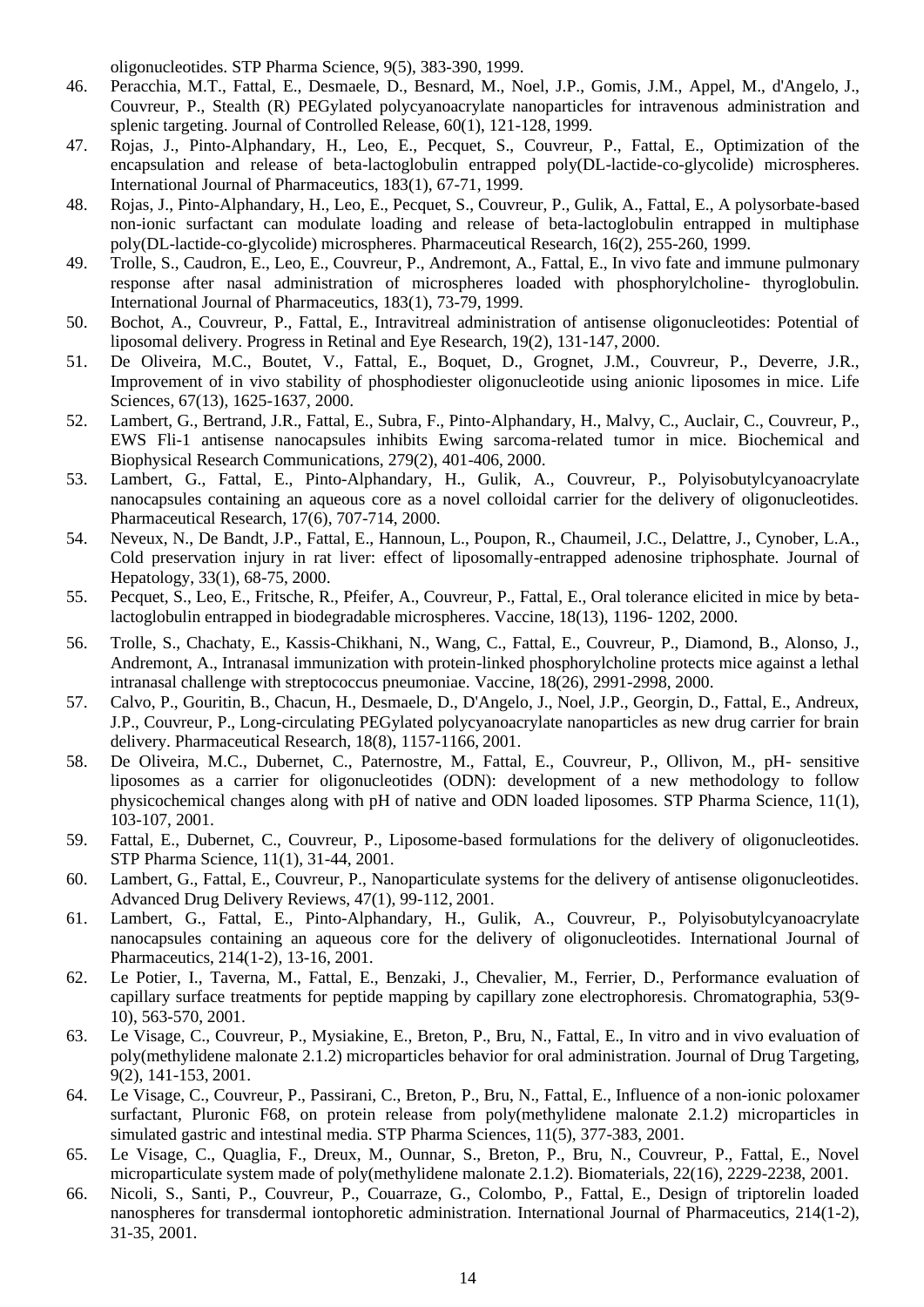- 67. Bochot, A., Fattal, E., Boutet, V., Deverre, J.R., Jeanny, J.C., Chacun, H., Couvreur, P., Intravitreal delivery of oligonucleotides by sterically stabilized liposomes. Investigative Ophthalmology & Visual Science, 43(1), 253-259, 2002.
- 68. Couvreur, P., Barratt, G., Fattal, E., Legrand, P., Vauthier, C., Nanocapsule technology: A review. Critical Reviews in Therapeutic Drug Carrier Systems, 19(2), 99-134, 2002.
- 69. De Rosa, G., Quaglia, F., La Rotonda, M.I., Appel, M., Alphandary, H., Fattal, E., Poly(lactide- coglycolide) microspheres for the controlled release of oligonucleotide/polyethylenimine complexes. Journal of Pharmaceutical Sciences, 91(3), 790-799, 2002.
- 70. Fattal, E., Pecquet, S., Couvreur, P., Andremont, A., Biodegradable microparticles for the mucosal delivery of antibacterial and dietary antigens. International Journal of Pharmaceutics, 242(1-2), 15-24, 2002.
- 71. De Rosa, G., Quaglia, F., La Rotonda, M., Besnard, M., Fattal, E., Biodegradable microparticles for the controlled delivery of oligonucleotides. International Journal of Pharmaceutics, 242(1-2), 225-228, 2002.
- 72. Boulmedarat, L., Grossiord, J.L., Fattal, E., Bochot, A., Influence of methyl-beta-cyclodextrin and liposomes on rheological properties of Carbopol (R) 974P NF gels. International Journal of Pharmaceutics, 254(1), 59- 64, 2003.
- 73. De Rosa, G., Bochot, A., Quaglia, F., Besnard, M., Fattal, E., A new delivery system for antisense therapy: PLGA microspheres encapsulating oligonucleotide/polyethyleneimine solid complexes. International Journal of Pharmaceutics, 254(1), 89-93, 2003.
- 74. De Rosa, G., Quaglia, F., Bochot, A., Ungaro, F., Fattal, E., Long-term release and improved intracellular penetration of oligonucleotide-polyethylenimine complexes entrapped in biodegradable microspheres. Biomacromolecules, 4(3), 529-536, 2003.
- 75. Maksimenko, A., Malvy, C., Lambert, G., Bertrand, J.R., Fattal, E., Maccario, J., Couvreur, P., Oligonucleotides targeted against a junction oncogene are made efficient by nanotechnologies. Pharmaceutical Research, 20(10), 1565-1567, 2003.
- 76. Vauthier, C., Dubernet, C., Fattal, E., Pinto-Alphandary, H., Couvreur, P., Poly(alkylcyanoacrylates) as biodegradable materials for biomedical applications. Advanced Drug Delivery Reviews, 55(4), 519-548, 2003.
- 77. Maksimenko, A., Lambert, G., Bertrand, J.R., Fattal, E., Couvreur, P., Malvy, C., Therapeutic potentialities of EWS-Fli-1 mRNA-targeted vectorized antisense oligonucleotides. Annals of the New York Academy of Sciences, 100272-77, 2003.
- 78. Quaglia, F., De Rosa, G., Granata, E., Ungaro, F., Fattal, E., Immacolata La Rotonda, M., Feeding liquid, nonionic surfactant and cyclodextrin affect the properties of insulin-loaded poly(lactide- co-glycolide) microspheres prepared by spray-drying. Journal of Controlled Release, 86(2-3), 267-278, 2003.
- 79. Fattal, E., Couvreur, P., Dubernet, C., "Smart" delivery of antisense oligonucleotides by anionic pH-sensitive liposomes. Advanced Drug Delivery Reviews, 56(7), 931-946, 2004.
- 80. Fattal, E., De Rosa, G., Bochot, A., Gel and solid matrix systems for the controlled delivery of drug carrierassociated nucleic acids. International Journal of Pharmaceutics, 277(1-2), 25-30, 2004.
- 81. Phan, G., Ramounet-Le Gall, B., Manceau, J., Fanet, M., Benech, H., Fritsch, P., Fattal, E., Deverre, J.R., Targeting of diethylene triamine pentaacetic acid encapsulated in liposomes to rat liver: an effective strategy to prevent bone deposition and increase urine elimination of plutonium in rats. International Journal of Radiation Biology, 80(6), 413-422, 2004.
- 82. Shakweh, M., Ponchel, G., Fattal, E., Particle uptake by Peyer's patches: a pathway for drug and vaccine delivery. Expert Opinion on Drug Delivery, 1(1), 141-163, 2004.
- 83. Boulmedarat, L., Bochot, A., Lesieur, S., Fattal, E., Evaluation of buccal methyl-beta- cyclodextrin toxicity on human oral epithelial cell culture model. Journal of Pharmaceutical Sciences, 94(6), 1300-1309, 2005.
- 84. Boulmedarat, L., Piel, G., Bochot, A., Lesieur, S., Delattre, L., Fattal, E., Cyclodextrin-mediated drug release from liposomes dispersed within a bioadhesive gel. Pharmaceutical Research, 22(6), 962-971, 2005.
- 85. Bourgeois, S., Laham, A., Besnard, M., Andremont, A., Fattal, E., In vitro and in vivo evaluation of pectin beads for the colon delivery of beta-lactamases. Journal of Drug Targeting, 13(5), 277- 284, 2005.
- 86. Lavisse, S., Paci, A., Rouffiac, V., Adotevi, C., Opolon, P., Peronneau, P., Bourget, P., Roche, A., Perricaudet, M., Fattal, E., Lassau, N., In vitro echogenicity characterization of poly lactide- coglycolide (PLGA) microparticles and preliminary in vivo ultrasound enhancement study for ultrasound contrast agent application. Investigative Radiology, 40(8), 536-544, 2005.
- 87. Maignien, T., Shakweh, M., Calvo, P., Marce, D., Sales, N., Fattal, E., Deslys, J.P., Couvreur, P., Lasmezas, C.I., Role of gut macrophages in mice orally contaminated with scrapie or BSE. International Journal of Pharmaceutics, 298(2), 293-304, 2005.
- 88. Maillard, S., Ameller, T., Gauduchon, J., Gougelet, A., Gouilleux, F., Legrand, P., Marsaud, V., Fattal, E., Sola, B., Renoir, J.M., Innovative drug delivery nanosystems improve the anti-tumor activity in vitro and in vivo of anti-estrogens in human breast cancer and multiple myeloma. Journal of Steroid Biochemistry and Molecular Biology, 94(1-3), 111-121, 2005.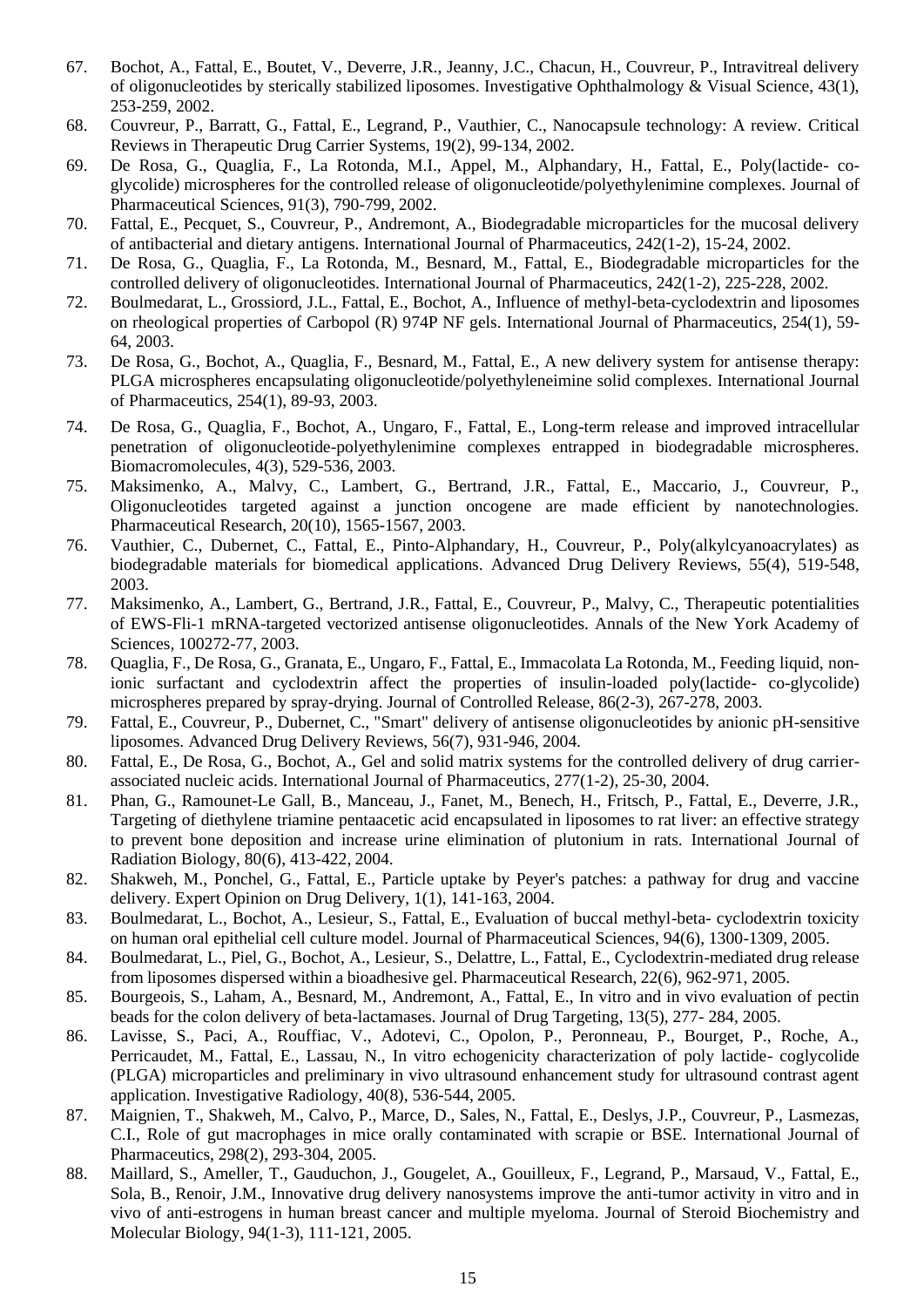- 89. Phan, G., Herbet, A., Cholet, S., Benech, H., Deverre, J.R., Fattal, E., Pharmacokinetics of DTPA entrapped in conventional and long-circulating liposomes of different size for plutonium decorporation. Journal of Controlled Release, 110(1), 177-188, 2005.
- 90. Shakweh, M., Besnard, M., Nicolas, V., Fattal, E., Poly (lactide-co-glycolide) particles of different physicochemical properties and their uptake by Peyer's patches in mice. European Journal of Pharmaceutics and Biopharmaceutics, 61(1-2), 1-13, 2005.
- 91. Toub, N., Angiari, C., Eboue, D., Fattal, E., Tenu, J.P., Le Doan, T., Couvreur, P., Cellular fate of oligonucleotides when delivered by nanocapsules of poly(isobutylcyanoacrylate). Journal of Controlled Release, 106(1-2), 209-213, 2005.
- 92. Ungaro, F., De Rosa, G., Quaglia, F., Fattal, E., La Rotonda, M.I., Controlled release of oligonucleotide/polyethyleneimine complexes from PLGA-based microspheres: potential of spray-drying technique. Journal of Drug Delivery Science and Technology, 15(2), 137-143, 2005.
- 93. Gomes Dos Santos, A.L., Bochot, A., Fattal, E., Intraocular delivery of oligonucleotides. Current Pharmaceutical Biotechnology, 6(1), 7-15, 2005.
- 94. Harvey, R.D., Bourgeois, S., Pietzonka, L., Desire, L., Fattal, E., Microencapsulation of nanoparticulate complexes of DNA with cationic lipids and polymers in pectin beads for targeted gene delivery. Nanobiotechnology, 1(1), 71-82, 2005.
- 95. Bourgeois, S., Harvey, R.D., Fattal, E., Polymer colon drug delivery systems and their applications to peptides, proteins and nucleic acids. American Journal of Drug Delivery, 3(3), 171-204, 2005.
- 96. Bourgeois, S., Gernet, M., Pradeau, D., Andremont, A., Fattal, E., Evaluation of critical formulation parameters influencing the bioactivity of beta-lactamases entrapped in pectin beads. International Journal of Pharmaceutics, 324(1), 2-9, 2006.
- 97. Desire, L., Mysiakine, E., Bonnafous, D., Couvreur, P., Sagodira, S., Breton, P., Fattal, E., Sustained delivery of growth factors from methylidene malonate 2.1.2-based polymers. Biomaterials, 27(12), 2609- 2620, 2006.
- 98. Fattal, E., Bochot, A., Ocular delivery of nucleic acids: antisense oligonucleotides, aptamers and siRNA. Advanced Drug Delivery Reviews, 58(11), 1203-1223, 2006.
- 99. Maillard, S., Gauduchon, J., Marsaud, V., Gouilleux, F., Connault, E., Opolon, P., Fattal, E., Sola, B., Renoir, J.M., Improved antitumoral properties of pure antiestrogen RU 58668-loaded liposomes in multiple myeloma. Journal of Steroid Biochemistry and Molecular Biology, 100(1- 3), 67-78, 2006.
- 100. Phan, G., Le Gall, B., Deverre, J.R., Fattal, E., Benech, H., Predicting plutonium decorporation efficacy after intravenous administration of DTPA formulations: Study of pharmacokinetic- pharmacodynamic relationships in rats. Pharmaceutical Research, 23(9), 2030-2035, 2006.
- 101. Phan, G., Le Gall, B., Grillon, G., Rouit, E., Fouillit, M., Benech, H., Fattal, E., Deverre, J.R., Enhanced decorporation of plutonium by DTPA encapsulated in small PEG-coated liposomes. Biochimie, 88(11), 1843-1849, 2006.
- 102. Pisani, E., Tsapis, N., Paris, J., Nicolas, V., Cattel, L., Fattal, E., Polymeric nano/microcapsules of liquid perfluorocarbons for ultrasonic imaging: Physical characterization. Langmuir, 22(9), 4397-4402, 2006.
- 103. Shakweh, M., Fattal, E., Design and characterisation of poly(lactide-co-glycolide) small particulate systems for the delivery of immunostimulant CpG oligonucleotide. Journal of Nanoscience and Nanotechnology, 6(9- 10), 2811-2820, 2006.
- 104. Toub, N., Bertrand, J.R., Malvy, C., Fattal, E., Couvreur, P., Antisense oligonucleotide nanocapsules efficiently inhibit EWS-Fli1 expression in a Ewing's sarcoma model. Oligonucleotides, 16(2), 158-168, 2006.
- 105. Toub, N., Bertrand, J.R., Tamaddon, A., Elhamess, H., Hillaireau, H., Maksimenko, A., Maccario, J., Malvy, C., Fattal, E., Couvreur, P., Efficacy of siRNA nanocapsules targeted against the EWS- Fli1 oncogene in Ewing sarcoma. Pharmaceutical Research, 23(5), 892-900, 2006.
- 106. Toub, N., Malvy, C., Fattal, E., Couvreur, P., Innovative nanotechnologies for the delivery of oligonucleotides and siRNA. Biomedicine & Pharmacotherapy, 60(9), 607-620, 2006.
- 107. Gomes dos Santos, A.L., Bochot, A., Doyle, A., Tsapis, N., Siepmann, J., Siepmann, F., Schmaler, J., Besnard, M., Behar-Cohen, F., Fattal, E., Sustained release of nanosized complexes of polyethylenimine and anti-TGF-beta 2 oligonucleotide improves the outcome of glaucoma surgery. Journal of Controlled Release, 112(3), 369-381, 2006.
- 108. Gomes dos Santos, A.L., Bochot, A., Tsapis, N., Artzner, F., Bejjani, R.A., Thillaye-Goldenberg, B., de Kozak, Y., Fattal, E., Behar-Cohen, F., Oligonucleotide-polyethylenimine complexes targeting retinal cells: structural analysis and application to anti-TGFbeta-2 therapy. Pharmaceutical Research, 23(4), 770-781, 2006.
- 109. Fattal, E., Bochot, A., Antisense oligonucleotides, aptamers and SiRNA: promises for the treatment of ocular diseases. Archivos de la Sociedad Espanola de Oftalmologia, 81(1), 3-4, 5-6, 2006.
- 110. Bochot, A., Trichard, L., Le Bas, G., Alphandary, H., Grossiord, J.L., Duchene, D., Fattal, E., alpha-Cyclodextrin/oil beads: An innovative self-assembling system. International Journal of Pharmaceutics,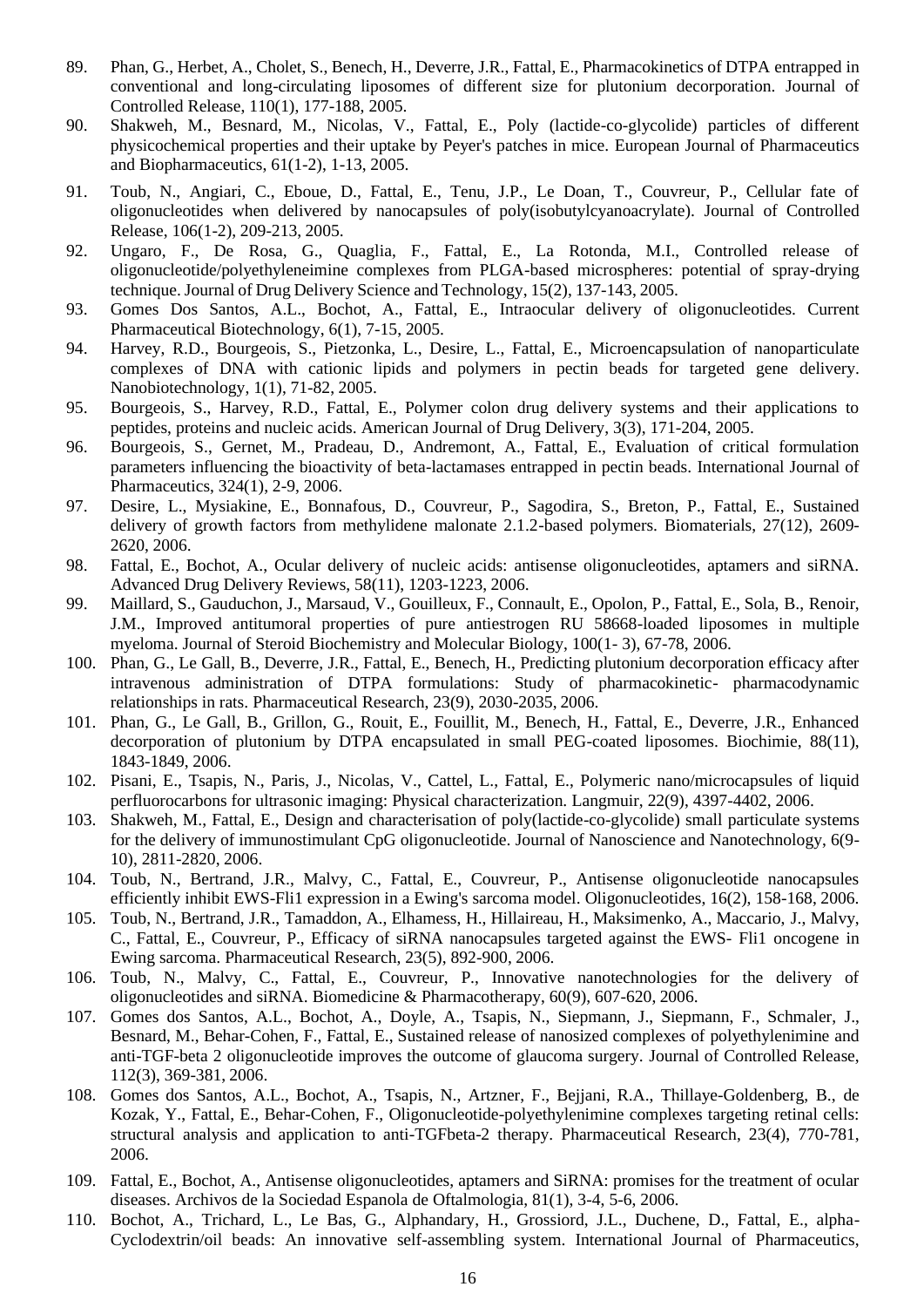339(1-2), 121-129, 2007.

- 111. Camelo, S., Lajavardi, L., Bochot, A., Goldenberg, B., Naud, M.C., Fattal, E., Behar-Cohen, F., de Kozak, Y., Ocular and systemic bio-distribution of rhodamine-conjugated liposomes loaded with VIP injected into the vitreous of Lewis rats. Molecular Vision, 13(256), 2263-2274, 2007.
- 112. Dribek, M., Le Potier, I., Rodrigues, A., Pallandre, A., Fattal, E., Taverna, M., Determination of binding constants of vasoactive intestinal peptide to poly(amidoamine) dendrimers designed for drug delivery using ACE. Electrophoresis, 28(13), 2191-2200, 2007.
- 113. Gervelas, C., Serandour, A.L., Geiger, S., Grillon, G., Fritsch, P., Taulelle, C., Le Gall, B., Benech, H., Deverre, J.R., Fattal, E., Tsapis, N., Direct lung delivery of a dry powder formulation of DTPA with improved aerosolization properties: Effect on lung and systemic decorporation of plutonium. Journal of Controlled Release, 118(1), 78-86, 2007.
- 114. Lajavardi, L., Bochot, A., Camelo, S., Goldenberg, B., Naud, M.C., Behar-Cohen, F., Fattal, E., de Kozak, Y., Downregulation of endotoxin-induced uveitis by intravitreal injection of vasoactive intestinal peptide encapsulated in liposomes. Investigative Ophthalmology & Visual Science, 48(7), 3230-3238, 2007.
- 115. Pechine, S., Janoir, C., Boureau, H., Gleizes, A., Tsapis, N., Hoys, S., Fattal, E., Collignon, A., Diminished intestinal colonization by Clostridium difficile and immune response in mice after mucosal immunization with surface proteins of Clostridium difficile. Vaccine, 25(20), 3946- 3954, 2007.
- 116. Roques, C., Salmon, A., Fiszman, M.Y., Fattal, E., Fromes, Y., Intrapericardial administration of novel DNA formulations based on thermosensitive Poloxamer 407 gel. International Journal of Pharmaceutics, 331(2), 220-223, 2007.
- 117. Serandour, A.L., Tsapis, N., Gervelas, C., Grillon, G., Frechou, M., Deverre, J.R., Benech, H., Fattal, E., Fritsch, P., Poncy, J.L., Decorporation of plutonium by pulmonary administration of Ca-DTPA dry powder: A study in rat after lung contamination with different plutonium forms. Radiation Protection Dosimetry, 127(1-4), 472-476, 2007.
- 118. Trichard, L., Fattal, E., Besnard, M., Bochot, A., alpha-Cyclodextrin/oil beads as a new carrier for improving the oral bioavailability of lipophilic drugs. Journal of Controlled Release, 122(1), 47-53, 2007.
- 119. Gomez-Gaete, C., Tsapis, N., Besnard, M., Bochot, A., Fattal, E., Encapsulation of dexamethasone into biodegradable polymeric nanoparticles. International Journal of Pharmaceutics, 331(2), 153-159, 2007.
- 120. Bouclier, C., Moine, L., Hillaireau, H., Marsaud, V., Connault, E., Opolon, P., Couvreur, P., Fattal, E., Renoir, J.M., Physicochemical Characteristics and Preliminary in Vivo Biological Evaluation of Nanocapsules Loaded with siRNA Targeting Estrogen Receptor Alpha. Biomacromolecules, 9(10), 2881- 2890, 2008.
- 121. Breton, P., Larras, V., Roy, D., Sagodira, S., Limal, D., Bonnafous, D., Colin, N., Bru, N., Fattal, E., Couvreur, P., Biocompatible poly(methylidene malonate)-made materials for pharmaceutical and biomedical applications. European Journal of Pharmaceutics and Biopharmaceutics, 68(3), 479-495, 2008.
- 122. Camelo, S., Lajavardi, L., Bochot, A., Goldenberg, B., Naud, M.C., Fattal, E., Behar-Cohen, F., de Kozak, Y., Drainage of fluorescent liposomes from the vitreous to cervical lymph nodes via conjunctival lymphatics. Ophthalmic Research, 40(3-4), 145-150, 2008.
- 123. De Rosa, G., De Stefano, D., Laguardia, V., Arpicco, S., Simeon, V., Carnuccio, R., Fattal, E., Novel cationic liposome formulation for the delivery of an oligonucleotide decoy to NF-kappa B into activated macrophages. European Journal of Pharmaceutics and Biopharmaceutics, 70(1), 7- 18, 2008.
- 124. Diaz-Lopez, R., Libong, D., Tsapis, N., Fattal, E., Chaminade, P., Quantification of pegylated phospholipids decorating polymeric microcapsules of perfluorooctyl bromide by reverse phase HPLC with a charged aerosol detector. Journal of Pharmaceutical and Biomedical Analysis, 48(3), 702-707, 2008.
- 125. Gomez-Gaete, C., Fattal, E., Silva, L., Besnard, M., Tsapis, N., Dexamethasone acetate encapsulation into Trojan particles. Journal of Controlled Release, 128(1), 41-49, 2008.
- 126. Gomez-Gaete, C., Tsapis, N., Silva, L., Bourgaux, C., Besnard, M., Bochot, A., Fattal, E., Supramolecular organization and release properties of phospholipid-hyaluronan microparticles encapsulating dexamethasone. European Journal of Pharmaceutics and Biopharmaceutics, 70(1), 116-126, 2008.
- 127. Martini, E., Fattal, E., de Oliveira, M.C., Teixeira, H., Effect of cationic lipid composition on properties of oligonucleotide/emulsion complexes: Physico-chemical and release studies. International Journal of Pharmaceutics, 352(1-2), 280-286, 2008.
- 128. Pisani, E., Fattal, E., Paris, J., Ringard, C., Rosilio, V., Tsapis, N., Surfactant dependent morphology of polymeric capsules of perfluorooctyl bromide: Influence of polymer adsorption at the dichloromethane-water interface. Journal of Colloid and Interface Science, 326(1), 66-71, 2008.
- 129. Pisani, E., Tsapis, N., Galaz, B., Santin, M., Berti, R., Taulier, N., Kurtisovski, E., Lucidarme, O., Ourevitch, M., Doan, B.T., Beloeil, J.C., Gillet, B., Urbach, W., Bridal, S.L., Fattal, E., Perfluorooctyl Bromide Polymeric Capsules as Dual Contrast Agents for Ultrasonography and Magnetic Resonance Imaging. Advanced Functional Materials, 18(19), 2963-2971, 2008.
- 130. Trichard, L., Delgado-Charro, M.B., Guy, R.H., Fattal, E., Bochot, A., Novel beads made of alpha-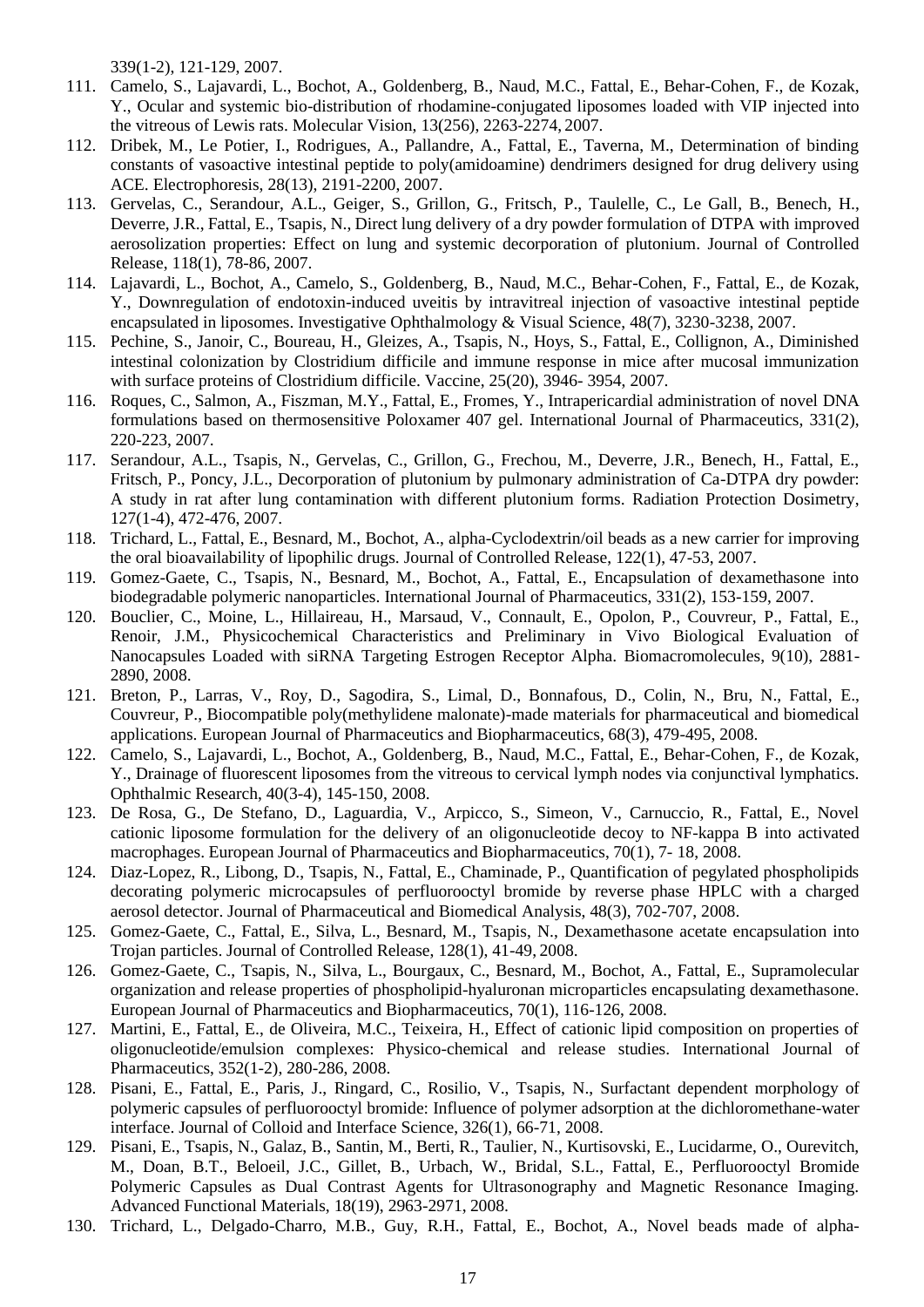cyclodextrin and oil for topical delivery of a lipophilic drug. Pharmaceutical Research, 25(2), 435-440, 2008.

- 131. Trichard, L., Fattal, E., Le Bas, G., Duchene, D., Grossiord, J.L., Bochot, A., Formulation and characterisation of beads prepared from natural cyclodextrins and vegetable, mineral or synthetic oils. International Journal of Pharmaceutics, 354(1-2), 88-94, 2008.
- 132. Fattal, E., Bochot, A., State of the art and perspectives for the delivery of antisense oligonucleotides and siRNA by polymeric nanocarriers. International Journal of Pharmaceutics, 364(2), 237-248, 2008.
- 133. Gomez Gaete, C., Tsapis, N., Silva, L., Bourgaux, C., Fattal, E., Morphology, structure and supramolecular organization of hybrid 1,2-dipalmitoyl-sn-glycero-3-phosphatidylcholine- hyaluronic acid microparticles prepared by spray drying. European Journal of Pharmaceutical Sciences, 34(1), 12-21, 2008.
- 134. Bourgeois, S., Tsapis, N., Honnas, H., Andremont, A., Shakweh, M., Besnard, M., Fattal, E., Colonic delivery of beta-lactamases does not affect amoxicillin pharmacokinetics in rats. Journal of Pharmaceutical Sciences, 97(5), 1853-1863, 2008.
- 135. Camelo, S., Lajavardi, L., Bochot, A., Goldenberg, B., Naud, M.C., Brunel, N., Lescure, B., Klein, C., Fattal, E., Behar-Cohen, F., de Kozak, Y., Protective Effect of Intravitreal Injection of Vasoactive Intestinal Peptide-Loaded Liposomes on Experimental Autoimmune Uveoretinitis. Journal of Ocular Pharmacology and Therapeutics, 25(1), 9-21, 2009.
- 136. Diaz-Lopez, R., Tsapis, N., Libong, D., Chaminade, P., Connan, C., Chehimi, M.M., Berti, R., Taulier, N., Urbach, W., Nicolas, V., Fattal, E., Phospholipid decoration of microcapsules containing perfluorooctyl bromide used as ultrasound contrast agents. Biomaterials, 30(8), 1462- 1472, 2009.
- 137. Fattal, E., Barratt, G., Nanotechnologies and controlled release systems for the delivery of antisense oligonucleotides and small interfering RNA. British Journal of Pharmacology, 157(2), 179-194, 2009.
- 138. Fritsch, P., Serandour, A.L., Gremy, O., Le Gall, B., Phan, G., Tsapis, N., Fattal, E., Benech, H., Deverre, J.R., Blanchin, N., Grappin, L., Blanchardon, E., Breustedt, B., Poncy, J.L., Modelling Pu/Am decorporation by DTPA. Radioprotection, 44(4), 431-446, 2009.
- 139. Fritsch, P., Serandour, A.L., Gremy, O., Phan, G., Tsapis, N., Abram, M.C., Renault, D., Fattal, E., Benech, H., Deverre, J.R., Poncy, J.L., Simplified Structure of a New Model to Describe Urinary Excretion of Plutonium after Systemic, Liver or Pulmonary Contamination of Rats Associated with Ca-DTPA Treatments. Radiation Research, 171(6), 674-686, 2009.
- 140. Khoder, M., Tsapis, N., Huguet, H., Besnard, M., Gueutin, C., Fattal, E., Removal of ciprofloxacin in simulated digestive media by activated charcoal entrapped within zinc-pectinate beads. International Journal of Pharmaceutics, 379(2), 251-259, 2009.
- 141. Pisani, E., Ringard, C., Nicolas, V., Raphael, E., Rosilio, V., Moine, L., Fattal, E., Tsapis, N., Tuning microcapsules surface morphology using blends of homo- and copolymers of PLGA and PLGA-PEG. Soft Matter, 5(16), 3054-3060, 2009.
- 142. Roques, C., Bouchemal, K., Ponchel, G., Fromes, Y., Fattal, E., Parameters affecting organization and transfection efficiency of amphiphilic copolymers/DNA carriers. Journal of Controlled Release, 138(1), 71- 77, 2009.
- 143. Roques, C., Fattal, E., Fromes, Y., Comparison of toxicity and transfection efficiency of amphiphilic block copolymers and polycationic polymers in striated muscles. Journal of Gene Medicine, 11(3), 240-249, 2009.
- 144. Roques, C., Fromes, Y., Fattal, E., Hydrosoluble polymers for muscular gene delivery. European Journal of Pharmaceutics and Biopharmaceutics, 72(2), 378-390, 2009.
- 145. Surace, C., Arpicco, S., Dufay-Wojcicki, A., Marsaud, V., Bouclier, C., Clay, D., Cattel, L., Renoir, J.M., Fattal, E., Lipoplexes Targeting the CD44 Hyaluronic Acid Receptor for Efficient Transfection of Breast Cancer Cells. Molecular Pharmaceutics, 6(4), 1062-1073, 2009.
- 146. Taetz, S., Bochot, A., Surace, C., Arpicco, S., Renoir, J.M., Schaefer, U.F., Marsaud, V., Kerdine- Roemer, S., Lehr, C.M., Fattal, E., Hyaluronic Acid-Modified DOTAP/DOPE Liposomes for the Targeted Delivery of Anti-Telomerase siRNA to CD44-Expressing Lung Cancer Cells. Oligonucleotides, 19(2), 103-115, 2009.
- 147. Chenal, M., Mura, S., Marchal, C., Gigmes, D., Charleux, B., Fattal, E., Couvreur, P., Nicolas, J., Facile Synthesis of Innocuous Comb-Shaped Polymethacrylates with PEG Side Chains by Nitroxide-Mediated Radical Polymerization in Hydroalcoholic Solutions. Macromolecules, 43(22), 9291-9303, 2010.
- 148. Diaz-Lopez, R., Tsapis, N., Fattal, E., Liquid Perfluorocarbons as Contrast Agents for Ultrasonography and F-19-MRI. Pharmaceutical Research, 27(1), 1-16, 2010.
- 149. Diaz-Lopez, R., Tsapis, N., Santin, M., Bridal, S.L., Nicolas, V., Jaillard, D., Libong, D., Chaminade, P., Marsaud, V., Vauthier, C., Fattal, E., The performance of PEGylated nanocapsules of perfluorooctyl bromide as an ultrasound contrast agent. Biomaterials, 31(7), 1723-1731, 2010.
- 150. Fritsch, P., Serandour, A.L., Gremy, O., Phan, G., Tsapis, N., Fattal, E., Benech, H., Deverre, J.R., Poncy, J.L., Structure of a single model to describe plutonium and americium decorporation by dtpa treatments. Health Physics, 99(4), 553-559, 2010.
- 151. Giraudeau, C., Flament, J., Marty, B., Boumezbeur, F., Meriaux, S., Robic, C., Port, M., Tsapis, N., Fattal, E., Giacomini, E., Lethimonnier, F., Le Bihan, D., Valette, J., A New Paradigm for High-Sensitivity F-19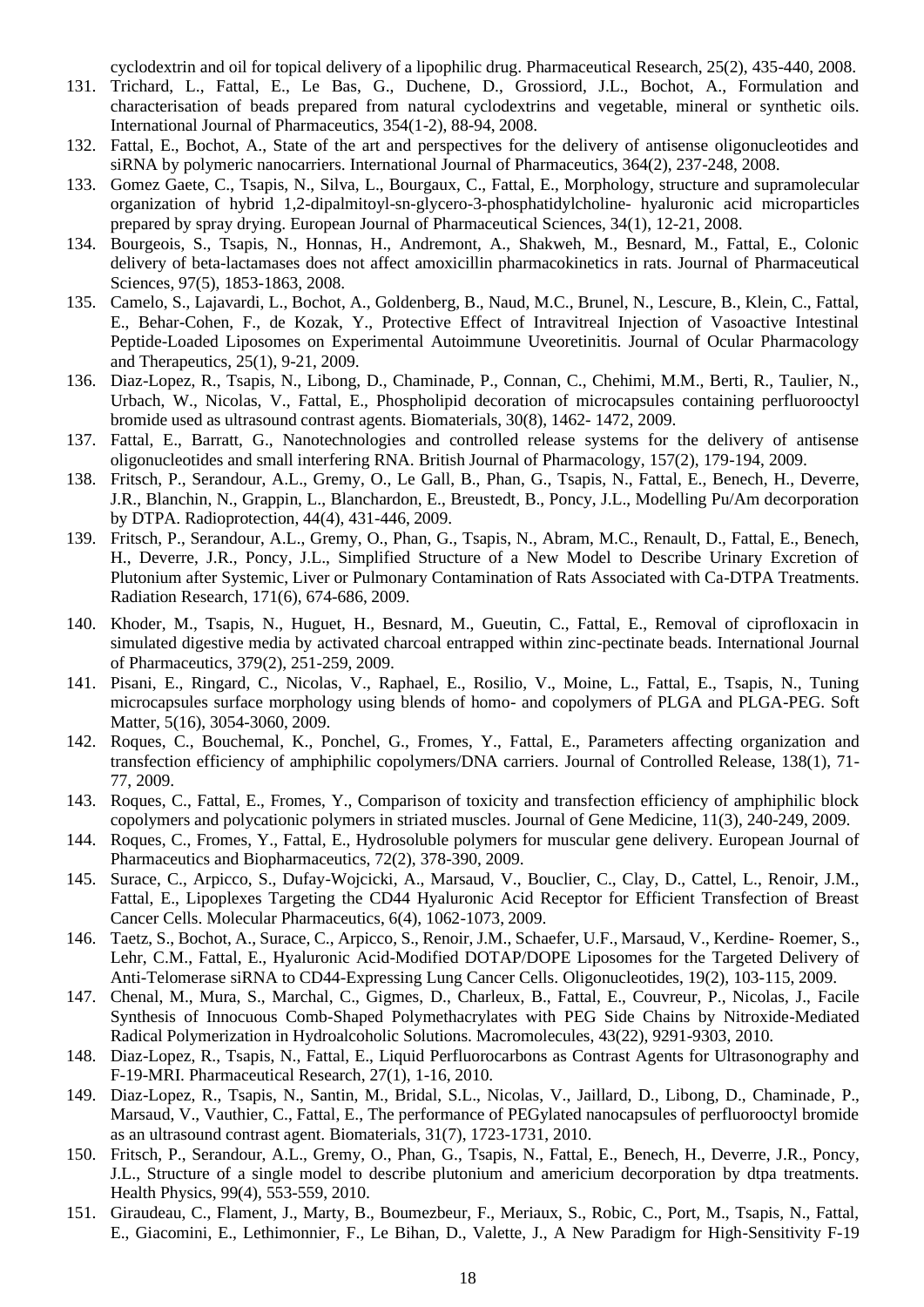Magnetic Resonance Imaging of Perfluorooctylbromide. Magnetic Resonance in Medicine, 63(4), 1119- 1124, 2010.

- 152. Khoder, M., Tsapis, N., Domergue-Dupont, V., Gueutin, C., Fattal, E., Removal of residual colonic ciprofloxacin in the rat by activated charcoal entrapped within zinc-pectinate beads. European Journal of Pharmaceutical Sciences, 41(2), 281-288, 2010.
- 153. Spagnul, A., Bouvier-Capely, C., Adam, M., Phan, G., Rebiere, F., Fattal, E., Quick and efficient extraction of uranium from a contaminated solution by a calixarene nanoemulsion. International Journal of Pharmaceutics, 398(1-2), 179-184, 2010.
- 154. Spagnul, A., Bouvier-Capely, C., Phan, G., Rebiere, F., Fattal, E., A new formulation containing calixarene molecules as an emergency treatment of uranium skin contamination. Health Physics, 99(3), 430-434, 2010.
- 155. Spagnul, A., Bouvier-Capely, C., Phan, G., Rebiere, F., Fattal, E., Calixarene-Entrapped Nanoemulsion for Uranium Extraction from Contaminated Solutions. Journal of Pharmaceutical Sciences, 99(3), 1375-1383, 2010.
- 156. Urbinati, G., Audisio, D., Marsaud, V., Plassat, V., Arpicco, S., Sola, B., Fattal, E., Renoir, J.M., Therapeutic Potential of New 4-hydroxy-tamoxifen-Loaded pH-gradient Liposomes in a Multiple Myeloma Experimental Model. Pharmaceutical Research, 27(2), 327-339, 2010.
- 157. Urbinati, G., Marsaud, V., Plassat, V., Fattal, E., Lesieur, S., Renoir, J.M., Liposomes loaded with histone deacetylase inhibitors for breast cancer therapy. International Journal of Pharmaceutics, 397(1-2), 184-193, 2010.
- 158. Khoder, M., Tsapis, N., Fattal, E., Mechanisms of antibiotic resistance and delivery strategies to prevent its emergence. Journal of Drug Delivery Science and Technology, 20(6), 407-418, 2010.
- 159. Mura, S., Hillaireau, H., Nicolas, J., Kerdine-Roemer, S., Le Droumaguet, B., Delomenie, C., Nicolas, V., Pallardy, M., Tsapis, N., Fattal, E., Biodegradable Nanoparticles Meet the Bronchial Airway Barrier: How Surface Properties Affect Their Interaction with Mucus and Epithelial Cells. Biomacromolecules, 12(11), 4136-4143, 2011.
- 160. Mura, S., Hillaireau, H., Nicolas, J., Le Droumaguet, B., Gueutin, C., Zanna, S., Tsapis, N., Fattal, E., Influence of surface charge on the potential toxicity of PLGA nanoparticles towards Calu-3 cells. International Journal of Nanomedicine, 62591-2605, 2011.
- 161. Menard, N., Tsapis, N., Poirier, C., Arnauld, T., Moine, L., Lefoulon, F., Pean, J.M., Fattal, E., Physicochemical characterization and toxicity evaluation of steroid-based surfactants designed for solubilization of poorly soluble drugs. European Journal of Pharmaceutical Sciences, 44(5), 595-601, 2011.
- 162. Sandolo, C., Pechine, S., Le Monnier, A., Hoys, S., Janoir, C., Coviello, T., Alhaique, F., Collignon, A., Fattal, E., Tsapis, N., Encapsulation of Cwp84 into pectin beads for oral vaccination against Clostridium difficile. European Journal of Pharmaceutics and Biopharmaceutics, 79(3), 566-573, 2011.
- 163. Spagnul, A., Bouvier-Capely, C., Phan, G., Landon, G., Tessier, C., Suhard, D., Rebiere, F., Agarande, M., Fattal, E., Ex vivo decrease in uranium diffusion through intact and excoriated pig ear skin by a calixarene nanoemulsion. European Journal of Pharmaceutics and Biopharmaceutics, 79(2), 258-267, 2011.
- 164. Cruz, L., Fattal, E., Tasso, L., Freitas, G.C., Carregaro, A.B., Guterres, S.S., Pohlmann, A.R., Tsapis, N., Formulation and in vivo evaluation of sodium alendronate spray-dried microparticles intended for lung delivery. Journal of Controlled Release, 152(3), 370-375, 2011.
- 165. Hamoudi, M., Fattal, E., Gueutin, C., Nicolas, V., Bochot, A., Beads made of cyclodextrin and oil for the oral delivery of lipophilic drugs: in vitro studies in simulated gastro-intestinal fluids. International Journal of Pharmaceutics, 416(2), 507-514, 2011.
- 166. Bruxel, F., Cojean, S., Bochot, A., Teixeira, H., Bories, C., Loiseau, P.M., Fattal, E., Cationic nanoemulsion as a delivery system for oligonucleotides targeting malarial topoisomerase II. International Journal of Pharmaceutics, 416(2), 402-409, 2011.
- 167. Trichard, L., Chaminade, P., Grossiord, J.L., Le Bas, G., Huang, N., Durand, D., Fattal, E., Bochot, A., Beads made of alpha-cyclodextrin and vegetable oils: oil composition and physicochemical properties influence bead feasibility and properties. Journal of Drug Delivery Science and Technology, 21(2), 189-194, 2011.
- 168. Reynaud, F., Tsapis, N., Deyme, M., Vasconcelos, T.G., Gueutin, C., Guterres, S.S., Pohlmann, A.R., Fattal, E., Spray-dried chitosan-metal microparticles for ciprofloxacin adsorption: Kinetic and equilibrium studies. Soft Matter, 7(16), 7304-7312, 2011.
- 169. Bochot, A., Fattal, E., Liposomes for intravitreal drug delivery: A state of the art. Journal of Controlled Release, 161(2), 628-634, 2012.
- 170. Diou, O., Tsapis, N., Fattal, E., Targeted nanotheranostics for personalized cancer therapy. Expert Opinion on Drug Delivery, 9(12), 1475-1487, 2012.
- 171. Dufay Wojcicki, A., Hillaireau, H., Nascimento, T.L., Arpicco, S., Taverna, M., Ribes, S., Bourge, M., Nicolas, V., Bochot, A., Vauthier, C., Tsapis, N., Fattal, E., Hyaluronic acid-bearing lipoplexes: physicochemical characterization and in vitro targeting of the CD44 receptor. Journal of Controlled Release, 162(3),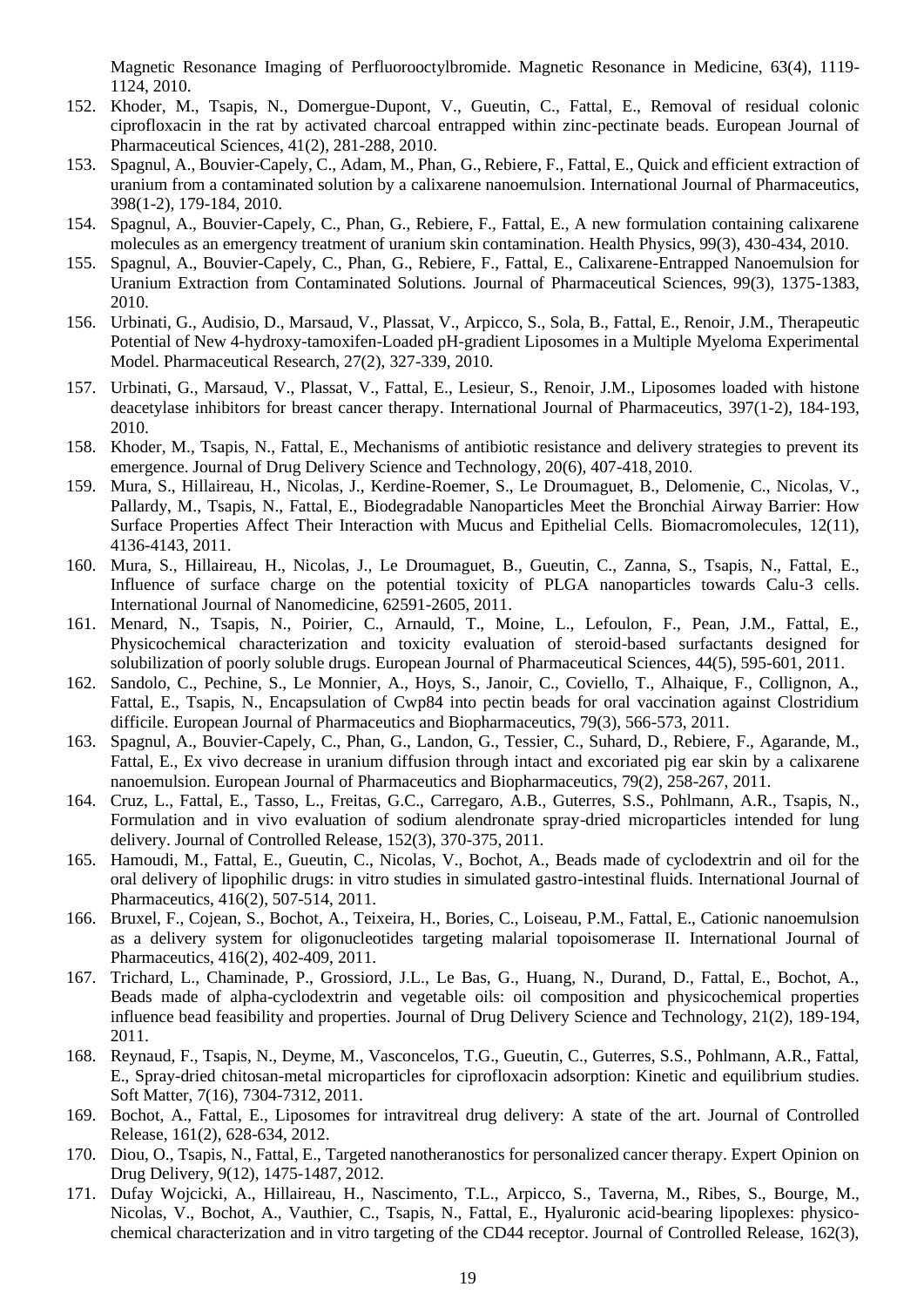545-552, 2012.

- 172. Hamoudi, M.C., Bourasset, F., Domergue-Dupont, V., Gueutin, C., Nicolas, V., Fattal, E., Bochot, A., Formulations based on alpha cyclodextrin and soybean oil: an approach to modulate the oral release of lipophilic drugs. Journal of Controlled Release, 161(3), 861-867, 2012.
- 173. Menard, N., Tsapis, N., Poirier, C., Arnauld, T., Moine, L., Gignoux, C., Lefoulon, F., Pean, J.- M., Fattal, E., Novel Surfactants with Diglutamic Acid Polar Head Group: Drug Solubilization and Toxicity Studies. Pharmaceutical Research, 29(7), 1882-1896, 2012.
- 174. Menard, N., Tsapis, N., Poirier, C., Arnauld, T., Moine, L., Lefoulon, F., Pean, J.-M., Fattal, E., Drug solubilization and in vitro toxicity evaluation of lipoamino acid surfactants. International Journal of Pharmaceutics, 423(2), 312-320, 2012.
- 175. Nascimento, T.L., Hillaireau, H., Fattal, E., Nanoscale particles for lung delivery of siRNA. Journal of Drug Delivery Science and Technology, 22(1), 99-108, 2012.
- 176. Reul, R., Tsapis, N., Hillaireau, H., Sancey, L., Mura, S., Recher, M., Nicolas, J., Coll, J.-L., Fattal, E., Near infrared labeling of PLGA for in vivo imaging of nanoparticles. Polymer Chemistry, 3(3), 694-702, 2012.
- 177. Xiong, B., Pallandre, A., le Potier, I., Audebert, P., Fattal, E., Tsapis, N., Barratt, G., Taverna, M., Electrophoretic mobility measurement by laser Doppler velocimetry and capillary electrophoresis of micrometric fluorescent polystyrene beads. Analytical Methods, 4(1), 183-189, 2012.
- 178. Diou, O., Tsapis, N., Giraudeau, C., Valette, J., Gueutin, C., Bourasset, F., Zanna, S., Vauthier, C., Fattal, E., Long-circulating perfluorooctyl bromide nanocapsules for tumor imaging by 19FMRI. Biomaterials, 33(22), 5593-5602, 2012.
- 179. Arpicco, S., De Rosa, G., Fattal, E., Lipid-Based Nanovectors for Targeting of CD44- Overexpressing Tumor Cells. Journal of drug delivery, 2013860780-860780, 2013.
- 180. Dalla Pozza, E., Lerda, C., Costanzo, C., Donadelli, M., Dando, I., Zoratti, E., Scupoli, M.T., Beghelli, S., Scarpa, A., Fattal, E., Arpicco, S., Palmieri, M., Targeting gemcitabine containing liposomes to CD44 expressing pancreatic adenocarcinoma cells causes an increase in the antitumoral activity. Biochimica et Biophysica Acta, 1828(5), 1396-1404, 2013.
- 181. Giacalone, G., Bochot, A., Fattal, E., Hillaireau, H., Drug-Induced Nanocarrier Assembly as a Strategy for the Cellular Delivery of Nucleotides and Nucleotide Analogues. Biomacromolecules, 14(3), 737-742, 2013.
- 182. Ababneh, N., Alshaer, W., Allozi, O., Mahafzah, A., El-Khateeb, M., Hillaireau, H., Noiray, M., Fattal, E., Ismail, S., In vitro selection of modified RNA aptamers against CD44 cancer stem cell marker. Nucleic Acid Therapeutics, 23(6), 401-407, 2013.
- 183. Phan, G., Semili, N., Bouvier-Capely, C., Landon, G., Mekhloufi, G., Huang, N., Rebiere, F., Agarande, M., Fattal, E., Calixarene cleansing formulation for uranium skin contamination. Health Physics, 105(4), 382- 389, 2013.
- 184. Arpicco, S., Lerda, C., Dalla Pozza, E., Costanzo, C., Tsapis, N., Stella, B., Donadelli, M., Dando, I., Fattal, E., Cattel, L., Palmieri, M., Hyaluronic acid-coated liposomes for active targeting of gemcitabine. European Journal of Pharmaceutics and Biopharmaceutics, 85(3), 373-380, 2013.
- 185. Grabowski, N., Hillaireau, H., Vergnaud, J., Santiago, L.A., Kerdine-Romer, S., Pallardy, M., Tsapis, N., Fattal, E., Toxicity of surface-modified PLGA nanoparticles toward lung alveolar epithelial cells. International Journal of Pharmaceutics, 454(2), 686-694, 2013.
- 186. Tobar-Grande, B., Godoy, R., Bustos, P., von Plessing, C., Fattal, E., Tsapis, N., Olave, C., Gomez-Gaete, C., Development of biodegradable methylprednisolone microparticles for treatment of articular pathology using a spray-drying technique. International Journal of Nanomedicine, 82065-2076, 2013.
- 187. Pham, D.D., Fattal, E., Ghermani, N., Guiblin, N., Tsapis, N., Formulation of pyrazinamide- loaded large porous particles for the pulmonary route: avoiding crystal growth using excipients. International Journal of Pharmaceutics, 454(2), 668-677, 2013.
- 188. Gomez-Gaete, C., Bustos, G.L., Godoy, R.R., Saez, C.K., Novoa, G.P., Fernandez, E.M., Tsapis, N., Fattal, E., Successful factorial design for the optimization of methylprednisolone encapsulation in biodegradable nanoparticles. Drug Development and Industrial Pharmacy, 39(2), 310-320, 2013.
- 189. Hamoudi, M.C., Saunier, J., Gueutin, C., Fattal, E., Bochot, A., Beads made of alpha-cyclodextrin and soybean oil: the drying method influences bead properties and drug release. Drug Development and Industrial Pharmacy, 39(9), 1306-1314, 2013.
- 190. Ismail, S., Alshaer, W., Ababneh, N., Fattal, E., Aptamers: Promising Molecules for Cancer Stem Cell Targeting. Journal of Molecular and Genetic Medicine, 7(90), 1-10, 2013.
- 191. Giacalone, G., Hillaireau, H., Capiau, P., Chacun, H., Reynaud, F., Fattal, E., Stabilization and cellular delivery of chitosan-polyphosphate nanoparticles by incorporation of iron. Journal of Controlled Release, 194, 211-219, 2014.
- 192. Mousnier, L., Huang, N., Morvan, E., Fattal, E., Tsapis, N., Influence of polymer end-chemistry on the morphology of perfluorohexane polymeric microcapsules intended as ultrasound contrast agents. International Journal of Pharmaceutics, 471(1-2), 10-17, 2014.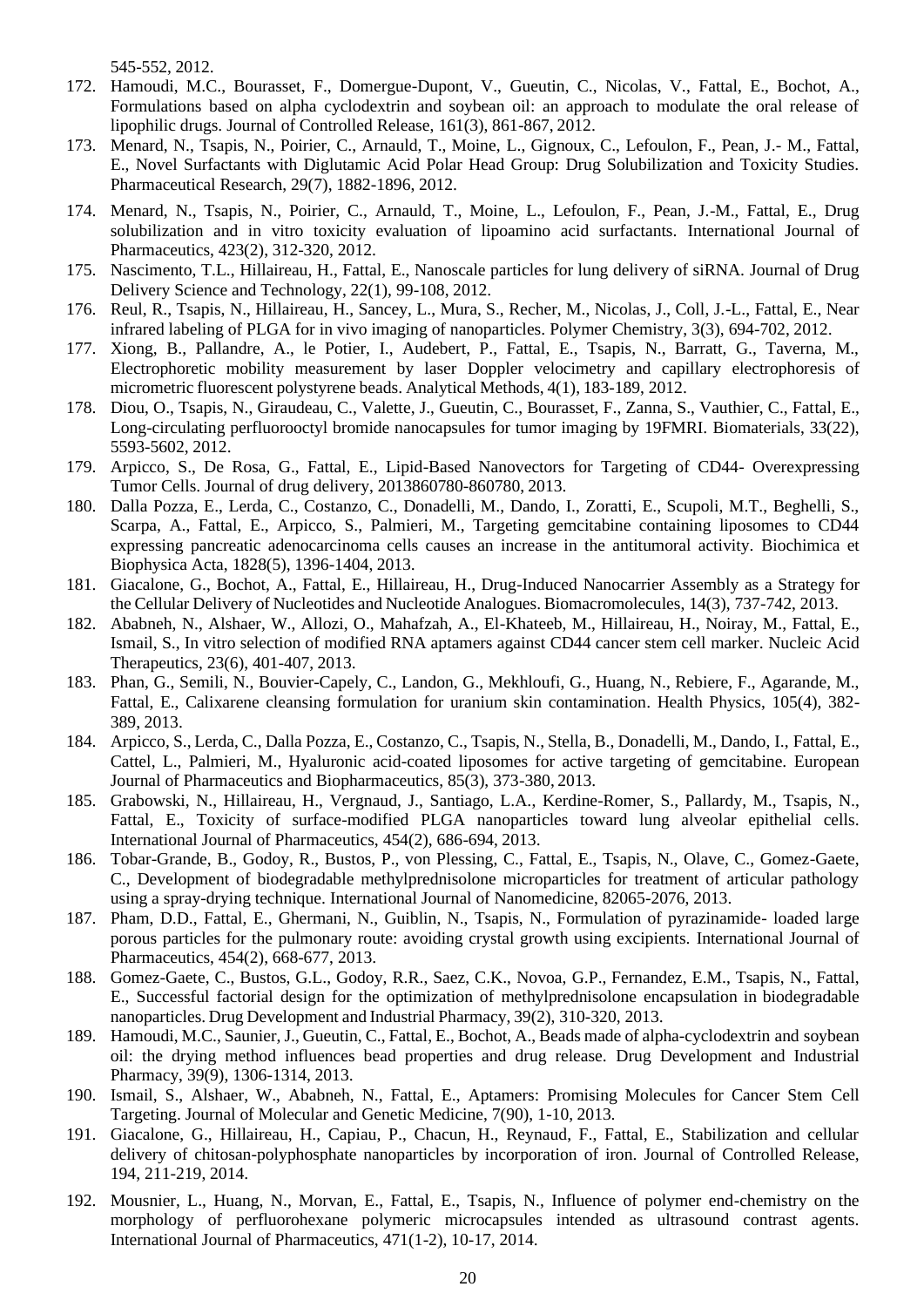- 193. Bruxel, F., Bochot, A., Diel, D., Wild, L., Carvalho, E.L., Cojean, S., Loiseau, P.M., Fattal, E., Teixeira, H.F., Adsorption of antisense oligonucleotides targeting malarial topoisomerase II on cationic nanoemulsions optimized by a full factorial design. Current Topics in Medicinal Chemistry, 14(9), 1161- 1171, 2014.
- 194. Jafari, S., Diou, O., Mamou, J., Renault, G., Fattal, E., Tsapis, N., Bridal, S.L., High-frequency (20 to 40 MHz) acoustic response of liquid-filled nanocapsules. IEEE transactions on ultrasonics, ferroelectrics, and frequency control, 61(1), 5-15, 2014.
- 195. Bol, L., Galas, J.C., Hillaireau, H., Le Potier, I., Nicolas, V., Haghiri-Gosnet, A.M., Fattal, E., Taverna, M., A microdevice for parallelized pulmonary permeability studies. Biomedical Microdevices, 16(2), 277-285, 2014.
- 196. Diou, O., Fattal, E., Delplace, V., Mackiewicz, N., Nicolas, J., Meriaux, S., Valette, J., Robic, C., Tsapis, N., RGD decoration of PEGylated polyester nanocapsules of perfluorooctyl bromide for tumor imaging: influence of pre or post-functionalization on capsule morphology. European Journal of Pharmaceutics and Biopharmaceutics, 87(1), 170-177, 2014.
- 197. Belhomme-Henry, C., Phan, G., Huang, N., Bouvier, C., Rebiere, F., Agarande, M., Fattal, E., Texturing formulations for uranium skin decontamination. Pharmaceutical Development and Technology, 19(6), 692- 701, 2014.
- 198. Fattal, E., Tsapis, N., Nanomedicine technology: current achievements and new trends. Clinical and Translational Imaging, 2(1), 77-87, 2014.
- 199. Fattal, E., Grabowski, N., Mura, S., Vergnaud, J., Tsapis, N., Hillaireau, H., Lung Toxicity of Biodegradable Nanoparticles. Journal of Biomedical Nanotechnology, 10(10), 2852-2864, 2014.
- 200. Alshaer, W., Hillaireau, H., Vergnaud, J.,Ismail S., Fattal, E., Functionalizing liposomes with anti-CD44 aptamer for selective targeting of cancer cells. Bioconjugate Chemistry, 26 (7), 1307– 1313, 2015.
- 201. Al Sabbagh, C, Tsapis, N, Novell, A., Calleja-Gonzalez, P., Escoffre, JM, Bouakaz A, Chacun, H., Denis, S, Vergnaud, J, Gueutin, C, Fattal, E, Formulation and Pharmacokinetics of thermosensitive stealth® liposomes encapsulating 5-Fluorouracil. Pharmaceutical Research, 32(5):1585-603, 2015.
- 202. Cosco, D., Fattal, E., Fresta, M., Tsapis N., Perfluorocarbon-loaded micro and nanosystems for medical imaging: a state of the art. Journal of Fluorine Chemistry. 171:18-26, 2015.
- 203. Grabowski N, Hillaireau H, Vergnaud J, Tsapis N1, Pallardy M, Kerdine-Römer S, Fattal E. Surface coating mediates the toxicity of polymeric nanoparticles towards human-like macrophages. International Journal of Pharmaceutics. 482(1-2):75-83, 2015.
- 204. Cosco D, Paolino D, Angelis FD, Cilurzo F, Celia C, Marzio LD, Russo D, Tsapis N, Fattal E, Fresta M. Aqueous-core PEG-coated PLA nanocapsules for an efficient entrapment of water soluble anticancer drugs and a smart therapeutic response. European Journal of Pharmaceutics and Biopharmaceutics 89:30-9, 2015.
- 205. Pham D, Fattal E, Tsapis N. Pulmonary drug delivery systems for tuberculosis treatment. International Journal of Pharmaceutics. 478(2):517-29, 2015.
- 206. Eroğlu İ, Gökçe EH, Tsapis N, Tanrıverdi ST, Gökçe G, Fattal E, Özer Ö Evaluation of characteristics and in vitro antioxidant properties of RSV loaded hyaluronic acid-DPPC microparticles as a wound healing system. Colloids and Surface B Biointerfaces,126:50-7, 2015
- 207. Grivès, S., Phan, G., Morat, G., Suhard, D., Rebière, F., Fattal, E., Ex vivo uranium decontamination efficiency on wounded skin and in vitro skin toxicity of a calixarene-loaded nanoemulsion. Journal of Pharmaceutical Sciences. 104(6):2008-2017, 2015.
- 208. Novell, A., Al Sabbagh, C., Escoffre, J.M., Gaillard, C., Tsapis, N., Fattal, E., Bouakaz, A., Focused ultrasound influence on calcein-loaded thermosensitive stealth liposomes. Int J Hyperthermia. 31:349-358, 2015.
- 209. Giacalone, G., Hillaireau, H., Fattal, E., Improving bioavailability and biodistribution of anti-HIV chemotherapy European Journal of Pharmaceutical Sciences. 75: 40-53, 2015.
- 210. Pham DD, Grégoire N, Couet W, Gueutin C, Fattal E, Tsapis N., Pulmonary delivery of pyrazinamide-loaded large porous particles. European Journal of Pharmaceutics and Biopharmaceutics, 94, 241-250, 2015.
- 211. Fattal E, Tsapis N, Phan G., Novel drug delivery systems for actinides (uranium and plutonium) decontamination agents. Advanced Drug Delivery Reviews, 90, 40-54 2015.
- 212. Reynaud F., Tsapis N., Guterres S.S., Pohlmann A.R., Fattal E., Pectin beads loaded with chitosan-iron microspheres for specific colonic adsorption of ciprofloxacin. Journal of Drug Delivery Science and Technology, 30, 494-500, 2015.
- 213. Santiago, L, Hillaireau, H., Grabowski, N., Mura, S., Nascimento, T., Dufort, S., Coll, J-L, Tsapis, N., Fattal, E., Compared in vivo toxicity in mice of lung delivered biodegradable and non- biodegradable nanoparticles Nanotoxicology, 17:1-11, 2015.
- 214. Pham D., Fattal E., Tsapis N., Pyrazinamide-loaded poly(lactide-co-glycolide) nanoparticles: Optimization by experimental design.Journal of Drug Delivery Science and Technology, 30, 384- 390, 2015.
- 215. Nascimento T L, Hillaireau H, Fattal E. Noiray M., Bourgaux C., Arpicco S., Pehau-Arnaudet G., Taverna M.,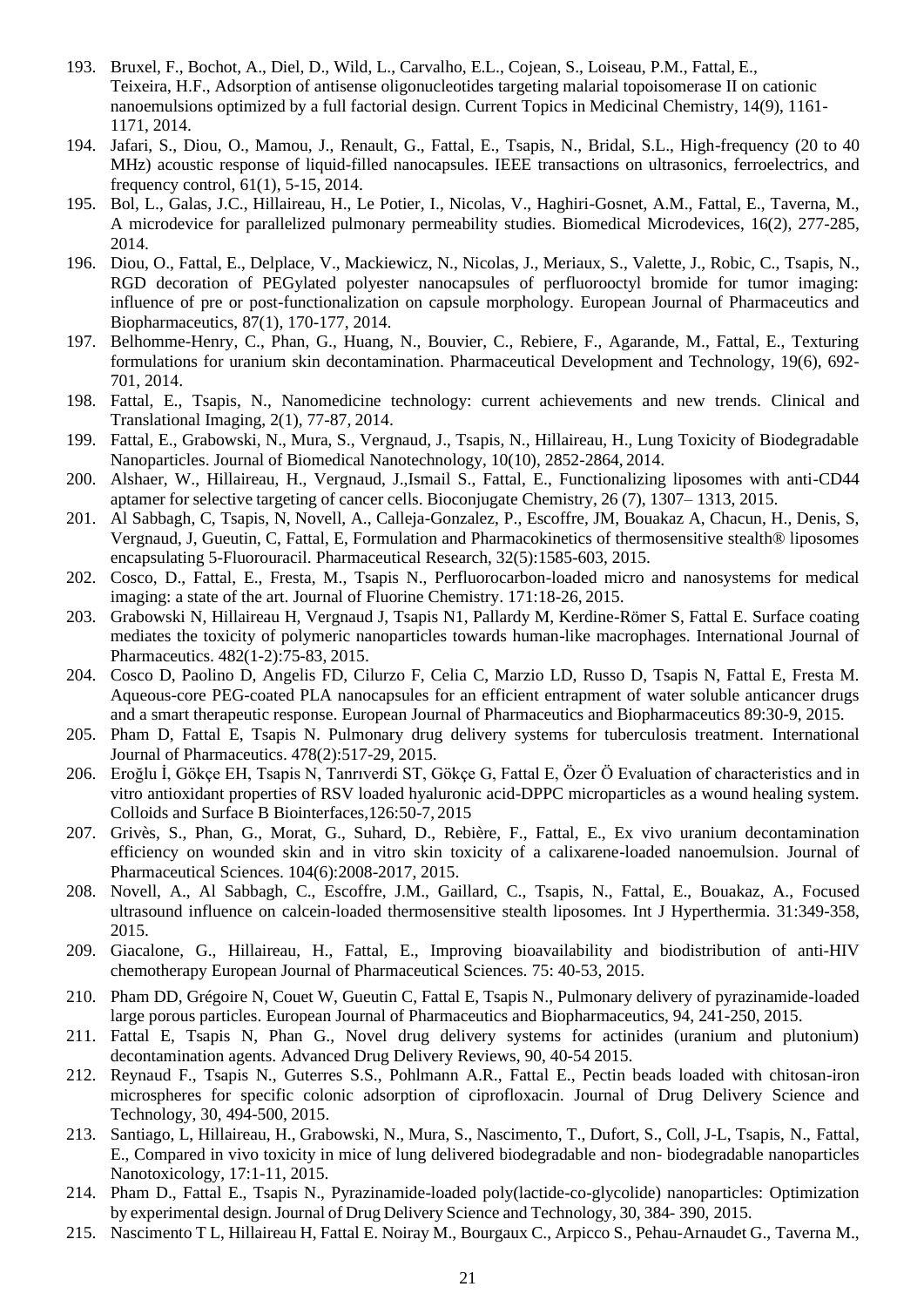Cosco D., Tsapis N., Fattal E. Supramolecular organization and siRNA binding of hyaluronic acid-coated lipoplexes for targeted delivery to CD44 receptor. Langmuir, 31(41):11186-11194, 2015.

- 216. Grabowski, N., Hillaireau, H., Vergnaud, J., Nicolas V., Tsapis, N., Kerdine-Romer S., Fattal, E., Surfacemodified biodegradable nanoparticles' impact on cytotoxicity and inflammation response on a co-culture of lung epithelial cells and human-like macrophages. Journal of Biomedical Nanotechnology, 12, 135-146, 2016.
- 217. Ruge C., Bohr A., Beck-Broichsitter M., Nicolas V., Tsapis N., Fattal E. Disintegration of nano- embedded microparticles after deposition on mucus: a mechanistic study. Colloids and Surfaces B: biointerfaces, 139,219–227, 2016.
- 218. Dosio F., Arpicco S., Stella B., Fattal E. Hyaluronic acid for anticancer drug and nucleic acid delivery Advanced Drug Delivery Reviews, doi:10.1016/j.addr.2015.11.011.
- 219. Leite Nascimento T., Hillaireau H., Vergnaud J., Fattal E. Lipid based nanosystems for CD44 targeting in cancer treatment: recent significant advances, ongoing challenges and unmet needs. Nanomedicine, 12(1):135-46, 2016
- 220. Diou O, Brûlet A, Pehau-Arnaudet G, Morvan E, Berti R, Astafyeva K, Taulier N, Fattal E, Tsapis N. PEGylated nanocapsules of perfluorooctyl bromide: Mechanism of formation, influence of polymer concentration on morphology and mechanical properties. Colloids and Surfaces B: biointerfaces, 146:762- 769, 2016.
- 221. Boissenot T., Bordat A., Fattal E., Tsapis N. Ultrasound-triggered drug delivery for cancer treatment using drug delivery systems: From theoretical considerations to practical applications. Journal of Controlled Release, 241, 10, 144–163, 2016.
- 222. Leite Nascimento T., Hillaireau H., Vergnaud J., Rivano M., Deloménie C., Courilleau D., Arpicco S., Soo Suk J., Hanes J., Fattal E. Hyaluronic acid-conjugated lipoplexes for targeted delivery of siRNA in a murine metastatic lung cancer model. International Journal of Pharmaceutics. 514(1):103-111, 2016.
- 223. Boissenot T, Fattal E, Bordat A, Houvenagel S, Valette J, Chacun H, Gueutin C, Tsapis N. Paclitaxel-Loaded PEGylated Nanocapsules of Perfluorooctyl Bromide as Theranostic Agents. European Journal of Pharmaceutics and Biopharmaceutics, 108:136-144, 2016.
- 224. Ruge C., Hillaireau H., Grabowski N., Beck-Broichsitter M., Canadas O., Tsapis N., Casals C., Nicolas J., Fattal, E. Pulmonary surfactant protein a – mediated enrichment of surface-decorated polymeric nanoparticles in alveolar macrophages. Molecular Pharmaceutics. 13(12):4168-4178, 2016.
- 225. Teixeira HF, Bruxel F, Fraga M, Schuh RS, Zorzi GK, Matte U, Fattal E. Cationic nanoemulsions as nucleic acids delivery systems. International Journal of Pharmaceutics 534, (1–2), 356-367, 2017.
- 226. Boissenot T., Bordat A., Larrat B., Varna M., Chacun H., Paci A., Poinsignon V., Fattal E., Tsapis N., Ultrasound-induced mild hyperthermia improves the anticancer efficacy of both Taxol® and paclitaxelloaded nanocapsules. Journal of Controlled Release, 264, 219-227, 2017.
- 227. Deschamps F, Moine L, Isoardo T, Tselikas L, Paci A, Mir LM, Huang N, Fattal E, de Baère T. Parameters for stable water-in-oil lipiodol emulsion for liver trans-arterial chemo-embolization. CardioVascular and Interventional Radiology, 40, (12), 1927–1932, 2017.
- 228. Bohr A, Tsapis N, Andreana I, Chamarat A, Foged C, Delomenie C, Noiray M, El Brahmi N, Majoral JP, Mignani S, Fattal E. Anti-inflammatory effect of anti-TNF-α siRNA cationic phosphorous dendrimers nanocomplexes administered intranasally in a murine acute lung injury model. Biomacromolecules, 18 (8), 2379–2388, 2017.
- 229. Cosco D, Tsapis N, Nascimento TL, Fresta M, Chapron D, Taverna M, Arpicco S, Fattal E. Polysaccharidecoated liposomes by post-insertion of a hyaluronan-lipid conjugate. Colloids and Surfaces B: Biointerfaces 158C, 119-126, 2017.
- 230. Gokce EH, Tuncay Tanrıverdi S, Eroglu I, Tsapis N, Gokce G, Tekmen I, Fattal E, Ozer O. Wound healing effects of collagen-laminin dermal matrix impregnated with resveratrol loaded hyaluronic acid-DPPC microparticles in diabetic rats. European journal of pharmaceutics and biopharmaceutics, 119, 17-27, 2017.
- 231. Manconi M., Manca M. L., Valenti D., Escribano E., Hillaireau H., Fadda A. M., Fattal E., Chitosan and hyaluronan coated liposomes for pulmonary administration of curcumin. International Journal of Pharmaceutics 1(15), 203-210, 2017.
- 232. Sauvage F, Messaoudi S, Fattal E, Barratt G, Vergnaud-Gauduchon J. Heat shock proteins and cancer: How can nanomedicine be harnessed? Journal of Controlled Release, 248:133-143, 2017.
- 233. Martens TF, Peynshaert K, Nascimento TL, Fattal E, Karlstetter M, Langmann T, Picaud S, Demeester J, De Smedt SC, Remaut K, Braeckmans K. Effect of hyaluronic acid-binding to lipoplexes on intravitreal drug delivery for retinal gene therapy. European Journal of Pharmaceutical Sciences 103:27-35, 2017.
- 234. Grivès S, Phan G, Bouvier-Capely C, Suhard D, Rebière F, Agarande M, Fattal E. Compared in vivo efficiency of nanoemulsions unloaded and loaded with calixarene and soapy water in the treatment of superficial wounds contaminated by uranium. Chemico-Biological Interactions, 267:33–39, 2017.
- 235. Albert C, Huang N, Tsapis N, Geiger S, Rosilio V, Mekhloufi G, Chapron D, Robin B, Beladjine M, Nicolas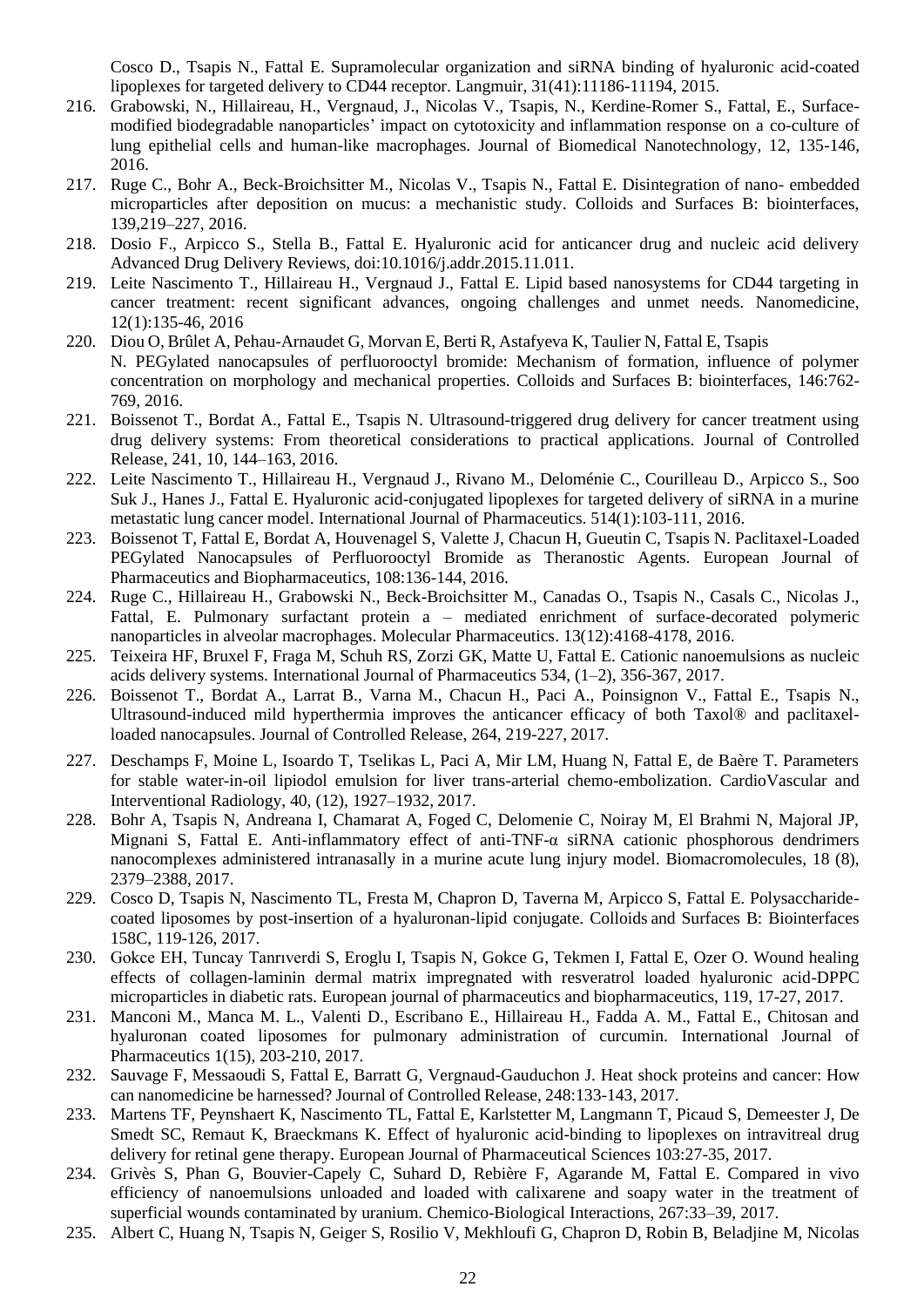V, Fattal E, Agnely F. Bare and Sterically Stabilized PLGA Nanoparticles for the Stabilization of Pickering Emulsions. Langmuir. 2018 Nov 20;34(46):13935-13945.

- 236. Alshaer W., Hillaireau H., Fattal E., Aptamer-guided nanomedicines for anticancer drug delivery. Advanced drug delivery reviews, 134, 122-137;2018.
- 237. Giacalone G., Tsapis N., Mousnier L., Chacun H., Fattal E. PLA-PEG nanoparticles improve the antiinflammatory effect of Rosiglitazone on macrophages by enhancing drug uptake compared to free Rosiglitazone. Materials, 11(10), 1845, 2018.
- 238. Sauvage F, Fattal E, Al-Shaer W, Denis S, Brotin E, Denoyelle C, Blanc-Fournier C, Toussaint B, Messaoudi S, Alami M, Barratt G, Vergnaud-Gauduchon J. Antitumor activity of nanoliposomes encapsulating the novobiocin analogue 6BrCaQ in a triple-negative breast cancer model in mice. Cancer Letters -432, 103-111, 2018.
- 239. Deriu M.A., Tsapis N., Noiray M., Grasso G., El Brahmi N., Mignani S, Majoral J.P., Fattal E. Danani A. Elucidating the Role of Surface Chemistry on Cationic Phosphorus Dendrimer-siRNA Complexation. Nanoscale – 10, 10952-10962, 2018.
- 240. Alshaer, W., Hillaireau, H., Vergnaud, J., Mura S., Deloménie C., Sauvage F., Ismail S., Fattal, E., Aptamerguided siRNA-loaded nanomedicines for systemic gene silencing in CD-44 expressing murine triple-negative breast cancer model. Journal of Controlled Release – 271, 198- 106, 2018.
- 241. Tortolano L., Saunier J., Hammami S., Manerlax K., Matmati H., Do B., Jubeli E., Fattal E., Yagoubi N. Restructuration kinetics of amphiphilic intraocular lenses during aging. Colloids and Surface B, 161, (1), 20- 432, 2018.
- 242. Leng D., Thanki K., Fattal E., Foged C., Yang M. Engineering of budesonide-loaded lipid- polymer hybrid nanoparticles using a quality-by-design approach. International Journal of Pharmaceutics 548)(2), 740-746, 2018.
- 243. N'Guessan A., Fattal E., Chapron D., Gueutin C., Koffi A., Tsapis N., Dexamethasone palmitate large porous particles: a controlled release formulation for lung delivery of corticosteroids. European Journal of Pharmaceutical Sciences, 113, 185-192, 2018.
- 244. Twarog C, Fattah S, Heade J., Maher S., Fattal E., Brayden DJ. Intestinal Permeation Enhancers for Oral Delivery of Macromolecules: A Comparison between Salcaprozate Sodium (SNAC) and Sodium Caprate (C10). Pharmaceutics, 11(2), 78, 2019.
- 245. Marengo A., Forciniti S., Dando I., Elisa DallaPozza E., Stella B., Tsapis N. Yagoubi N., Fanelli G., Fattal E., Heeschen C., Palmieri M., Arpicco S. Pancreatic cancer stem cell proliferation is strongly inhibited by diethyldithiocarbamate copper complex loaded into hyaluronic acid decorated liposomes. Biochimica et Biophysica Acta (BBA) – General Subjects 1863(1); 61-72, 2019.
- 246. Deschamps F, Isoardo T, Denis S, Tsapis N, Tselikas L, Nicolas V, Paci A, Fattal E, de Baere T, Huang N, Moine L. Biodegradable Pickering emulsions of Lipiodol for liver trans-arterial chemo- embolization. Acta Biomaterialia, 87, 177-186, 2019.
- 247. Mura S, Fattal E, Nicolas J. From Poly(Alkyl Cyanoacrylate) to Squalene as Core Material to Design Nanomedicines. Journal of Drug Targeting, 27:5-6, 470-501, 2019.
- 248. Barillet S., Fattal E., Mura S., Tsapis N., Pallardy M., Hillaireau H., Kerdine-Römer S., Immunotoxicity of poly (lactic-co-glycolic acid) nanoparticles: influence of surface properties on dendritic cell activation. Nanotoxicology, 13:5, 606-622, 2019.
- 249. Chvatal A, Ambrus R, Party P, Katona G, Jójárt-Laczkovich O, Szabó-Révész P, Fattal E, Tsapis N. Formulation And Comparison Of Spray Dried Non-Porous And Large Porous Particles Containing Meloxicam For Pulmonary Drug Delivery. International Journal of Pharmaceutics,559, 68-75, 2019.
- 250. Pallotta A., Clarot I., Sobocinski J., Fattal E., Boudier A., Nanotechnologies for Medical Devices: Potentialities and Risks. ACS Applied Bio Materials, 2 (1), 1 –13, 2019.
- 251. Lorscheider M., Tsapis N., Ur-Rehman M., Gaudin F., Stolfa I., Abreu S., Mura S., Chaminade P., Espeli M., Fattal E., Dexamethasone palmitate nanoparticles: An efficient treatment for rheumatoid arthritis. Journal of Controlled Release, 296 179-189, 2019.
- 252. Gazzano E, Buondonno I, Marengo A, Rolando B, Chegaev K, Kopecka J, Saponara S, Sorge M, Hattinger CM, Gasco A, Fruttero R, Brancaccio M, Serra M, Stella B, Fattal E, Arpicco S, Riganti C. Hyaluronated liposomes containing H2S-releasing doxorubicin are effective against P- glycoproteinpositive/doxorubicin-resistant osteosarcoma cells and xenografts. Cancer Letters, 456, 29-39, 2019.
- 253. Lorscheider M, Tsapis N, Simon-Vasquez R, Guiblin N, Ghermani N, Reynaud F, Canioni R, Abreu S, Chaminade P, Fattal E. Nanoscale lipophilic prodrugs of dexamethasone with enhanced pharmacokinetics. Molecular Pharmaceutics, 16, 7, 2999–3010, 2019.
- 254. Pandolfi L, Frangipane V, Bocca C, Marengo A, Tarro Genta E, Bozzini S, Morosini M, D'Amato M, Vitulo S, Monti M, Comolli G, Scupoli MT, Fattal E, Arpicco S, Meloni F. Hyaluronic Acid- Decorated Liposomes as Innovative Targeted Delivery System for Lung Fibrotic Cells. Molecules. (18). pii: E3291, 2019.
- 255. Pinto Carneiro S, Moine L, Tessier B, Nicolas V, Henrique dos Santos OD, Fattal E, Poly(malic acid)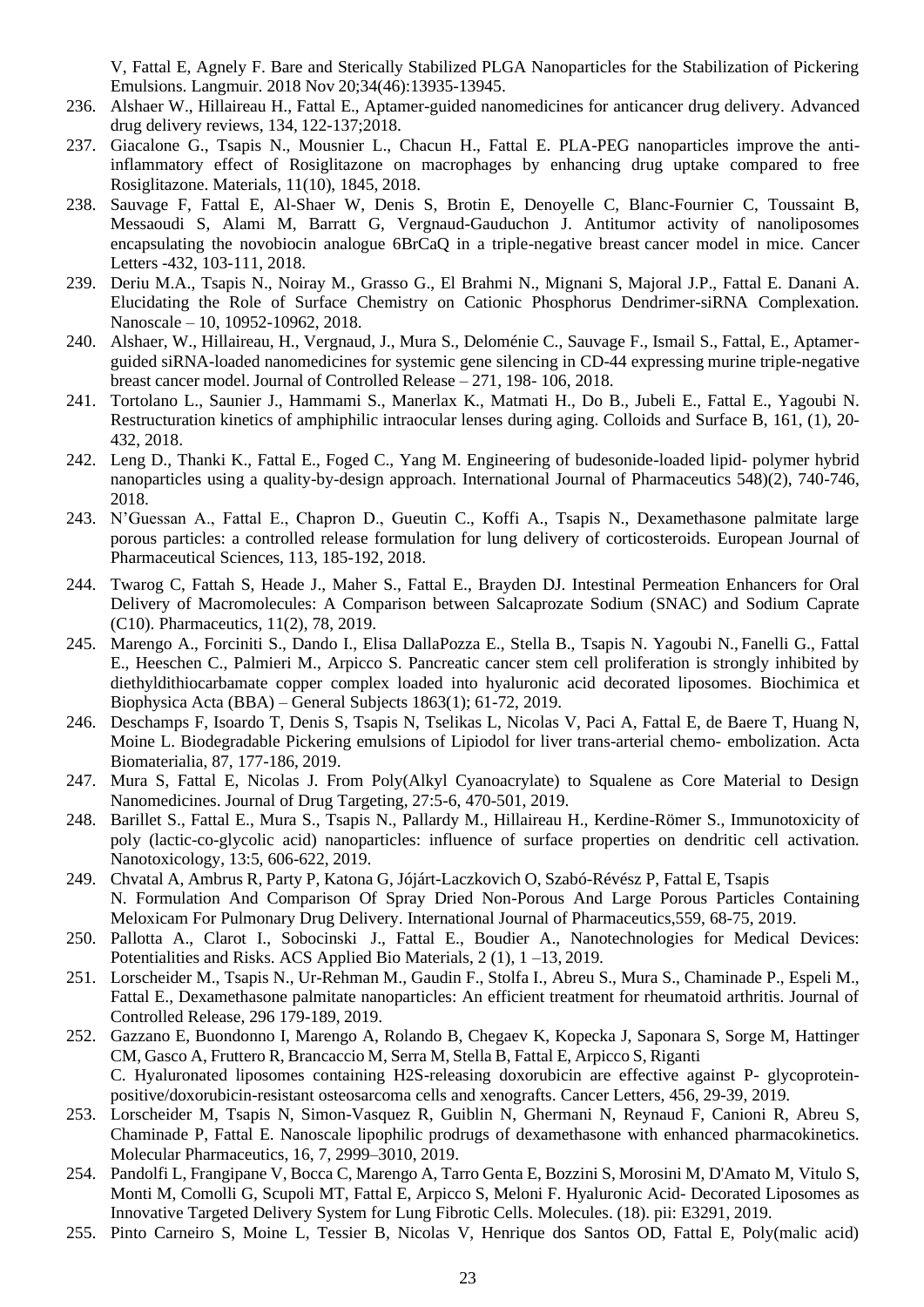biodegradable nanoconjugate for efficient intracellular delivery. Precision Nanomedicine 2(3), 303-317, 2019.

- 256. Alshaer W, Zraikat M, Amer A, Nsairat H, Lafi Z, Alqudah D, Al Qadi E, Alsheleh T, Odeh F, Alkaraki A, Zihlif M, Bustanji Y, Fattal E, Awidi A, Encapsulation of echinomycin in cyclodextrin inclusion complexes into liposomes: in vitro anti-proliferative and anti-invasive activity in glioblastoma, RSC Advances, 9, 30976-30988, 2019.
- 257. Albert C, Beladjine M, Tsapis N, Fattal E, Agnely F, Huang N. Pickering emulsions: Preparation processes, key parameters governing their properties and potential for pharmaceutical applications. Journal of Controlled Release, 309, 302-332, 2019.
- 258. Leng D, Kissi EO, Löbmann K, Thanki K, Fattal E, Rades T, Foged C, Yang M. Design of inhalable solid dosage forms of Budesonide and Theophylline for pulmonary combination therapy. AAPS PharmSciTech. 20, 3, 137, 2019.
- 259. Twarog C, Liu K, O'Brien PJ, Dawson KA, Fattal E, Illel B, Brayden DJ. A head-to-head Caco- 2 assay comparison of the mechanisms of action of the intestinal permeation enhancers: SNAC and sodium caprate (C10). European journal of pharmaceutics and biopharmaceutics, 152, 95-107, 2020.
- 260. Yu Z, Reynaud F, Lorscheider M, Tsapis N, Fattal E.Nanomedicines for the delivery of glucocorticoids and nucleic acids as potential alternatives in the treatment of rheumatoid arthritis. Wires Nanomedicien and Nanobiotechnology, 12, 5, e1630, 2020.
- 261. Costamagna F, Hillaireau H, Vergnaud-Gauduchon J, Clarisse D, Jamgotchian L., Loreau O, Denis S, Gravel E, Doris E, Fattal E.Nanotoxicology at the particle/micelle frontier: influence of core-polymerization on the intracellular distribution, cytotoxicity and genotoxicity of polydiacetylene micelles. Nanoscale, 12, 2452- 2463, 2020.
- 262. Deguettes, Q, Fattal, E, Moreau, M, Lego, E, Bochot, A, Controlled delivery of follicle- stimulating hormone in cattle. International journal of pharmaceutics, 590, 119904, 2020.
- 263. Bohr, A, Tsapis, N, Foged, C, Andreana, I, Yang, M, Fattal, E, Treatment of acute lung inflammation by pulmonary delivery of anti-TNF-alpha siRNA with PAMAM dendrimers in a murine model. European journal of pharmaceutics and biopharmaceutics, 2020, 156, 114-120.
- 264. AH Mota, JM Andrade, MJ Rodrigues, L Custódio, MR Bronze, N Duarte, Baby, A, Rocha, J, Gaspar, MM, Simoes, S, Carvalheiro, M, Fattal, E, Almeida, AJ, Reis, CP, Synchronous insight of in vitro and in vivo biological activities of Sambucus nigra L. extracts for industrial uses. Industrial Crops and Products, 154, 112709, 2020.
- 265. Gürcan, S, Tsapis, N, Reynaud, F, Denis, S, Vergnaud, J, Ozer, O, Fattal, E, Combining dexamethasone and TNF-α siRNA within the same nanoparticles to enhance anti-inflammatory effect. International Journal of Pharmaceutics, 598, 120381, 2021.
- 266. Fattal, E, Fay, F, Nanomedicine-based delivery strategies for nucleic acid gene inhibitors in inflammatory diseases. Advanced drug delivery reviews, 175, 113809, 2021.
- 267. Canioni R, Reynaud F, Leite-Nascimento T, Gueutin C, Guiblin N, Ghermani NE, Jayat C, Daull P, Garrigue JS, Fattal E, Tsapis N. Tiny dexamethasone palmitate nanoparticles for intravitreal injection: Optimization and in vivo evaluation. International Journal of Pharmaceutics, 600, 120509, 2021.
- 268. Twarog, C, McCartney, F, Harrison, SM, Illel, B, Fattal, E, Brayden DJ. Comparison of the effects of the intestinal permeation enhancers, SNAC and sodium caprate (C-10): Isolated rat intestinal mucosae and sacs. European journal of pharmaceutical sciences, 158, 105685, 2021.
- 269. Pandolfi L, Marengo A, Japiassu KB, Frangipane V, Tsapis N, Bincoletto V, Codullo V, Bozzini S, Morosini M, Lettieri S, Vertui V, Piloni D, Arpicco S, Fattal E, Meloni F. Liposomes Loaded with Everolimus and Coated with Hyaluronic Acid: A Promising Approach for Lung Fibrosis. International Journal of Molecular Science, 22(14) :7743, 2021.
- 270. Racaniello GF, LaquintanaV, Vergnaud J, Lopedota A, Cutrignelli A, Lopalco A, Leonetti F, Franco M, Fiume M, Pontrelli, Gesualdo L, Fattal E, Denora N Development of purified glycogen derivatives as siRNA nanovectors. International Journal of Pharmaceutics, 608, 12112810, 2021.
- 271. Toussaint B, Hillaireau H, Cailleau C, Ambroise Y, Fattal E.Stability, pharmacokinetics, and biodistribution in mice of the EPAC1 inhibitor (R)-CE3F4 entrapped in liposomes and lipid nanocapsules. International Journal of Pharmaceutics, 610, 121213, 2021.
- 272. Toussaint B, Hillaireau H, Jaccoulet E, Cailleau C, Legrand P, Ambroise Y, Fattal E Interspecies comparison of plasma metabolism and sample stabilization for quantitative bioanalyses: Application to (R)-CE3F4 in preclinical development, including metabolite identification by high-resolution mass spectrometry. Journal of Chromatography B. 1183, 122943, 2021
- 273. do Nascimento LP, Tsapis N, Reynaud F, Desmaële D, Moine L, Vergnaud J, Abreu S, Chaminade P, Fattal E. Mannosylation Of Budesonide Palmitate Nanoprodrugs For Improved Macrophage Targeting. European Journal of Pharmaceutics and Biopharmaceutics, 170, 112-120 2022.
- 274. Mathieu C, Chamayou Q, Hyen Luong TT, Naud D, Mahuteau-Betzer F, Alami M, Fattal E, Messaoudi S,